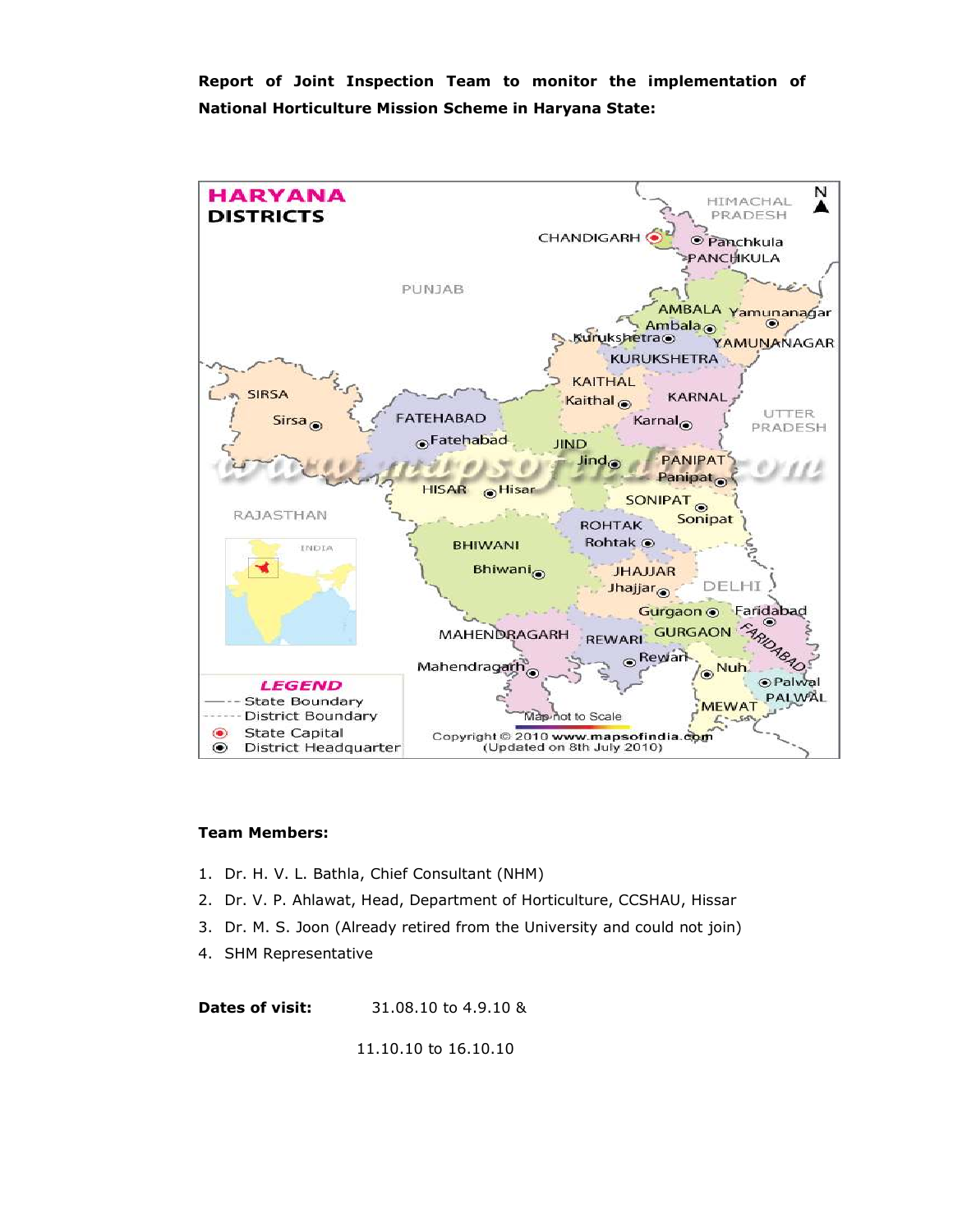# TABLE OF CONTENTS

| SO.                     | <b>PARTICULARS</b>                                                                                                           | <b>PAGE</b> |  |  |
|-------------------------|------------------------------------------------------------------------------------------------------------------------------|-------------|--|--|
| No.                     |                                                                                                                              | No.         |  |  |
| $\mathbf{1}$            | <b>Horticulture Growth in Haryana State</b>                                                                                  | 3           |  |  |
| $\overline{2}$          | <b>NHM in Haryana State</b>                                                                                                  | 4           |  |  |
| 3                       | <b>Cluster Based NHM Interventions In Haryana State</b>                                                                      | 8           |  |  |
| 4                       | <b>Field Visit to Hisar District</b>                                                                                         | 13          |  |  |
| 5                       | <b>Field Visit to Fatehbad District</b>                                                                                      | 26          |  |  |
| 6                       | <b>Field Visit to Panchkula District</b>                                                                                     |             |  |  |
| $\overline{\mathbf{z}}$ | <b>Field Visit to Sirsa District</b>                                                                                         |             |  |  |
| 8                       | Visit to Cool Chain projects in Sirsa, Rohatak, Sahabad,<br>Panchkula, Karnal                                                | 59          |  |  |
| 9                       | Visit to INDO ISRAEL PROJECT (IIP) at Centre of<br>Excellence for Vegetable (CEV), Gharaunda (Karnal)                        | 68          |  |  |
| 10                      | Visit to INDO ISRAEL PROJECT (IIP) at Centre of<br>Excellence for Fruits (CEF) Govt. Garden and Nursery<br>Managiana (Sirsa) | 70          |  |  |
| 11                      | <b>Observations/Recommendations of JIT</b>                                                                                   | 72          |  |  |
|                         | <b>Annexure</b>                                                                                                              | 74          |  |  |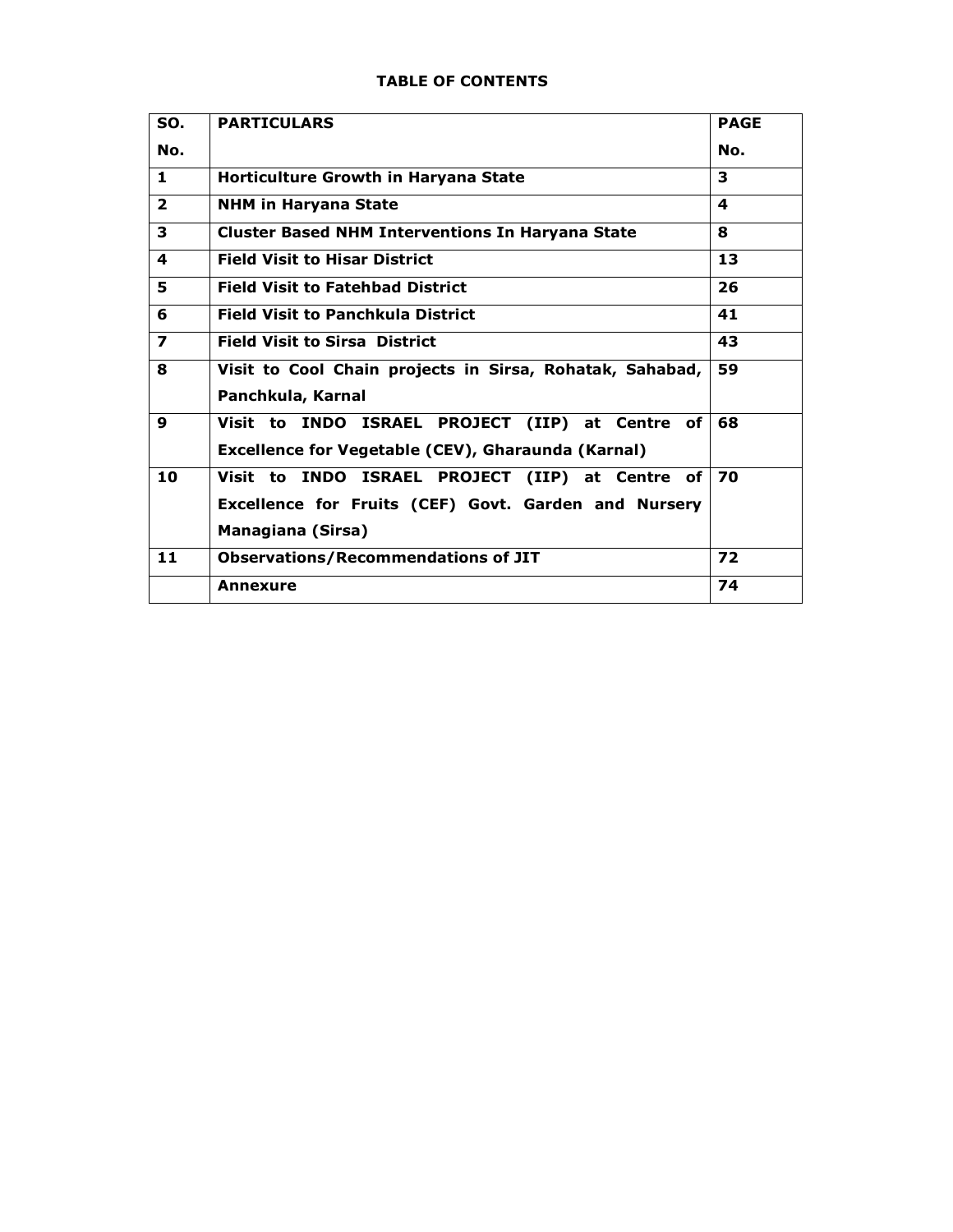# HORTICULTURE GROWTH IN THE STATE:

In the year 1966-67 the total area under Horticulture was just 19,170 ha which increased to 3, 57,194 ha in the year 2008-09 which show 1863.30 % increase. At present the total area of horticulture over total cropped area in the State is 5.5 %. At Present, the Horticultural crops in Haryana are being grown in an area of 3.57 lakh hectares which is 5.5 % of the total cropped area. However, the land holdings of the state range from 0.5 hectare to 10 hectare in the State Average land holding size is only 2.13 hectare. The size of land holding is successively decreasing on account of division from one generation to next.

 The State has been divided in two distinct zones from climatic point of view for the plantation of fruit crops.

| <b>Region</b>                                            | <b>Fruit</b>                                |
|----------------------------------------------------------|---------------------------------------------|
|                                                          |                                             |
| 1. a) Eastern Region - Shivalik Hills (sub-humid         | Peach, Plum, pear, Mango, Loquat, Litchi, C |
| area with more rainfall)                                 | hiku, Papaya, Aonla, Jamun, Guava.          |
| i)<br>Kalka, Nariangarh                                  |                                             |
| Jagadhri, karnal, Panipat<br>ii)                         |                                             |
| Ladwa & some part of Indri<br>iii)                       |                                             |
| I. b) Alluvial (Semi-arid, medium rainfall areas)        | Citrus, Fruits, Guava, Grapes, Date, Papay  |
| Faridabad, Palwal, Ballabgarh, Gurgaon, Mewat, Nuh, Pa   | a, Phalsa, Jam un, Mulberry, Aonla.         |
| taudi, Sonepat, Karnal, Panipat, Kurukshetra, Kaithal, G |                                             |
| ulla, Pehowa, Rohtak, and some part of Jind              |                                             |
|                                                          |                                             |
| II.a) Western Region - Alluvial plain Areas (Semi-       | Citrus, Fruits, Grapes, Phalsa, Guava, Ber  |
| arid, medium low rainfall areas)                         | Aonla, Date Palm, Jamun, Mulberry           |
| Rohtak, Sirsa, Some part of Bhiwani, Mehendergarh        | ,Pomegranate, Baelgiri                      |
| II. b). Sandy -loam areas.                               |                                             |
| (Dry area and rain fed or low rainfall areas)            |                                             |
| Sirsa, Hisar, Bhiwani, Rewari, Mohendergarh, South       |                                             |
| West Part adjoining to Rajasthan Border in Narnaul       |                                             |
| Dist.                                                    |                                             |
|                                                          |                                             |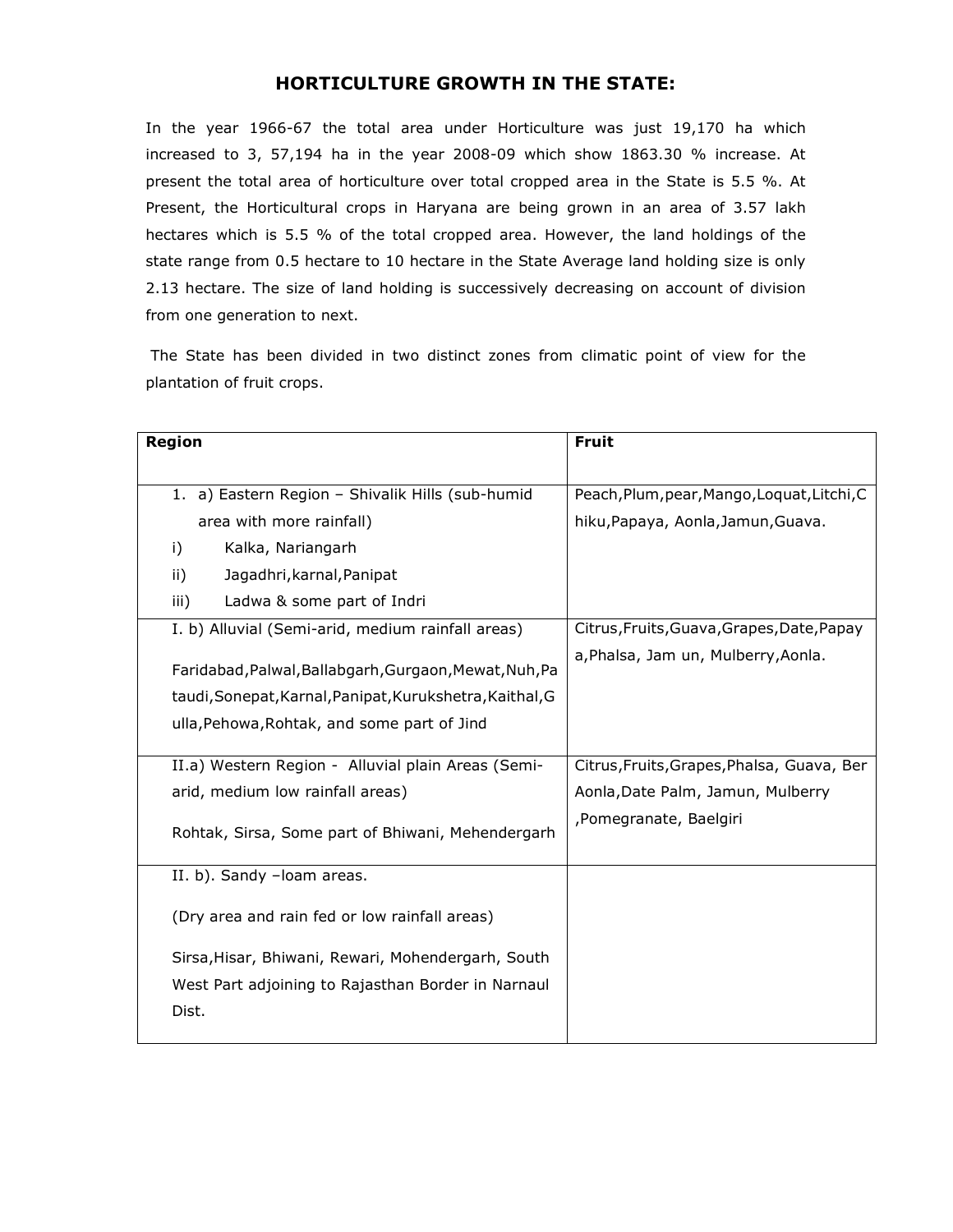# 2. NHM IN HARYANA STATE

| Year                         | <b>Target</b>   |                  | <b>Achievements</b> |                  |  |
|------------------------------|-----------------|------------------|---------------------|------------------|--|
|                              | <b>Physical</b> | <b>Financial</b> | <b>Physical</b>     | <b>Financial</b> |  |
| 2005-06                      | 1075            | 120.94           | 399                 | 50.42            |  |
| 2006-07                      | 2640            | 297.06<br>3263   |                     | 243.50           |  |
| 2007-08                      | 3555            | 234.33<br>3840   |                     | 301.59           |  |
| 2008-09                      | 6531            | 610.65           | 4969                | 527.90           |  |
| 2009-10                      | 5067            | 473.76<br>4081   |                     | 440.38           |  |
| 2010-11                      | 4572            | 794.58           | 1160                | 105.76           |  |
| August<br>(up<br>to<br>2010) |                 |                  |                     |                  |  |

Plantation programme undertaken in the State (area in ha. , Rs. in lakhs)

 Rejuvenation programme undertaken in the State (are in ha. , Rs. in lakhs)

| Year                          | <b>Target</b>   |                  | <b>Achievements</b> |                  |  |
|-------------------------------|-----------------|------------------|---------------------|------------------|--|
|                               | <b>Physical</b> | <b>Financial</b> | <b>Physical</b>     | <b>Financial</b> |  |
| 2005-06                       | 200             | 30.00            | 60                  | 8.49             |  |
| 2006-07                       | 939             | 140.85           | 377                 | 56.60            |  |
| 2007-08                       | 477             | 166.62           | 305.19              | 41.00            |  |
| 2008-09                       | 300             | 38.25            | 227.20              | 31.57            |  |
| 2009-10                       | 110             | 10.52            | 88.80               | 9.86             |  |
| 2010-11                       | 500             |                  | 75.00               |                  |  |
| August<br>(up)<br>to<br>2010) |                 |                  |                     |                  |  |

## Status of Horticulture Mission in Haryana

 The National Horticulture mission (NHM) is being implemented in the State since 2005- 06 for holistic development of horticulture sector, duly ensuring horizontal and vertical linkages, with the active participation of all the stakeholders. The thrust of the mission is on area based regionally differentiated cluster approach for development of horticulture crops, having comparative advantage.

 The programme is being implemented by the Haryana State Horticulture Development Agency (HSHAD) in seventeen (17) districts through District Mission Committees involving farmers, societies and NGO's. The districts included are Ambala, Fetehabad,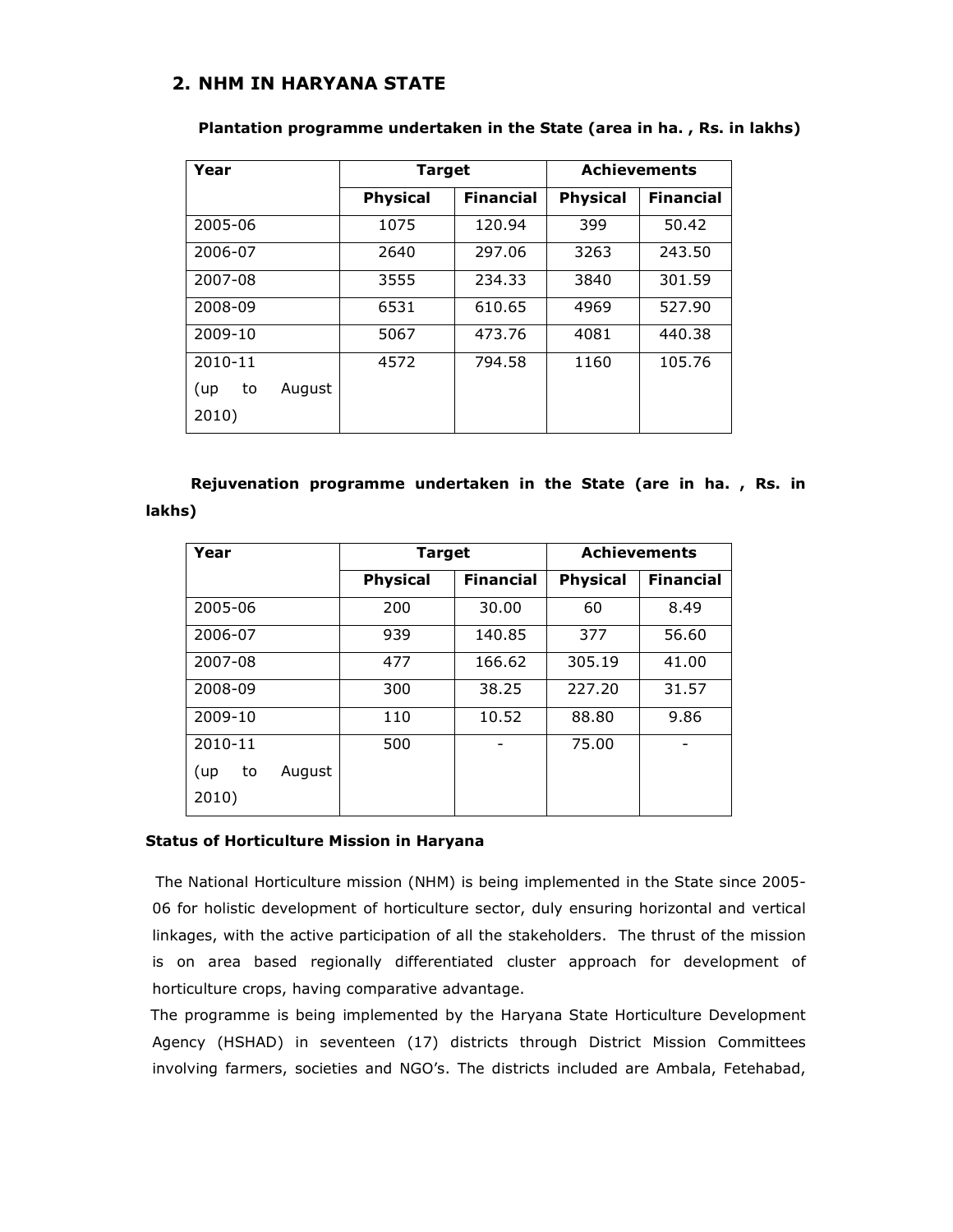Karnal, Mewat, Gurgaon, Hissar, Panchkula, Rohtak, Faridabad, Panipat, Sonipat, Sirsa, Yamunanagar, Bhiwani, Jind and Mahendragarh.

 The focus crops identified under the programme include Mango, Sapota Aonla, Citrus, Guava, Ber, Chilly, Garlic, Flowers and Medicinal & Aromatic plants.

 Major activities being undertaken in the programme are production and distribution of planting material, vegetable seed production, area expansion, rejuvenation of old and senile orchards, creation of community water resources, protected cultivation, IPM/INM, organic farming with certification, pollination support through bee keeping, development of post harvest management & marketing infrastructure and human resource development.

## Physical Progress

 Under the Mission, during 2005-06, an additional area of 39553 ha of identified horticulture crops has been covered beside establishment of 59 nurseries for production of quality planting material, 1090 ha covered under rejuvenation of old and senile orchards, adoption of organic farming in an area of 11540 ha for promotion of organic cultivation of horticulture crops beside establishment of 1812 no. of vermicompost units, adoption of IPM practices in an area of 14194 ha creation of 15 IPM/INM infrastructure facilities such as Leaf tissue analysis labs, disease forecasting units, 1725 community water structures and distribution of 41974 colonies with hives. Under the component of Post Harvest Management 9, (1 cold storage unit and 8 pack houses) have been established. 10737 farmers have been given training under various horticulture activities.

### Financial Progress

 During 2005-06 to 2009-10, an amount of Rs. 199.07 crore was released to the state. The state has report an expenditure of Rs. 202.68 crore so far.

 The Annual Action Plan of SHM, Haryana for 2010-11 has been approved for Rs. 81.00 crore including GOI share of Rs. 68.85 crore. During the year, an amount of Rs. 30.00 crore has been released. As on today, a sum of Rs. 19.76 crore is available as unspent balance with the State Horticulture Mission.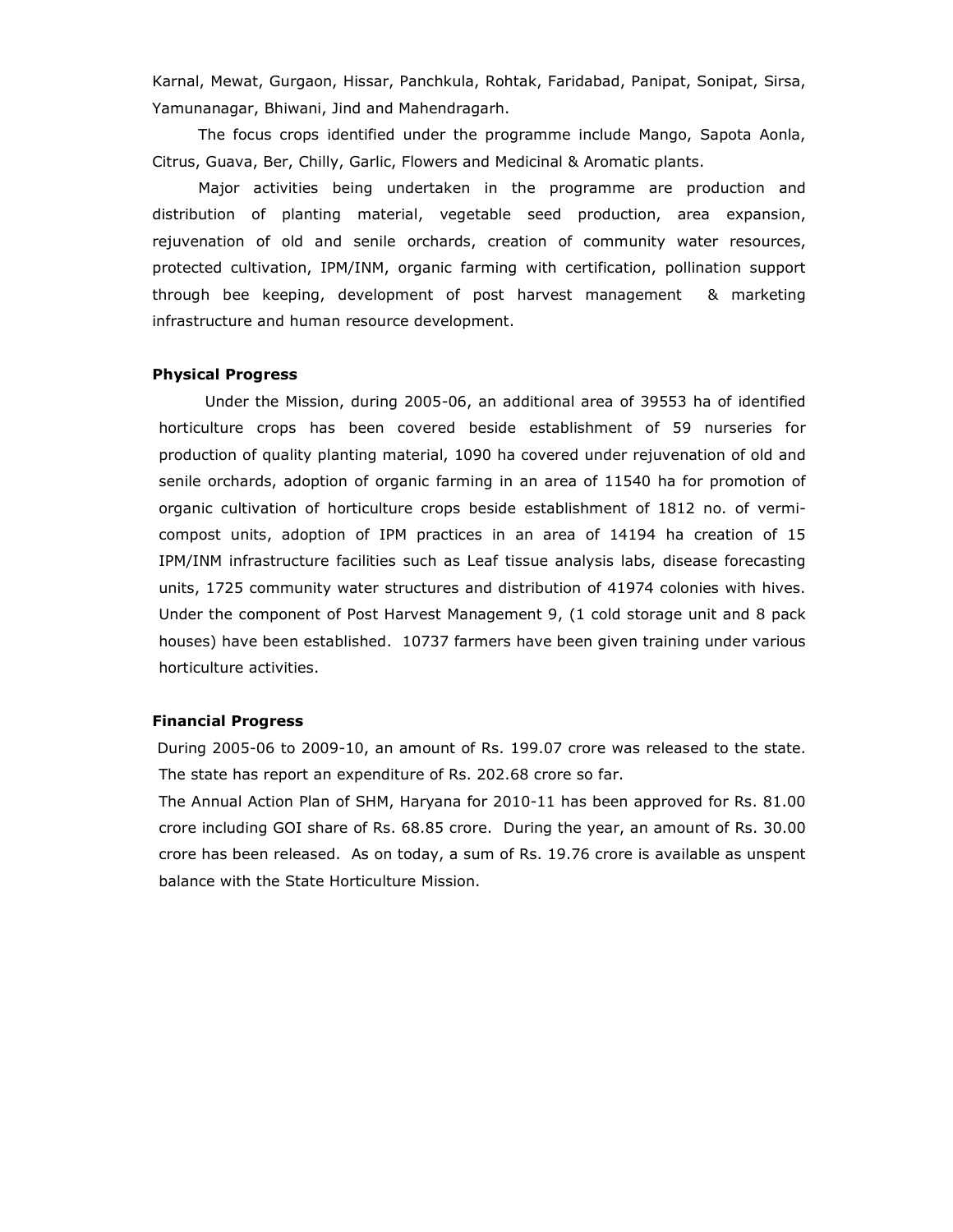Year-wise details of Outlay, Funds Released and expenditure under NHM in Haryana.

(Rs in lakh)

| Year    | Outlay   | <b>Released</b> | <b>Expenditure</b> | <b>Balance</b>   |
|---------|----------|-----------------|--------------------|------------------|
| 2005-06 | 2097.17  | 1050.00         | 177.60             | $^{\circ}872.40$ |
| 2006-07 | 4018.43  | 3480.00         | 3072.52            | 1279.88          |
| 2007-08 | 9137.50  | 6476.49         | 4669.53            | 3086.84          |
| 2008-09 | 17929.15 | 3300.31         | 5519.13            | 868.02           |
| 2009-10 | 8547.74  | 5600.00         | 6829.22            | $-361.20$        |
| 2010-11 | 6885.00  | 3000.00         | 662.89             | 1975.91          |

# Production of Planting Material

 The Department of Horticulture has 25 Govt. Garden and Nurseries Located in all the agro climatic conditions in the State. These nurseries have mother blocks of all the major varieties taken under NHM. The production plan taken for the year 2010-2011 is given in the table below:

| Sr.No.        | Crop   |               | 2010-11          | <b>Balance</b> |                  | <b>Sources</b>      |
|---------------|--------|---------------|------------------|----------------|------------------|---------------------|
|               |        | <b>Plants</b> | Actual           | <b>Excess</b>  | <b>Shortfall</b> |                     |
|               |        | Required      | <b>Available</b> |                |                  |                     |
| $\mathbf{1}$  | Mango  | 57000         | 58200            | 1200           | $\mathbf{0}$     | GGN pinjore,        |
|               |        |               |                  |                |                  | Nabipur, Chchrouli, |
|               |        |               |                  |                |                  | Fathepur, Ratgal,   |
|               |        |               |                  |                |                  | Ladwa, Shamgarh.    |
| $\mathcal{P}$ | Sapota | 29000         | 30000            | 1000           | $\mathbf{0}$     | GGN pinjore,        |
|               |        |               |                  |                |                  | Nabipur, Chchrouli, |
|               |        |               |                  |                |                  | Fathepur, Ratgal,   |
|               |        |               |                  |                |                  | Ladwa, Shamgarh,    |
|               |        |               |                  |                |                  | Ramnagar.           |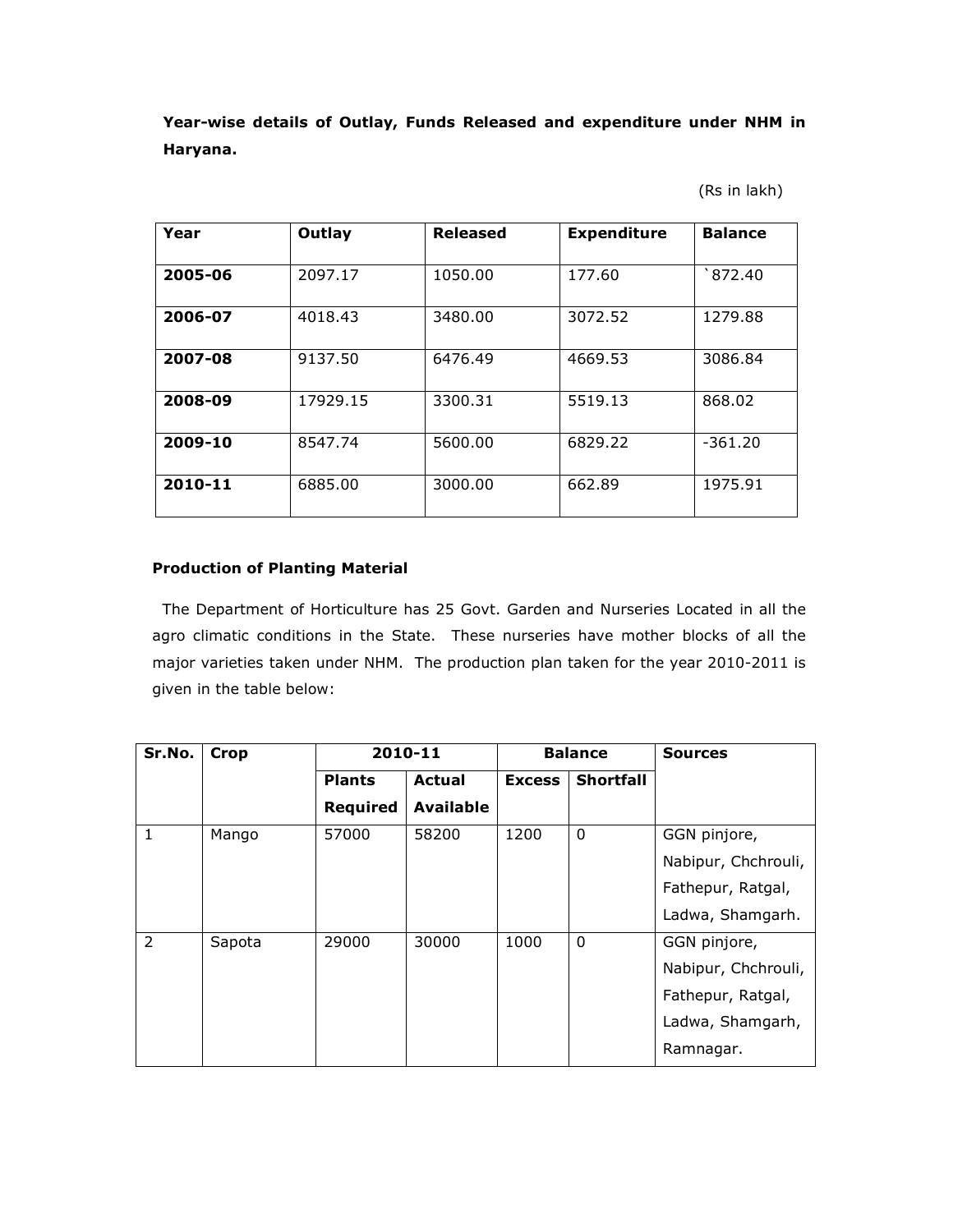| 3              | Citrus | 851840 | 183990 | ÷,             | 667850 | GGN pinjore,         |
|----------------|--------|--------|--------|----------------|--------|----------------------|
|                |        |        |        |                |        | Nabipur, Chchrouli,  |
|                |        |        |        |                |        | Fathepur, Ratgal,    |
|                |        |        |        |                |        | Ladwa, Shamgarh,     |
|                |        |        |        |                |        | Ramnagar, Sewakh     |
|                |        |        |        |                |        | eri, Chika, Barwala  |
|                |        |        |        |                |        | and Jind.            |
| $\overline{4}$ | Peach  | 11000  | 22568  | 11568          | ÷.     | GGN pinjore,         |
|                |        |        |        |                |        | Nabipur, Chchrouli,  |
|                |        |        |        |                |        | Fathepur, Ratgal,    |
|                |        |        |        |                |        | Ladwa, Shamgarh,     |
|                |        |        |        |                |        | Ramnagar, Sewakh     |
|                |        |        |        |                |        | eri, Hansi and Jind. |
| 5              | Ber    | 50600  | 37500  | L.             | 13100  | GGN Sewakheri,       |
|                |        |        |        |                |        | Panchhigugran,       |
|                |        |        |        |                |        | Chika Pingawa,       |
|                |        |        |        |                |        | Barwala, Hansi,      |
|                |        |        |        |                |        | Bhuna, Jind and      |
|                |        |        |        |                |        | Sirsa.               |
| 6              | Gauvav | 456500 | 165000 | $\blacksquare$ | 291500 | GGN Ratgal,          |
|                |        |        |        |                |        | Ramnagar,            |
|                |        |        |        |                |        | Shyamgarh,           |
|                |        |        |        |                |        | Panchhigugran,       |
|                |        |        |        |                |        | Hansi, Barwala.      |

# 3. Cluster based NHM Interventions in Haryana State Cluster 1: Citrus, Guava and Ber

Extension and Crop Improvement Interventions

- 1. Area expansion on large scale in South Haryana
	- Citrus: Area increase from 5000 ha to 13, 000 ha within 5 years.
	- Guava: Area increase from 6500 ha to 7300 ha.
	- Ber: Area increase from 2700 ha to 3795 ha.
- 2. Area increment under this cluster is mostly unutilized and barren land.
	- Area expansion under this cluster is mostly area which is unutilized and barren and undulating.
- 3. Integration of scheme with micro irrigation.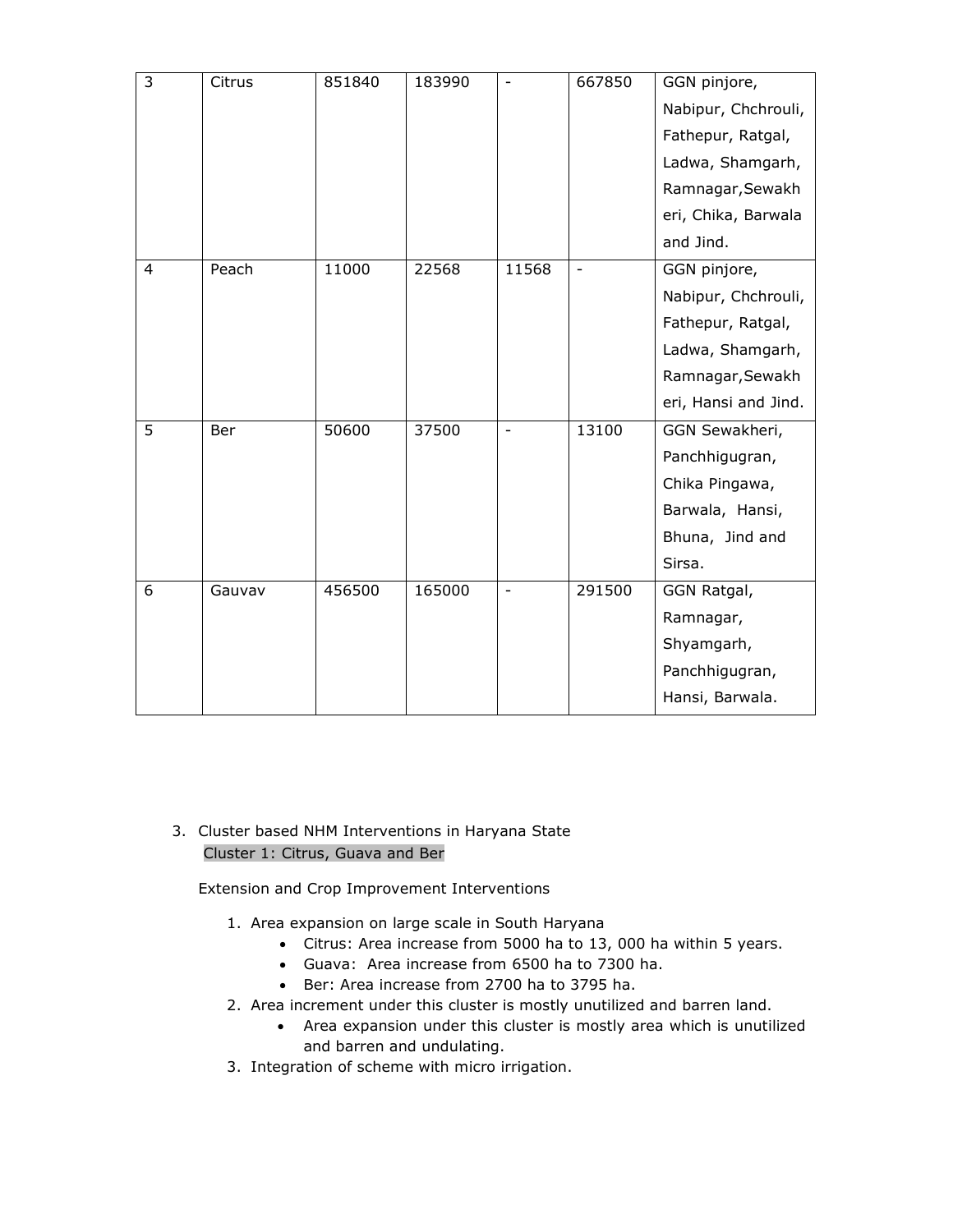- Drip irrigation made compulsory with fruits plantation and almost all the area brought under drip irrigation for the last 2 years plantation.
- 4. Development of integration model encompasses orchard plantation, micro irrigation (drip irrigation) and water farm ponds.
	- It has made compulsory to go for fruit plantation along with drip irrigation who-so-ever avail subsidy under water farm ponds and so far around 1600 water ponds have already been constructed by the farmers in this cluster zone.
- 5. Other extension activities.
	- NHM workshop: so far two exclusive NHM workshops have been conducted for facilitation of all the new norms and guidelines for the extension officers.
	- Regular Seminars: twice in one year regular seminar are holds.
	- National Seminar on NHM was also conducted in State Agriculture University.
	- Regular shows and seminars are the other programmes.
	- One seminar and filed demonstration programme was conducted in Jan. 2010, for citrus canopy management and improvement in crop productivity.
- 6. Construction of Plant Health Clinics.
	- In the State 17 nos. PHCs are under construction and so far in this cluster 4 nos. have been constructed one each in Sirsa, Hisar, Bhiwani and Rohtak.
- 7. Indo-Israle Project.
	- One Centre of Excellence for fruits was established under Indo-Israle project at Sirsa. Under this project the following interventions are being made:
		- o High tech nursery and fruits production unit for propagation of fruits esp. citrus, mango, guava, ber.
		- o High density orchards plantation and canopy management.
		- o Plantation on ridges and flat beds simultaneously.
		- o Plantation with fertigation and micro irrigation systems.
		- o Management with weather based systems.
		- o Introduction of better cultivars of citrus, olives.
		- o Introduction of better rootstock of mango e.g. 13-1.
		- o Demonstration of farm machinery and equipments.
		- o Post harvest management and packing facility.

Market Interventions

- 1. Establishment of washing, drying, waxing and grading units under NHM.
	- Under NHM a project proposal for establishment of kinnow centre was approved in the year 2006-07 and established with cost of Rs. 5.70 crore. This centre has ultra-modern machinery imported from France with capacity of 5MT/ per hour. This unit was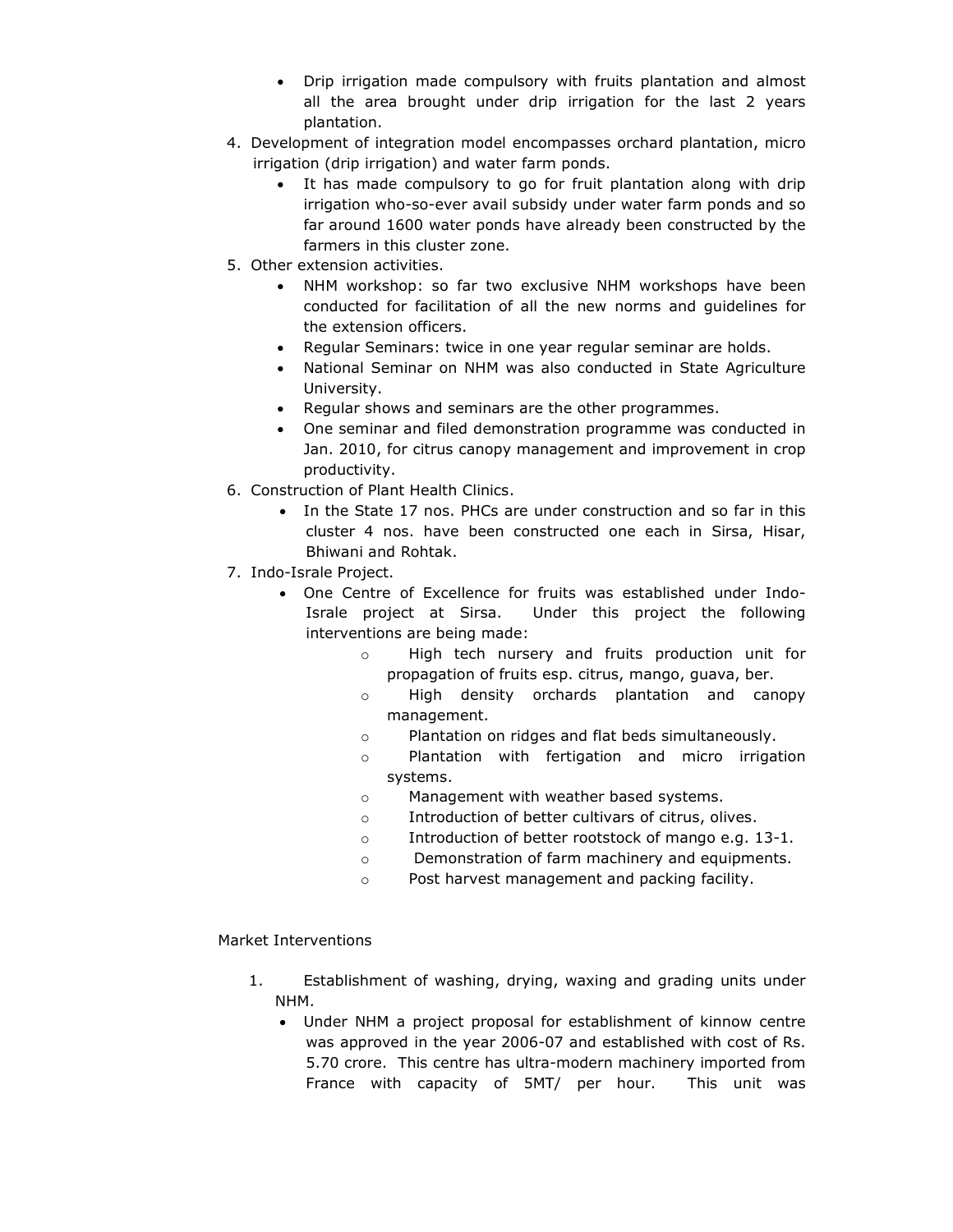commissioned in the year 2008-09. Farmers get their produce waxed and graded at nominal price (@Rs. 1.10 per kg).

- Two grading, waxing units are in operation in private sector also.
- $\bullet$  2<sup>nd</sup> grading unit will be established in district Hisar in the next 5 year plan.
- 2. Establishment of pre cooling and cold storage facilities at grading unit under NHM.
	- This centre has 100 MT cold storage facilities in operation (25 MT per Chamber X 4 Chambers) for cold storage for facilitation of farmers for before and after shipment with 2 pre coolers of 5 MT each.
- 3. Establishment of pack house and modern fruits and vegetable market.
	- In the  $1^{st}$  and  $2^{nd}$  phase markets and pack house are being developed.

The projects for this have already been approved by GOI, in the year 2006-07 for Rs. 67.00 crore and in the year 2009-10 for Rs. 170.00 crore, for establishment of modern market yards and pack house.

- These pack house are being set up at district level. Each pack house has fruits and vegetable grading unit/ machine, 3-5 cold storage units with 25-100 MT capacity, pre coolers of 5-10 MT with add on facility of ripening chambers 2-5 in nos. (5-10 MT each) in the district of Rohtak, Hisar, Narnaul, Bhiwani and Sirsa. The pack house at Rohtak is in operation of Rs. 6.50 lakh per year with mtc and operation charges.
- Modern fruit and vegetable market is being established in district Mewat.
- 4. Development of collection centres.
	- Each pack house and market shall be linked with collection centres (at block level) and 100 nos. collection centres are proposed in 2<sup>nd</sup> phase along with refer vans.
- 5. Construction of Agro mall and Framers Information Centres.
	- Five no. agro malls are under construction wherein all the required facilities like seed, consultancy and retail market shall be operational under one roof.
	- Two no. (Sirsa, Rohtak) Farmers Information Centres have already been established for farmer's seminars, conferences and market information system. All these information centres were established in the existing mandies.
- 6. Processing unit.
	- In this cluster two processing units are proposed one at Sirsa and one at Rohtak.

# Cluster 2: Mango, Sapota and Spices

Extension and Crop Improvement Interventions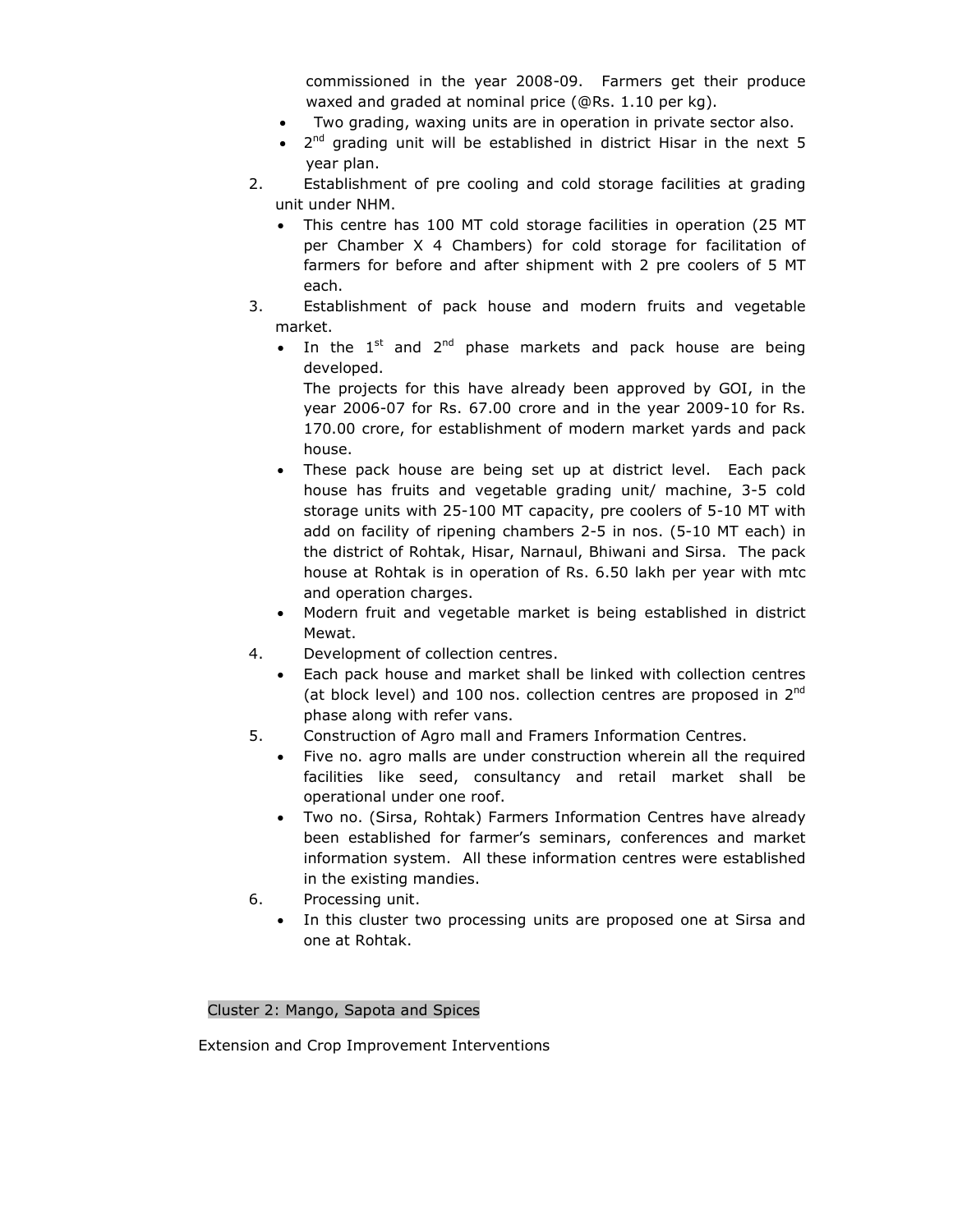- 1. Area expansion on a good scale in North of Haryana.
	- This area expansion is generally in the wheat, paddy dominating area hence in
		- General simultaneously two crops are taken i.e. orchards with wheat.
- 2. Integration of scheme with micro irrigation.
	- Drip irrigation made compulsory with fruit plantation and all the irrigation is generally through deep bore wells.
- 3. Development of integration model encompasses orchards plantation, micro irrigation (drip irrigation) and water farm ponds.
	- This model is successful in the mid hills of district Panchkula and small water ponds were built up by the farmers for their small land holdings and so far around 85 water ponds have already been constructed by the farmers in this cluster zone.
- 4. Other extension activities.
	- NHM workshops: so far two exclusive NHM workshops have been conducted for facilitation of all the new norms and guidelines for the extension officers.
	- Regular Seminar: twice in one year regular seminar are holds.
	- Every year mango Mela is organized in the month of July. Along with a national seminar is also organized.
	- Seminar and filed demonstration programme were conducted for the mango and guava rejuvenation and canopy management programmes.
- 5. Under spices major area expansion programme is under ginger and turmeric. Turmeric crop is taken as intercultural agro forestry.
- 6. Construction of Plant Health Clinic.
	- In the state 17 nos. PHCs are under constructed and so far in this cluster 2 nos. have been constructed one each in Panchkula, Yamunagar.

Market Interventions

- 1. Establishment of pack house and modern fruits and vegetable markets.
	- In the  $1<sup>st</sup>$  and  $2<sup>nd</sup>$  phase markets and pack houses being developed. The projects for this have already been approved by GOI, in the year 2006-07 for Rs. 67.00 crore and in the year 2009-10 for Rs. 170.00 crore, for establishment of modern market yards and pack house.
	- One no. modern fruit and vegetable market is being developed at Panchkula along with pack house for fruits and vegetables.
	- These pack house are being set up at district level. Each pack house has fruits and vegetable grading unit/ machine, 3-5 cold storage units with 25-100 MT capacity, pre coolers of 5-10 MT with add on facility of ripening chambers 2-5 in nos. (5-10 MT each) in the district of Panchkula, Yamunagar and Ambala. Modern fruits and vegetable market is being established in district Mewat.
- 2. Development of collection centres.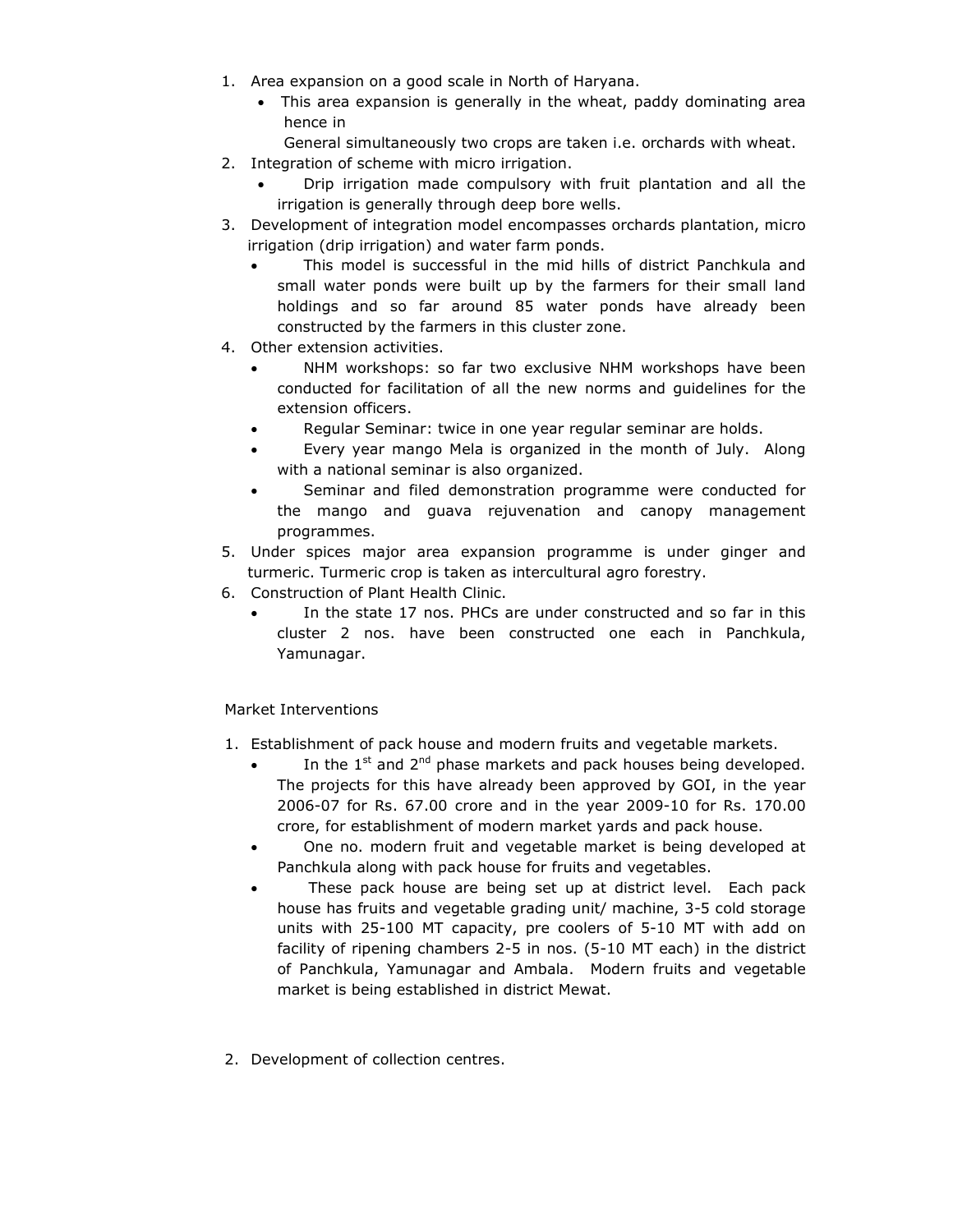- Each pack house and market shall be linked with collection centres (at block level) and 100 nos. collection centres are proposed in  $2^{nd}$  phase along with refer vans.
- 3. Construction of Agro mall and Framers Information Centres.
	- One no. agro malls are under construction wherein all the required facilities like seed, consultancy and retail market shall be available under one roof.
	- One no. (Sirsa, Rohtak) Farmers Information Centres have already been established for farmer's seminars, conferences and market information system. All these information centres were established in the existing mandies.
- 4. Processing unit.
	- In this cluster one turmeric processing units has been established in district

 Yamunagar by HAFED for facilitation of turmeric processing of the nearby areas

and further marketing under the brand HAFED.

## Cluster 3: Vegetable, Mushroom and Flower

Extension and Crop Improvement Interventions

- 1. Area expansion along the NH-1 (GT Road) up to National Capital.
	- Area under vegetables has increased tremendously from 2,32,660 ha to 3,00,36 ha in the last five year with 29.09% increase.
	- Cultivation under mushroom has increased with production from 6044 MT to 8055MT with 33.18% increases.
	- Flower area has increased from 5530 ha to 6200 ha.
- 2. Area increment under this cluster is with small and marginal farmers and all along the national highway and caters to the needs of major NCR market.
- 3. Integration of scheme with micro irrigation.
	- Micro irrigation (mini sprinkler systems) is gaining popularity with the vegetables.
	- Last year along 500 ha area is brought under this system and a target of 48000 ha additional area is proposed under MI scheme up to the end of next five year plan.
- 4. Other extension activities.
	- NHM workshop: so far two exclusive NHM workshops have been conducted for facilitation of all the new norms and guidelines for the extension officers.
	- HRD: Regular trainings and seminars are conducted at Horticulture Training Institute and in the year a total of 191 trainings were conducted with 2282 no. of participants. This institute was established with World Bank aid and having all the required infrastructural facilities.
- 5. Construction of Plant Health Clinics.
	- In the state 17 nos. PHCs are under constructed and so far in this cluster 2 nos. have been constructed one each in Karnal and Faridabad.
- 6. Indo-Israel Project.

One Centre of excellence for vegetables was established under Indo-Israel Project at Karnal. Vegetable in Haryana are being traditionally grown and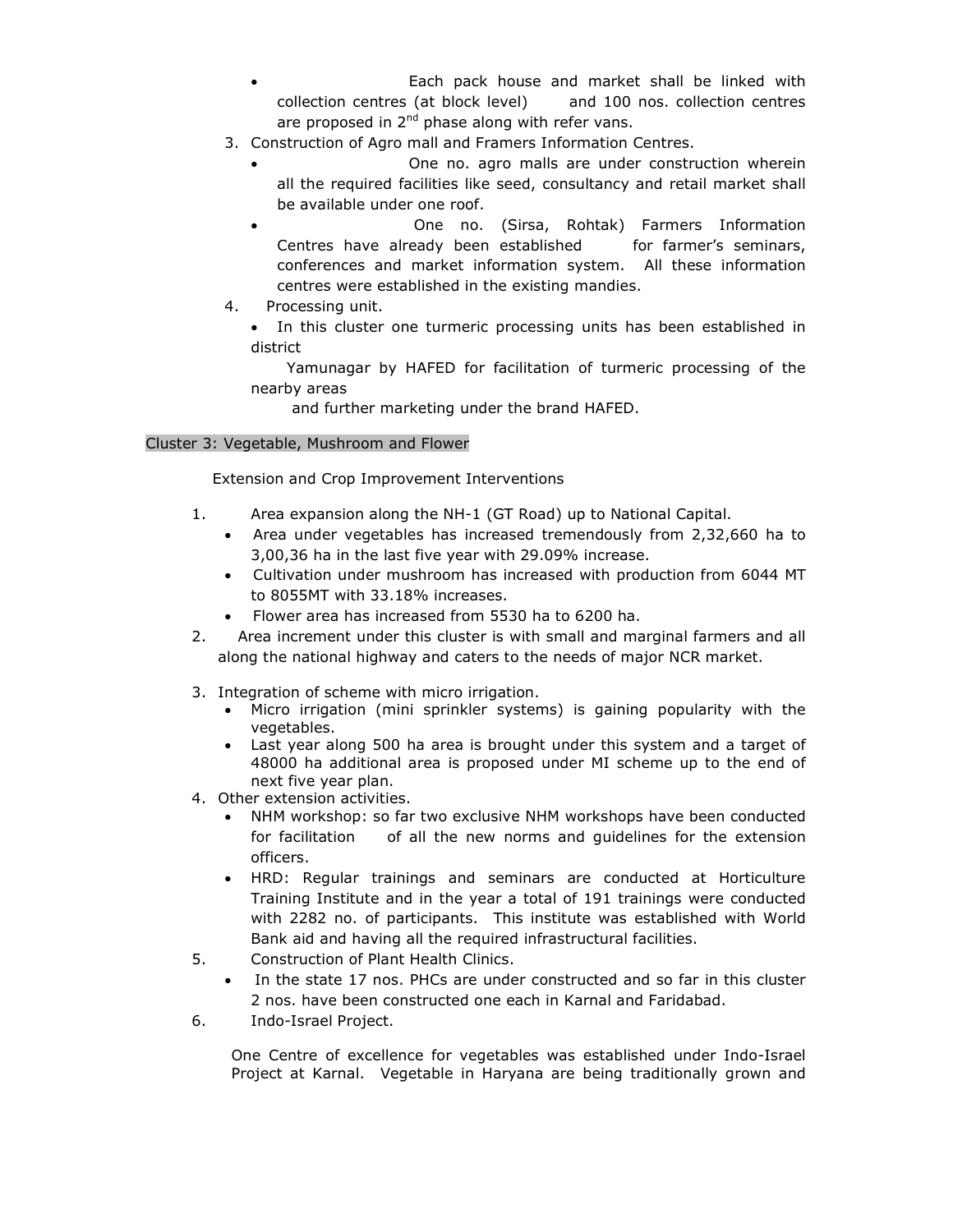without any technological inputs, therefore, the present interventions are proposed to extend the period of produce availability and increment in productivity.

- Vegetable nursery production under High-tech Green House: 1792 sqm.
- Naturally ventilated Green House for tomato, capsicum & cucumber: 2688 sqm
- Walk in tunnel for tomato, capsicum cucumber & other vegetables: 4000 sqm.
- Net house cultivation for vegetables: 3240 sqm.
- Low tunnels for cucurbits and strawberry: 2000 sqm.
- Open field production system for potato, cucurbits, cabbage, cauliflower, onion: 4.0 ha.
- Irrigation technologies with drip and sprinkler systems.
- Farm equipment.
	- Mulch laying equipment, boom sprayer, Root-tiller, Hydraulic machine for lying drip lines
	- **Post harvest and packing facility**
- 7. Protected cultivation
	- Based on the practical demonstration, an ambitious target of 88 ha has been proposed under protected cultivation under poly houses, net houses and will in tunnels and low tunnels.
	- This will further increase the productivity 3 times in comparison to present production under open field and thereby increment in income.
- 8. Horticulture Bio-technology Centre
	- Tissue culture lab was strengthened under NHM in the year 2008-09 and protocols were developed for potato and banana. The mother culture of latest cvs. Were brought from CPRI, Shimla and production. This lab was converted into Horticulture Bio-technology Centre and is located at Karnal near Horticulture Training Institiue.
	- This centre will have additional area of 42 acres exclusively for the production of potato seed tubers. An exclusive seed cold storage is under construction which is built under RKVY.

Market Interventions

- 1. Establishment of pack house and modern fruits and vegetable markets.
	- In the  $1<sup>st</sup>$  and  $2<sup>nd</sup>$  phase markets and pack houses being developed. The projects for this have already been approved by GOI, in the year 2006-07 for Rs. 67.00 crore and in the year 2009-10 for Rs. 170.00 crore, for establishment of modern market yards and pack house.
	- These pack house are being set up at district level. Each pack house has fruits and vegetable grading unit/ machine, 3-5 cold storage units with 25-100 MT capacity, pre coolers of 5-10 MT with add on facility of ripening chambers 2-5 in nos. (5-10 MT each) in the district of Kurukshshetra, Sonipat, Jhajjar, Karnal.
- 2. Potato Grading and cold storage.
- One no. potato grading unit and cold storage unit has been constructed under NHM and is in operation from the last year. This unit has grading capacity of 10MT/hr and storage capacity of 1750 MT along with other cold storage facilty.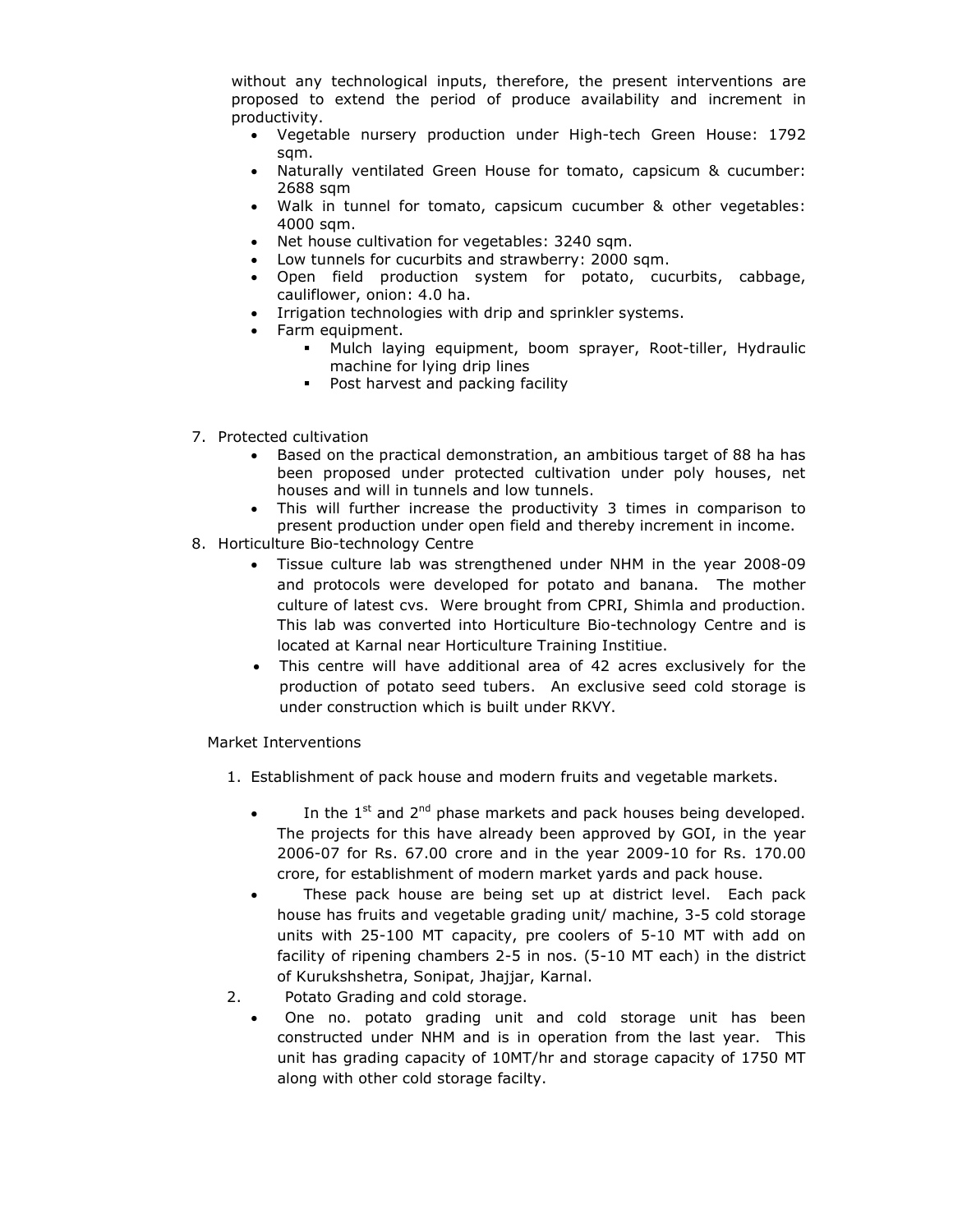- 3. Development of collection centres.
	- Each pack house and market shall be linked with collection centres (at block level) and 100 nos. collection centres are proposed in  $2^{nd}$  phase along with refer vans.
- 4. Construction of Agro mall and Framers Information Centres.
	- One no. agro malls are under construction wherein all the required facilities like seed, consultancy and retail market shall be available under one roof.
- 5. Processing unit.
	- In this cluster one potato processing units is in operational in Karnal private sector for making potato chips etc.

A seed processing unit was established private sector for an amount of Rs. 18.00 crore with an assistance Rs. 1.00 crore under NHM. The unitwas established at Food Park at aha in District Ambala and is operational. Under this programme the firm get multiplied the seed at farmers' field on contract basis in different districts of the Haryana.

# 4. FIELD VISIT TO HISAR DISTRICT

## Area Expansion

# Beneficiary No. 1

1. Name and address of Beneficiary whose field visited:-

 Sh.Inder Singh S/O Sh. Thakur & others V & P.O.Kabrel, Teh. – Adampur Distt. Hisar

- 2. Total land available with the beneficiary (ha):- 4.8
- 3. Crop Cluster under which covered:- Citrus
- 4. Name and variety of crop planted:- Mandrin Kinnow- 2.0 Ha.
- 5. Sources of planting material: I. From Private Regd. Nurseries

Sappoawali (Punjab)

II. From GGN Barwala(Deptt.

Nursery)

- 6. Number of plants planted/rejuvenated:-550
- 7. Date of planting/rejuvenation:- August,2009
- 8. Number of plants which survived(also indicate percentage survival):-550,100 %
- 9. Total amount of subsidy assistance due to the beneficiary as (Rs.):- Rs. 45000/-( Total for plants, plantation work & input).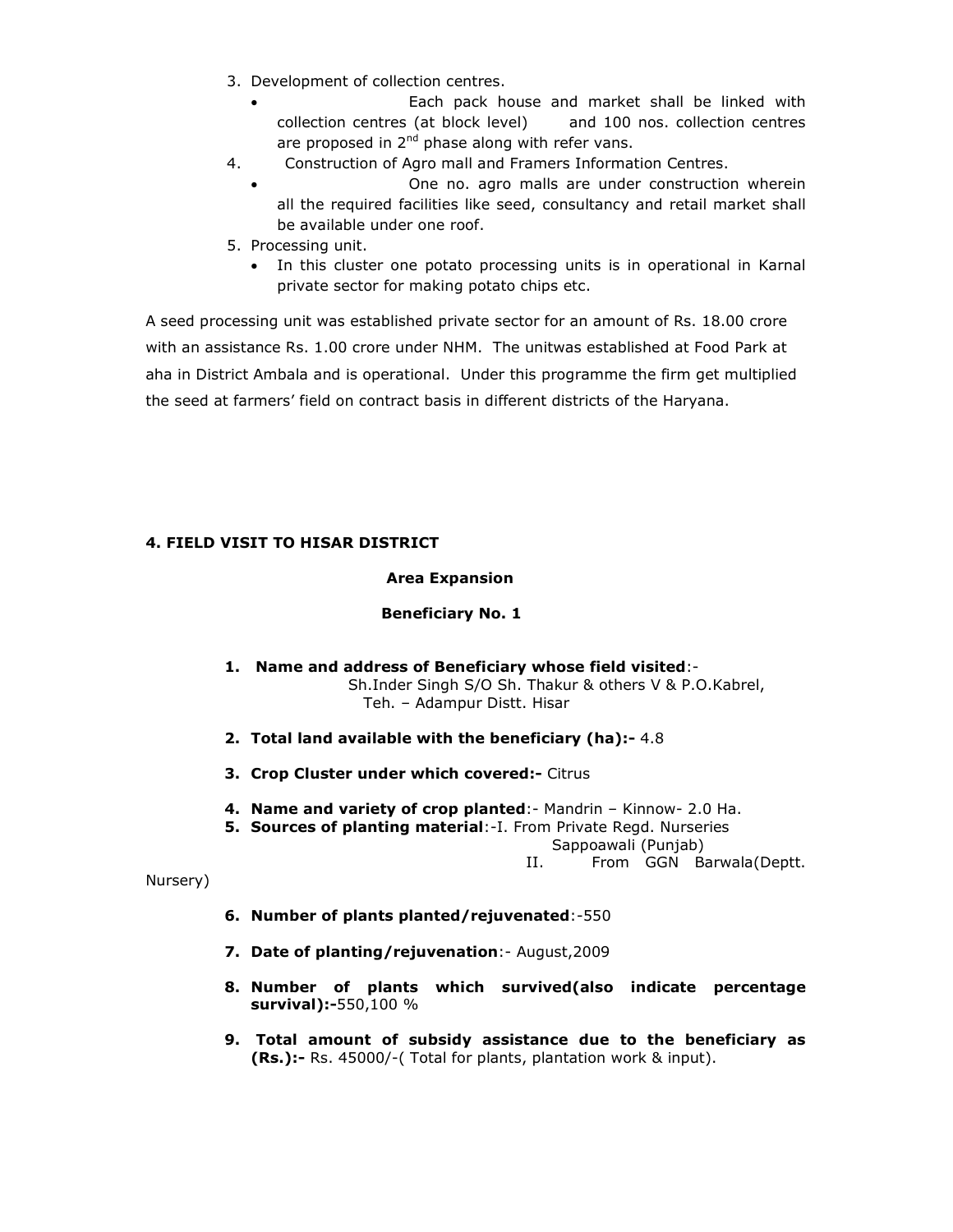### 10.Amount paid and date of payment:-Rs. 22000/-

11. Mode of payment: - By crossed cheque Sh. Inder Singh & others, Kabrel

12.Source of Irrigation Water (Bore well/Tube well/Canal):-- Canal

13. Whether Drip/Sprinkler system in use:- Drip

- 14. Other inputs provided:- ----------
- 15. Whether assistance availed for Organic Farming:- No
- 16. If so, area covered:- No
- 17. Assistance availed:- No
- 18. Available marketing facility for the crop:-

Adampur Mandi-10 Km.

Hisar Fruit & Veg. Mandi- 18

Km.

- 19.Other infrastructure available in the vicinity:- --------
- 20. General upkeep of the plot: Very good/Good/Average/Poor :- Very Good.
- 21. Any other relevant observation by the JIT:-

- 1. Name and address of Beneficiary whose field visited:- Sh.Bajrang S/O Sh. Mangla Ram & others V & P.O. Bagla, Teh. – Adampur District. Hisar
- 2. Total land available with the beneficiary (ha):- 3.6.
- 3. Crop Cluster under which covered:- Citrus
- 4. Name and variety of crop planted: I. Mandrin Kinnow- 1.4 Ha. I. Matta –Mausami - 1.0 Ha.
- **5. Sources of planting material:-I.** Private regd.Nursery of sappaawali (Punjab)
- 6. Number of plants planted/rejuvenated:-660
- 7. Date of planting/rejuvenation:- August- September, 2009 March, 2010
- 8. Number of plants which survived (also indicate percentage survival):-650,98.7 %
- 9. Total amount of subsidy assistance due to the beneficiary as (Rs.):- Rs. 54000/-(Total for plants plantation work & inputs).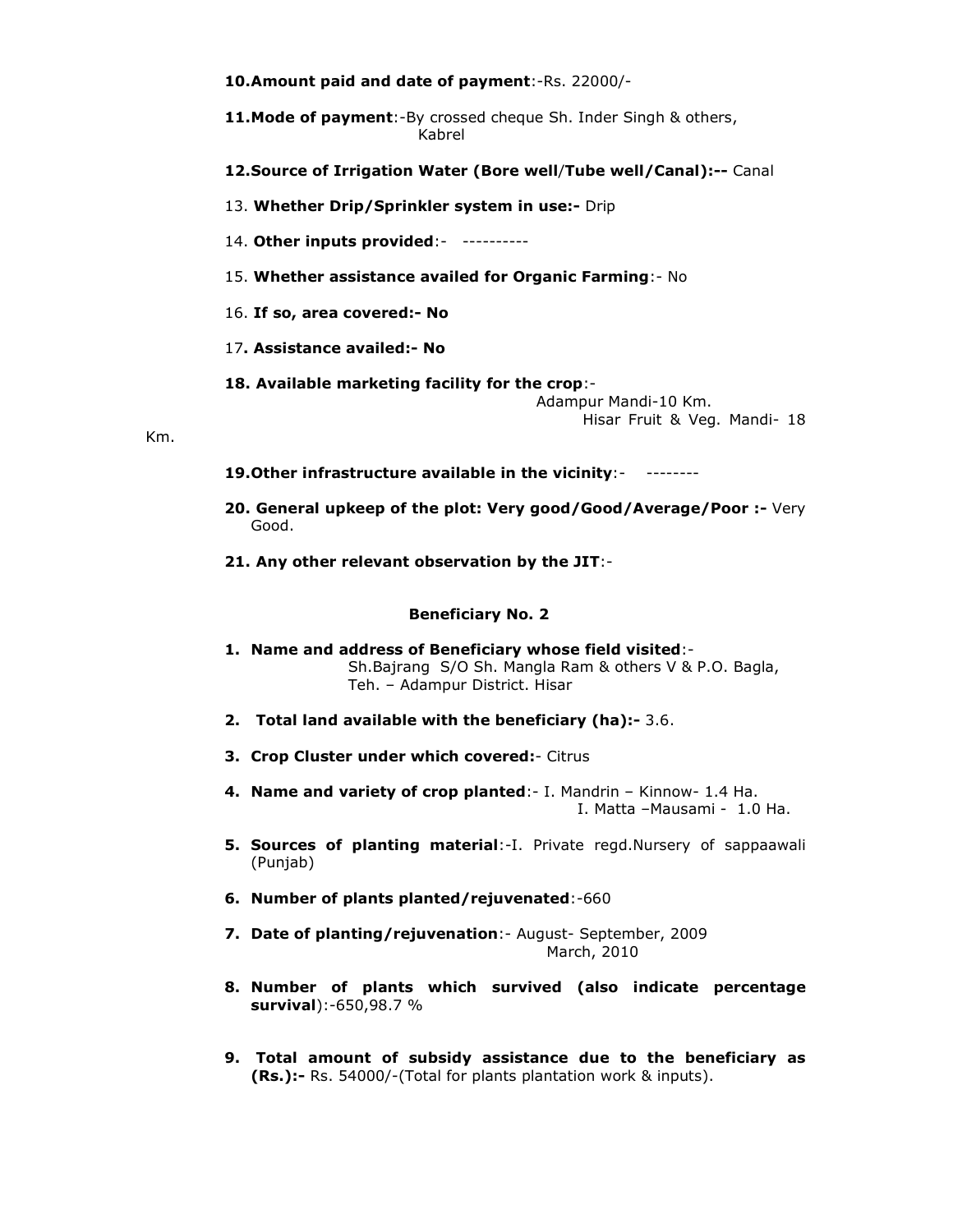- 10.Amount paid and date of payment:-Rs. 26400/-(Total for plants plantation work & inputs).
- 11. Mode of payment:-By crossed cheque Sh. Bajrang & others, Bagla
- 12. Source of Irrigation Water (Bore well/Tube well/Canal):-- Canal
- 13. Whether Drip/Sprinkler system in use: Drip
- 14. Other inputs provided:- ----------
- 15. Whether assistance availed for Organic Farming: No
- 16. If so, area covered: No
- 17. Assistance availed:- No
- 18. Available marketing facility for the crop:-

 Mandi Adampur -12 Km. Fruit & Veg. Mandi Hisar - 24 Km.

- 19. Other infrastructure available in the vicinity:- --------
- 20. General upkeep of the plot: Very good/Good/Average/Poor:- Good.
- 21. Any other relevant observation by the JIT:-

- 1. Name and address of Beneficiary whose field visited:- Sh.Atma Ram S/O Sh. Badri Parsad & others V & P.O. Daroli, Teh. – Adampur District -Hisar
- 2. Total land available with the beneficiary (ha):- 20
- 3. Crop Cluster under which covered:- Citrus
- 4. Name and variety of crop planted: I. Mandrin Kinnow- 10 Ha.
- 5. Sources of planting material:-I. Private Regd. Nursery Mozegarh (Punjab)
- 6. Number of plants planted:-2750
- 7. Date of planting:- August- September, 2008
- 8. Number of plants which survived (also indicate percentage survival):- 2700,98.2 %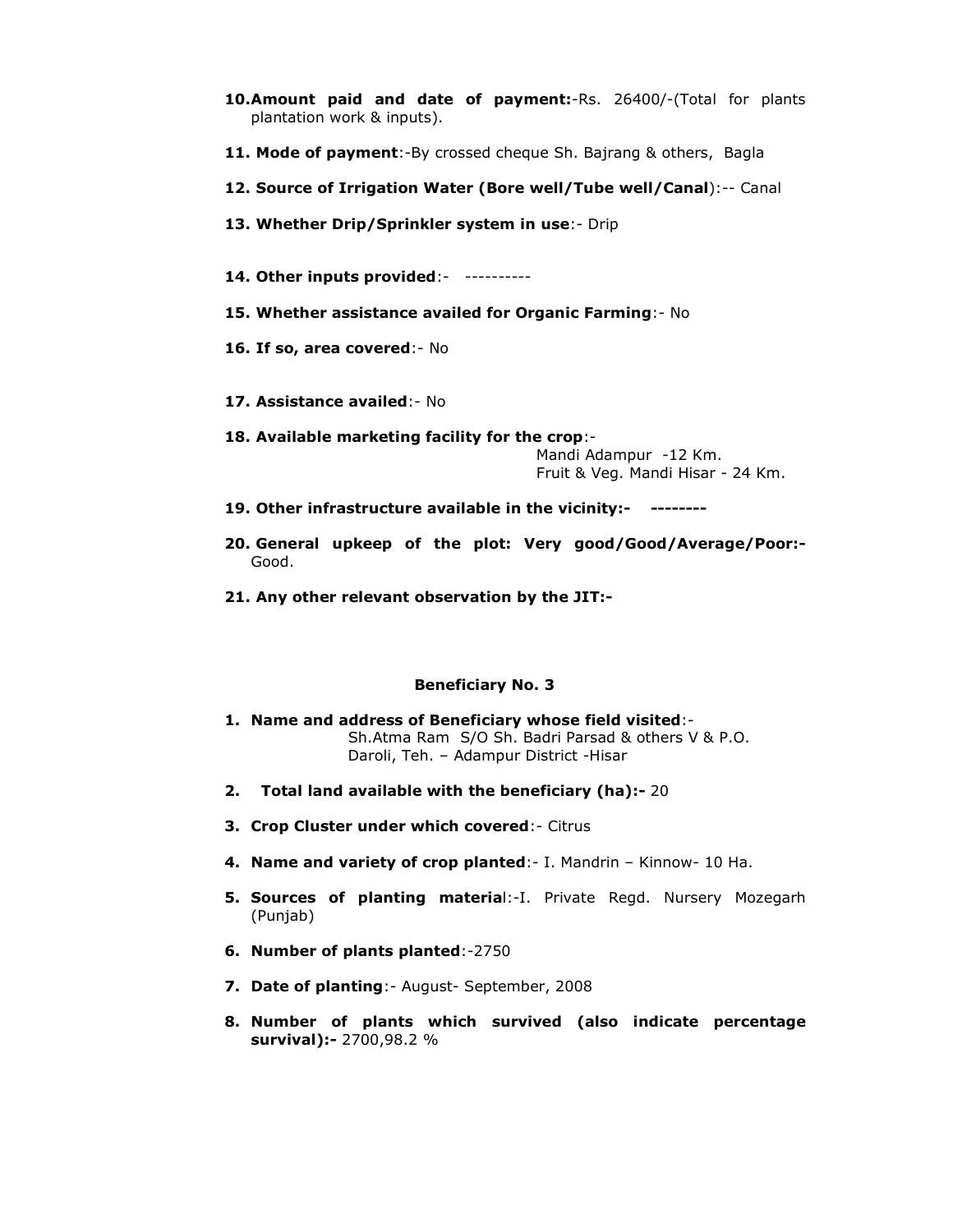- 9. Total amount of subsidy assistance due to the beneficiary as (Rs.):- Rs. 2,25,000/-(Total for plants, plantation work & inputs).
- 10. Amount paid and date of payment:-Rs. 1,55,000/- (Total for plants, plantation work & inputs).
- 11. Mode of payment:-By crossed cheque Sh. Atma Ram & others, Daroli
- 12. Source of Irrigation Water (Bore well/Tube well/Canal):-- Canal
- 13. Whether Drip/Sprinkler system in use: Drip
- 14. Other inputs provided:- ----------
- 15. Whether assistance availed for Organic Farming: No
- 16. If so, area covered:- No
- 17. Assistance availed:- No
- 18. Available marketing facility for the crop:-

 Adampur Mandi -10 Km. Hisar Mandi - 50 Km.

- 19. Other infrastructure available in the vicinity:- --------
- 20. General upkeep of the plot: Very good/Good/Average/Poor:-Very Good.
- 21. Any other relevant observation by the JIT:-

- 1. Name and address of Beneficiary whose field visited:- Sh.Mahender S/O Sh. Ranjeet & others V & P.O. Daroli, Teh. – Adampur District -Hisar
- 2. Total land available with the beneficiary (ha):- 4.8
- 3. Crop Cluster under which covered:- Citrus
- 4. Name and variety of crop planted:- Mandrin Kinnow (plantation has been completed in 3.2 Ha.. Where as plantation 1.2 Ha. is to be done shortly).
- **5. Sources of planting material:** Supplied by Department of Horticulture from the Identified source (identified by MD/ DH)
- 6. Number of plants planted:-88 0
- 7. Date of planting: August, 2010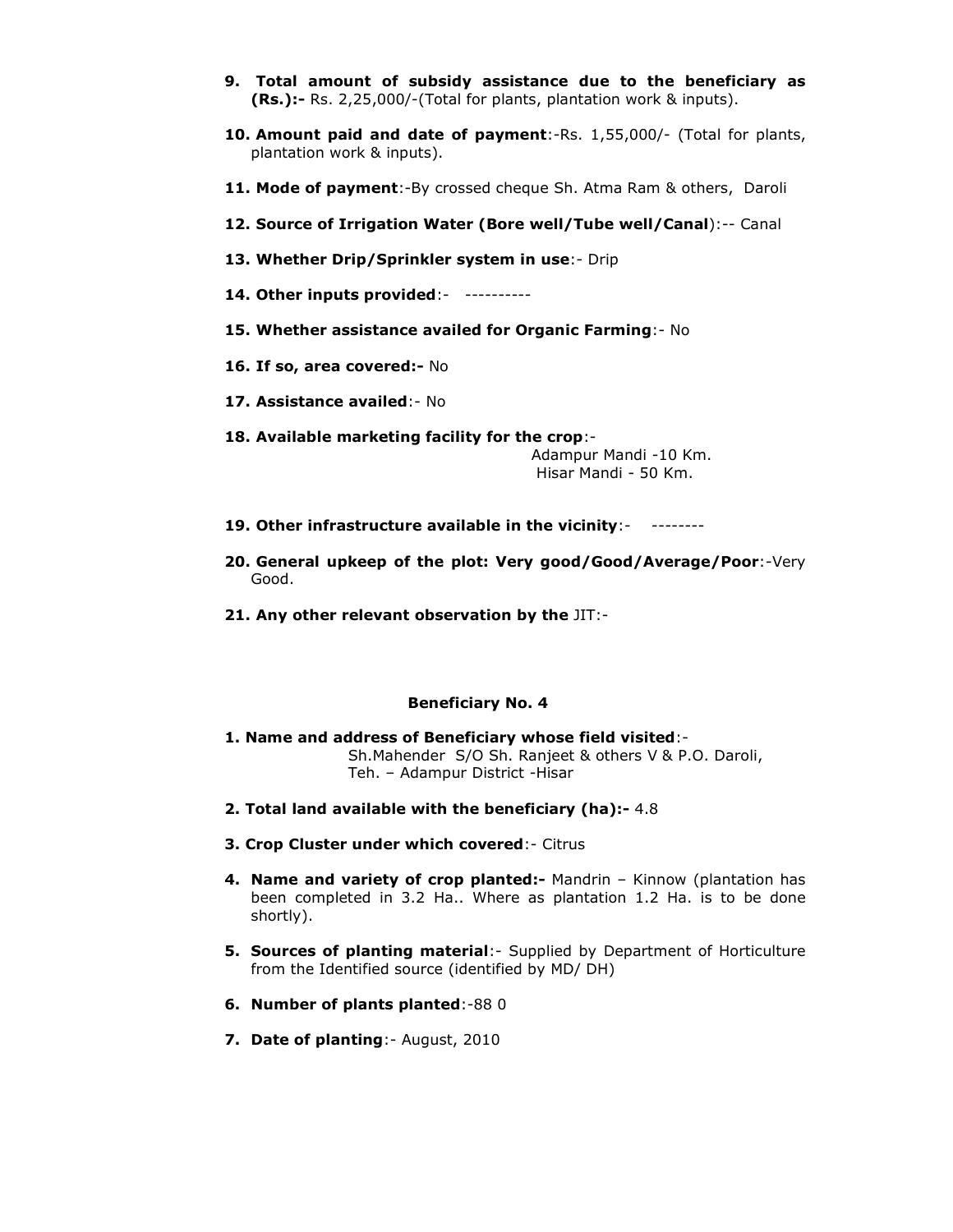- 8. Number of plants which survived (also indicate percentage survival):- 880100 %
- 9. Total amount of subsidy assistance due to the beneficiary as (Rs.):-Rs. 115500/-(Total for plants, plantation work & inputs).
- 10.Amount paid and date of payment:-Rs.23800/- (Total for plants, plantation work & inputs).
- 11. Mode of payment:-By crossed cheque to the identified Nursery.
- 12. Source of Irrigation Water (Bore well/Tube well/Canal):-- Canal
- 13. Whether Drip/Sprinkler system in use:- Drip
- 14. Other inputs provided:- ----------
- 15. Whether assistance availed for Organic Farming: No
- 16. If so, area covered: No
- 17. Assistance availed:- No
- 18. Available marketing facility for the crop:- Adampur Mandi -10 Km. Hisar Mandi - 50 Km.
- 19. Other infrastructure available in the vicinity:- --------
- 20. General upkeep of the plot: Very good/Good/Average/Poor:-

entration of the contract of the contract of the contract of the Good. And the contract of the contract of the

21. Any other relevant observation by the JIT:-

### Beneficiary No. 5

- 1. Name and address of Beneficiary whose field visited:- Sh.Devi Lal S/O Sh.Hari Singh & others V & P O Daroli, Teh – Adampur, District -Hisar
- 2. Total land available with the beneficiary (ha):- 10.4 .
- 3. Crop Cluster under which covered:- I. Citrus II. Guava III. Aonla
- 4. Name and variety of crop planted: I. Mandrin Kinnow 4.2 Ha. II. Guava–A. Safeda– 4.2 Ha. III. Aonla – NA – 7- 1.4 Ha.

5. Sources of planting material: - I. Private Regd. Nursery II. From nursery identified by the Deptt. of Horticulture

6. Number of plants planted:-2562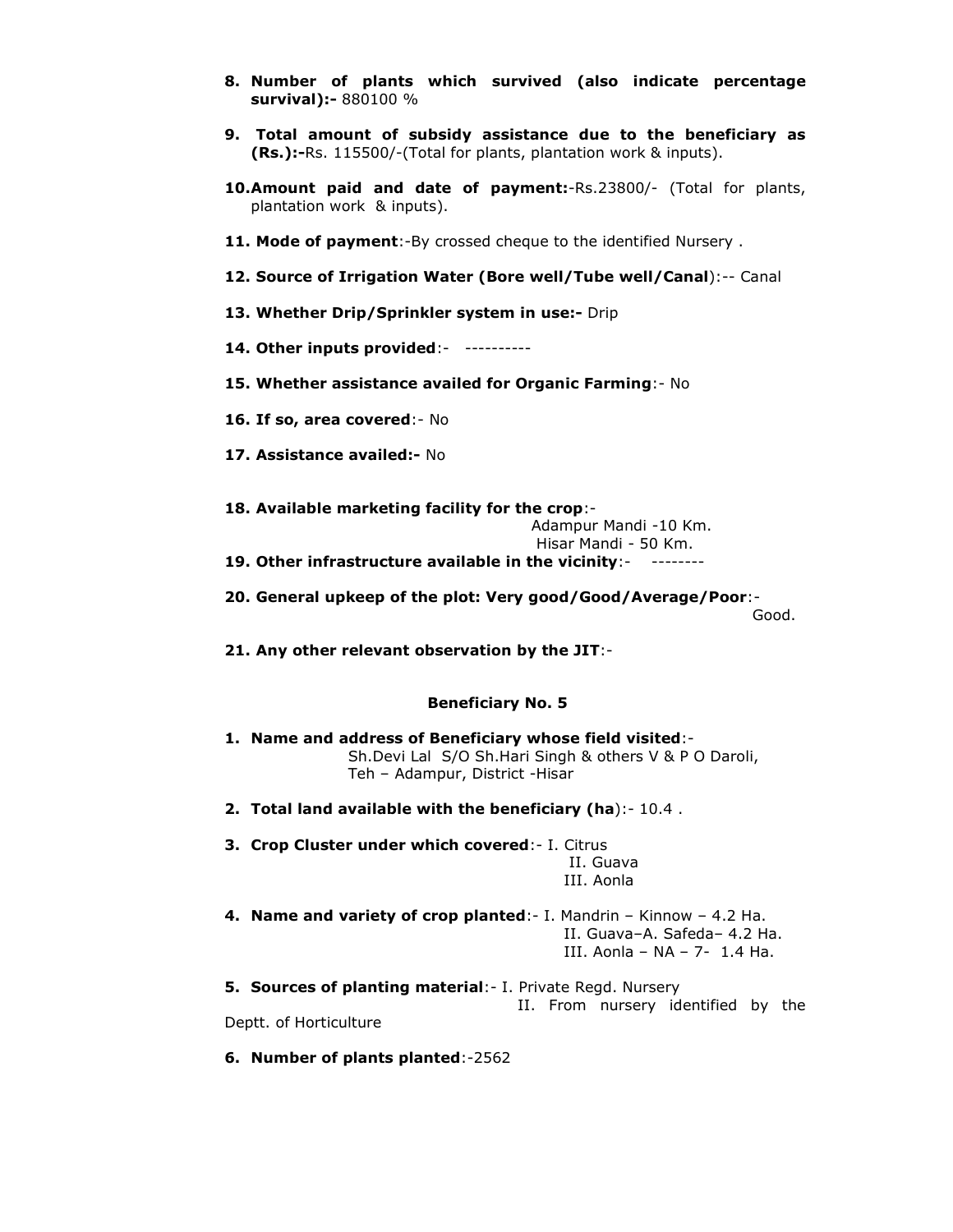7. Date of planting: Feb- March, 2007

%

- 8. Number of plants which survived (also indicate percentage survival):-
	- I. Kinnow -1150,(100 %). II. Guava - 825 (71.4%) Dead guava plants replaced by kinnow plants (100%). III.Aonla – 0 (%) Aonla replaced by mausami plants (100

Survival)

- 9. Total amount of subsidy assistance due to the beneficiary as (Rs.):-Rs.1,89,110 /-(Total for plants, plantation work & inputs).
- 10. Amount paid and date of payment:-Rs.1,54,610/-(Total for plants, plantation work & inputs).
- 11. Mode of payment:-By crossed cheque Sh. Devi Lal & others, Daroli
- 12. Source of Irrigation Water (Bore well/Tube well/Canal):-- Canal
- 13. Whether Drip/Sprinkler system in use: Drip
- 14. Other inputs provided:- ----------
- 15. Whether assistance availed for Organic Farming: No
- 16. If so, area covered: No
- 17. Assistance availed:- No
- 18. Available marketing facility for the crop:-

 Adampur Mandi -10 Km. Hisar Mandi - 50 Km.

- 19. Other infrastructure available in the vicinity:- --------
- 20. General upkeep of the plot Very good/Good/Average/Poor:- Good.
- 21. Any other relevant observation by the JIT:-

## Community Tanks

- 1. Name and address of Beneficiary whose field visited:- Sh.Inder Singh S/O Sh. Thakur & others V & P.O.Kabrel, Teh. – Adampur Distt. Hisar
- 2. Total land available with the beneficiary (ha):- 4.8 Hect.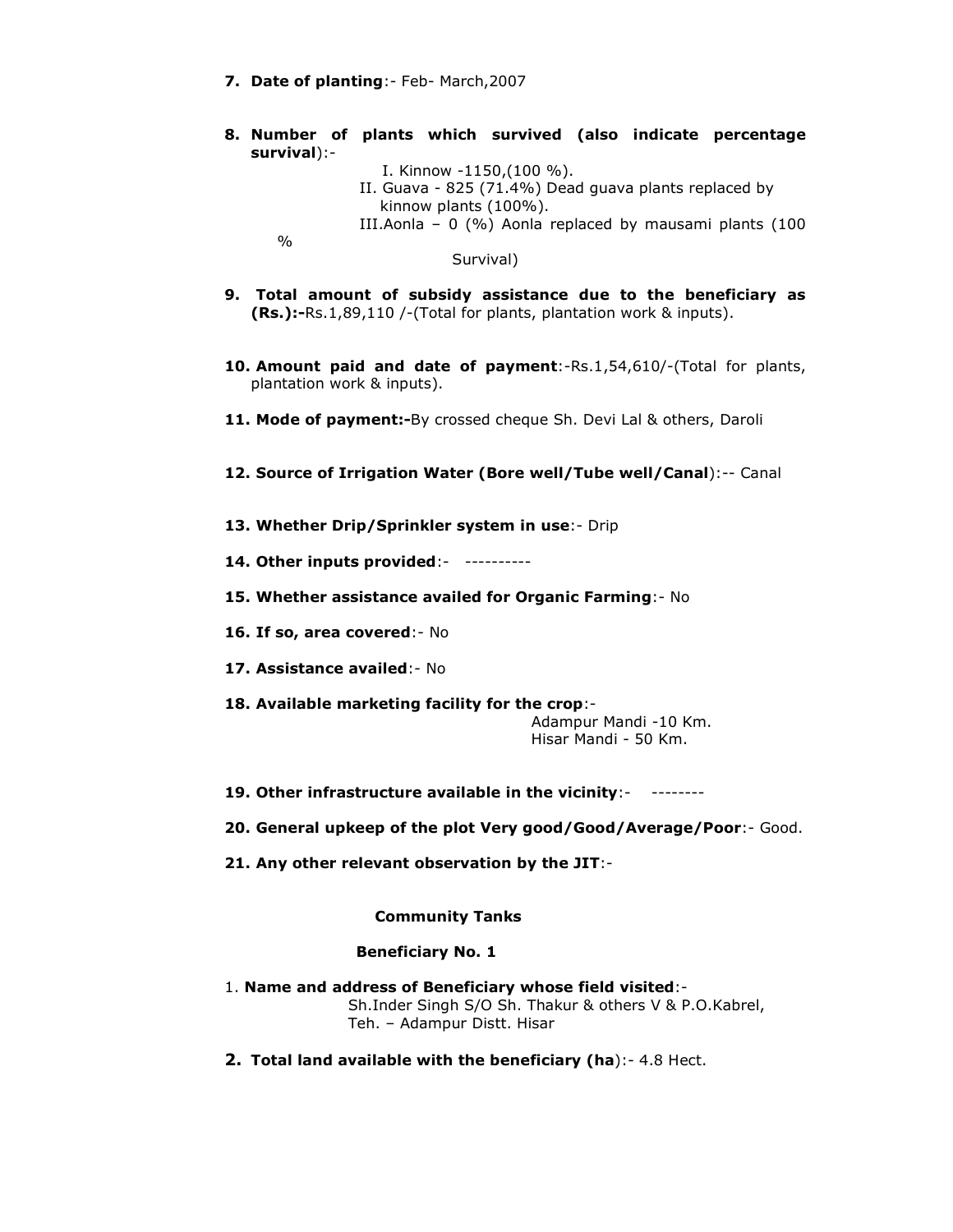3. Crop Cluster under which covered:- Citrus

## 4. Other relevant Activities under NHM:-

## I) Community Tank:-

- I. Mean Size:- 55'x55'x11.75
- II. Total Assistance Sanctioned -2,00,000/-
- III. Amount Paid 2,00,000/-
- IV. Mode of Payment- Crossed Cheque (in installments)

## Beneficiary No. 2

- 1. Name and address of Beneficiary whose field visited:- Sh.Bajrang S/O Sh. Mangla Ram & others V & P.O. Bagla Teh. – Adampur Distt. Hisar
- 1. Total land available with the beneficiary (ha):- 3.6 Hect.
- 3. Crop Cluster under which covered:- Citrus
- 4. Other relevant Activities under NHM:-

## I) Community Tank

- I. Mean Size:- 59'x59'x12.25
- ii. Assistance Sanctioned -2,40,000/-
- iii. Assistance Paid 2,40,000/-
- iv. Mode of Payment- Crossed Cheque (in installments)

## Beneficiary No. 3

1. Name and address of Beneficiary whose field visited:-

 Sh.Atma Ram S/O Sh. Badri Parsad & others V & P.O.Daroli Teh.–Adampur Distt. Hisar

- 2. Total land available with the beneficiary (ha):- 20 Hect.
- 3. Crop Cluster under which covered:- Citrus
- 4. Other relevant Activities under NHM:-

## I) Community Tank

- I. Mean Size:- 126.8'X 126.8'x11.2
- ii. Assistance Sanctioned -10,00,000/-
- iii. Assistance Paid 10,00,000/-
- v. Mode of Payment- Crossed Cheque (in installments)

## Beneficiary No. 4

1. Name and address of Beneficiary whose field visited:-

 Sh.Mahender S/O Sh. Ranjeet & other's V & P.O.Daroli, Teh.– Adampur District -Hisar

- 2. Total land available with the beneficiary (ha):- 4.8 Hect.
- 3. Crop Cluster under which covered:- Citrus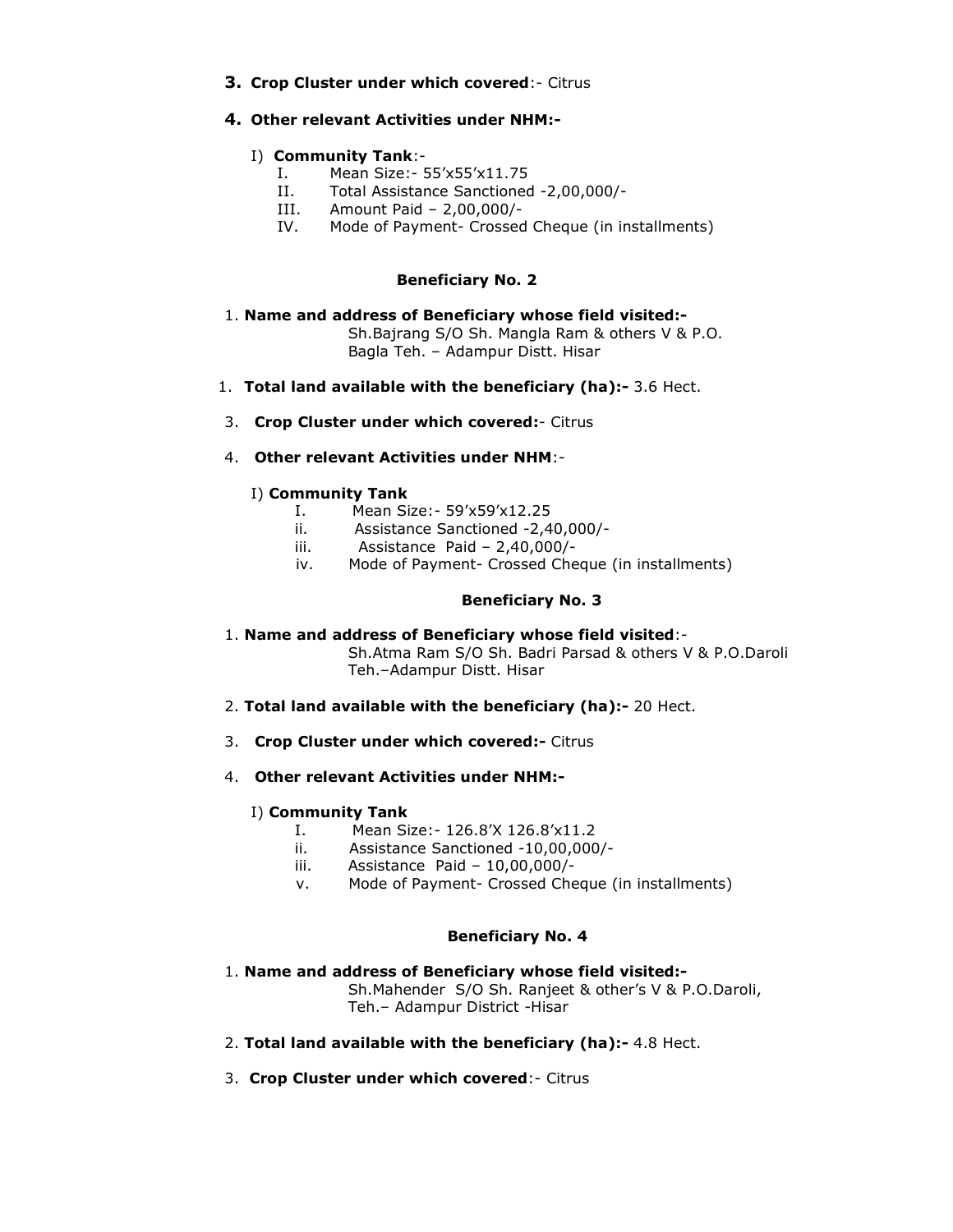## 4. Other relevant Activities under NHM:-

## I) Community Tank

- I. Mean Size:- 86.5'X 86'x12.5
- ii. Total Assistance Sanctioned -4,40,000/-
- iii. Assistance Paid (till date) 2,20,000/-
- vi. Mode of Payment- By Crossed Cheque (in installments)

## Beneficiary No. 5

## 1. Name and address of Beneficiary whose field visited:-

 Sh.Devi Lal S/O Sh.Hari Singh & other's V & P.O. Daroli, Teh – Adampur District -Hisar

- 2. Total land available with the beneficiary (ha):- 10.4 Hect.
- 3. Crop Cluster under which covered:- I. Citrus

 II. Guava III. Aonla

## 4. Other relevant Activities under NHM:-

## I) Community Tank

- I. Mean Size:- 125'X 125'x10.5'
- ii. Total Assistance Sanctioned -9,36,000/-
- iii. Assistance Paid (till date) 9,36,000/-
- Iv. Mode of Payment- By Crossed Cheque (in installments)

## Vermi Compost Units

## Beneficiary No. 1

1. Name and address of Beneficiary whose field visited:-

 Sh.Inder Singh S/O Sh. Thakur & others V & P.O.Kabrel, Teh.–Adampur Distt. Hisar

- 2. Total land available with the beneficiary (ha):- 4.8 Hect.
- 3. Crop Cluster under which covered:- Citrus

## I. Vermi Compost Unit-

- I. Unit size  $8' \times 75'$  one
- II. Assistance Sanctioned-30,000/-
- III. Amount Paid 2,00,000/-
- IV. Mode of Payment- Crossed Cheque

## Beneficiary No. 2

1. Name and address of Beneficiary whose field visited:-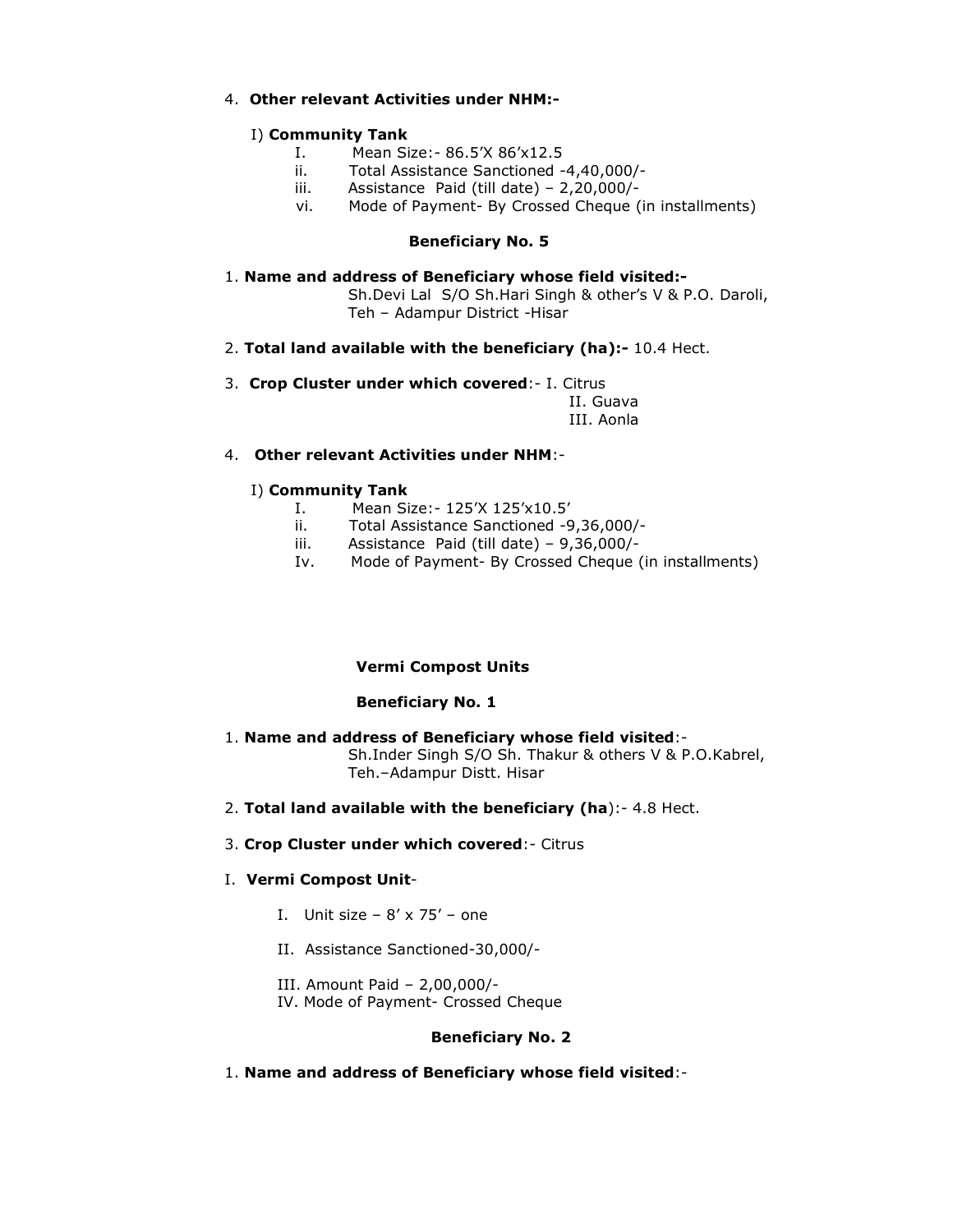Sh.Bajrang S/O Sh. Mangla Ram & others V & P.O.Bagla Teh –Adampur Distt. Hisar

- 2. Total land available with the beneficiary (ha):- 3.6 Hect.
- 3. Crop Cluster under which covered:- Citrus

## ii) Vermi Compost Unit-

- i. Unit size Two
- ii. Assistance Sanctioned-60,000/-
- iii. Assistance Paid 60,000/-
- iv. Mode of Payment- By Crossed Cheque

## Beneficiary No. 3

# 1. Name and address of Beneficiary whose field visited:-

 Sh.Atma Ram S/O Sh. Badri Parsad & others V & P.O. Daroli Teh. – Adampur Distt. Hisar

- 2. Total land available with the beneficiary (ha):- 20 Hect.
- 3. Crop Cluster under which covered:- Citrus

### 4) Vermi Compost Unit-

- I Unit size One
- a. Assistance Sanctioned-30,000/-

b. Assistance Paid – 30,000/-

IV. Mode of Payment- By Cheque

## Beneficiary No. 4

- 1. Name and address of Beneficiary whose field visited:- Sh. Devi Lal S/O Sh.Hari Singh & other's V & P.O.Daroli, Teh – Adampur District -Hisar
- 2. Total land available with the beneficiary (ha):- 10.4 Hect.
- 3. Crop Cluster under which covered:- I. Citrus II. Guava III. Aonla

## 4) Vermi Compost Unit-

- I. Size/Unit One
- II. Total Assistance Sanctioned-30,000/-
- III. Assistance Paid 30,000/-
	- IV. Mode of Payment- Crossed Cheque

## Micro Irrigation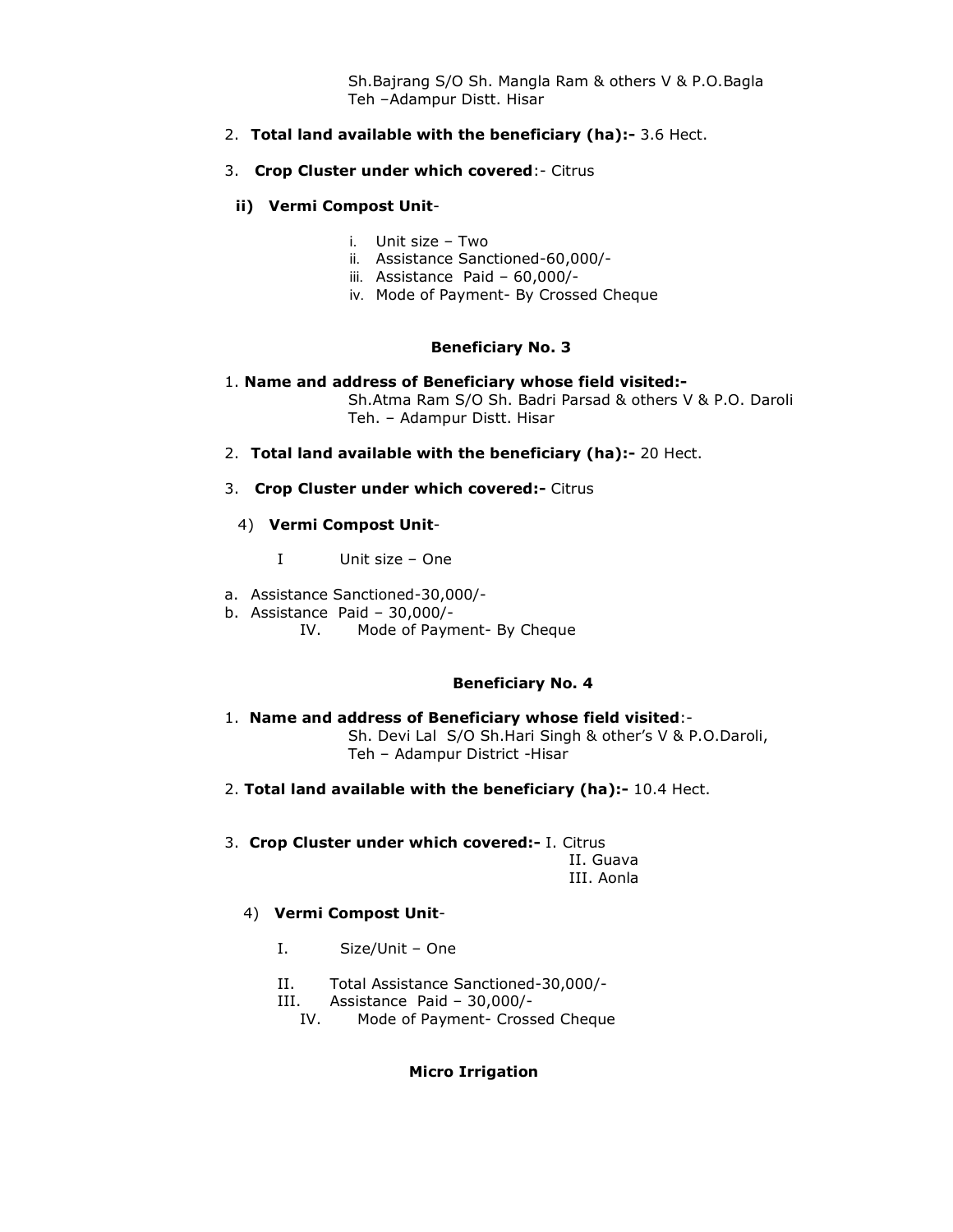## Beneficiary No. 1

- 1. Name and address of Beneficiary whose field visited:- Sh.Inder Singh S/O Sh. Thakur & others V & P.O.Kabrel, Teh.–Adampur Distt. Hisar
- 2. Total land available with the beneficiary (ha):- 4.8 Hect.
- 3. Crop Cluster under which covered:- Citrus

## 4. Micro Irrigation Scheme

- I. Installed Drip Irrigation 2.0 Hect
- II. Total Assistance Sanctioned -54,500/-
- III. Assistance Paid –54,500/-
- IV. Mode of Payment- Crossed Cheque

## Beneficiary No. 2

## 1. Name and address of Beneficiary whose field visited:-

 Sh.Bajrang S/O Sh. Mangla Ram & others V & P.O. Bagla Teh –Adampur Distt. Hisar

- 2. Total land available with the beneficiary (ha):- 3.6 Hect.
- 3. Crop Cluster under which covered:- Citrus

## 4. Micro Irrigation Scheme

- I. Drip System Installed 2.4 Hect.
- II. Assistance Sanctioned -56,900/-
- III. Assistance Paid 56,900/-
- IV. Mode of Payment- By Crossed Cheque

## Beneficiary No. 3

1. Name and address of Beneficiary whose field visited:-

 Sh.Atma Ram S/O Sh. Bandri Parsad & other's V & P.O.Daroli,

Teh. – Adampur District -Hisar

- 2. Total land available with the beneficiary (ha):- 20 Hect.
- 3. Crop Cluster under which covered:- Citrus

## 4. Micro Irrigation Scheme

I Drip System Installed – 10.0 Hect.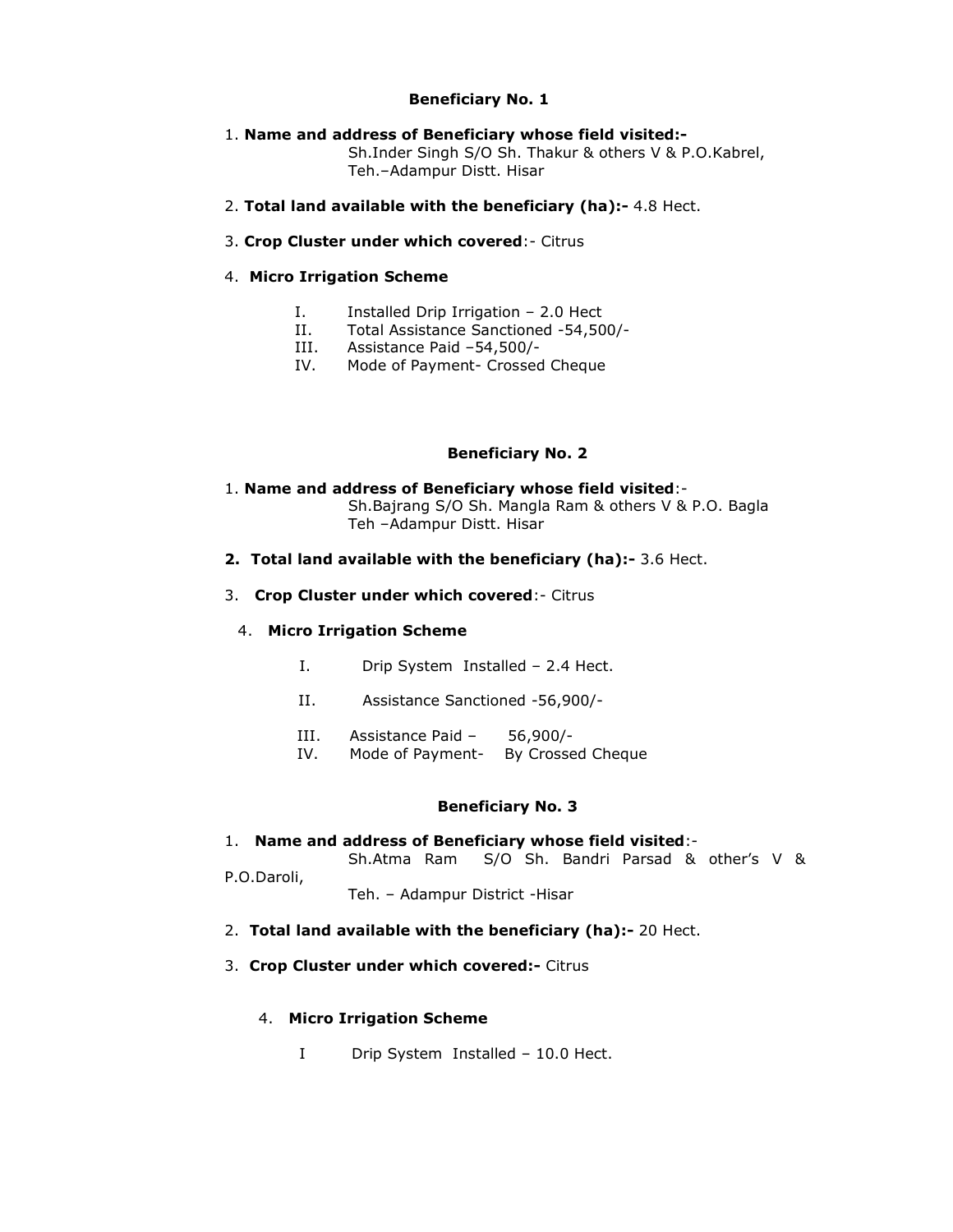- II. Assistance Sanctioned 1,58,000/-
	- III. Assistance Paid 1,58,000/-
	- IV. Mode of Payment By Crossed Cheque

### Beneficiary No. 4

- 1. Name and address of Beneficiary whose field visited:- Sh.Mahender S/O Sh. Ranjeet & other's V & P. Daroli, Teh. – Adampur District -Hisar
- 2. Total land available with the beneficiary (ha):- 4.8 Hect.
- 3. Crop Cluster under which covered:- Citrus
	- 4. Micro Irrigation Scheme:-
		- I. Drip System Installed 4.4 Hect.
		- II. Assistance Sanctioned ------
			- III. Assistance Paid Yet to be paid
			- IV. Mode of Payment -----

### Beneficiary No. 5

- 1. Name and address of Beneficiary whose field visited:- Sh.Devi Lal S/O Sh.Hari Singh & other's V & P.O.Daroli, Teh–Adampur District -Hisar
- 2. Total land available with the beneficiary (ha):- 10.4 Hect.
- 3. Crop Cluster under which covered:- I. Citrus II. Guava III. Aonla

### 4. Micro Irrigation Scheme

- I. Drip System Installed 9.8 Hect.
- II. Total Assistance Sanctioned 1,63,600
	- III. Assistance Paid 1,63,600
	- IV. Mode of Payment By Crossed Cheque

### OBSERVATIONS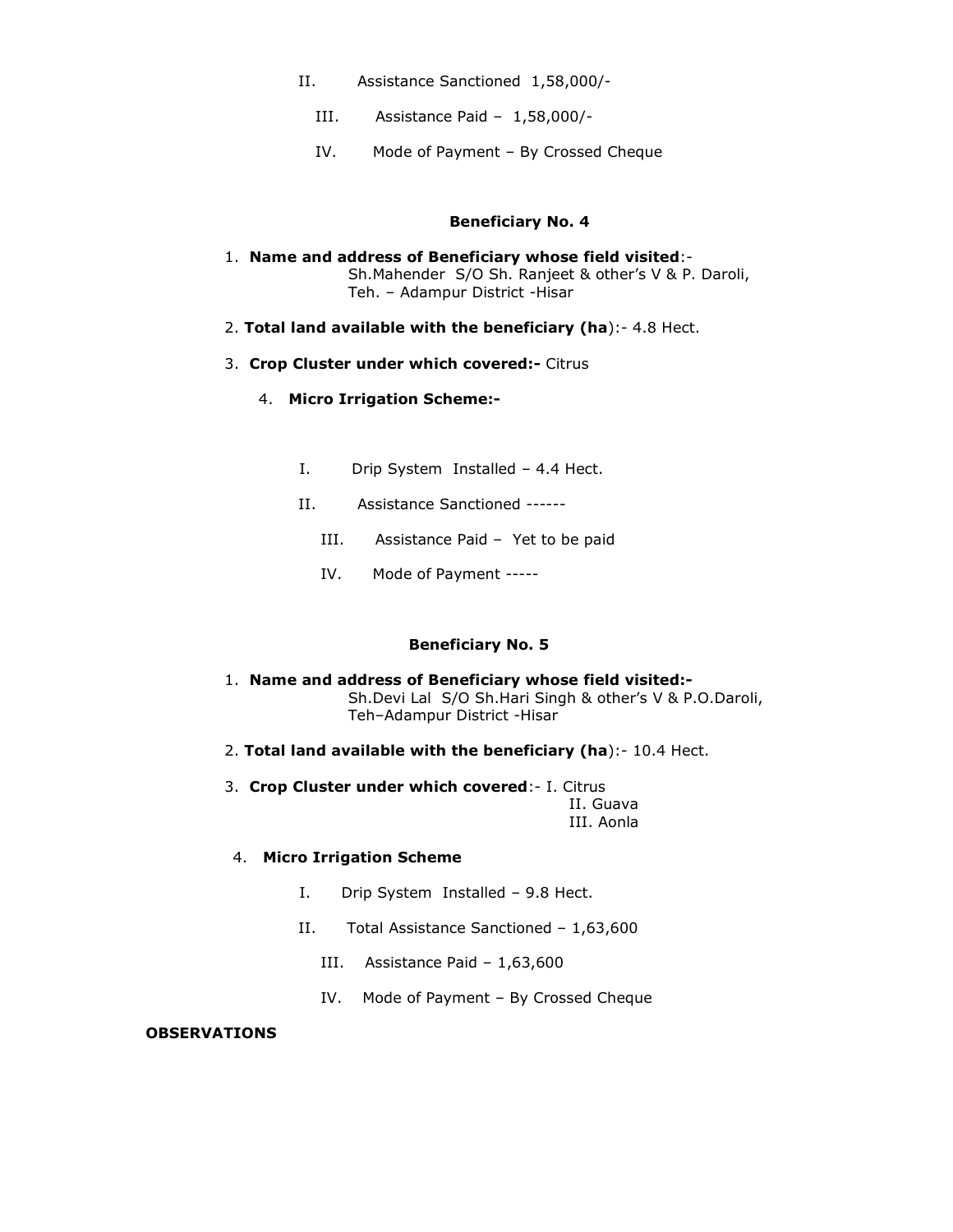- The size of the tank required lots of water for filling the tank. However, due to scarcity of water for filling the tank the water level was very less. The orchardists required water on priority for filling the tanks for better result on technology.
- The quality of planting material used for area expansion was good. The plants required proper care and canopy management for better fruiting.
- Cotton was being taken as an intercrop which is very exhaustive and it also attracts insects and pests and thus the cotton crop as an intercrop needs to be avoided for citrus crop.
- Mixed plantation of various citrus cultivators was taken up. Separate blocks needs to be planted for different varieties in the same field.
- The intercrop was being taken at the initial stage of plantation. This requires extra dose of fertilizer for better growth and more water for young plants.
- Ripening chamber-cum-market is being established at Hisar. However, the progress was very slow as machinery has not been installed and the project remains uncompleted.
- A plant health clinic was maintained by the Distt. Horticulture Officer depicting various symptoms of diseases which was found to be useful for the farmers to update their knowledge. The District Horticulture Officer needs to supply the leaflets to the farmers for better understanding and equipments for soil testing and water required to be installed in the plant clinic.
- The plantation made by Shri Susheel Kumar S/o Shri. Ram Swarup, V & PO Motsara with the financial assistance of NHB was visited. Out of 5.5 acres 2.0 Acre of Kinnow Plantation is available and remaining 3.7 acres where Aonla was grown is not available. The farmer claims that it was not successful.

# 5. FIELD VISIT TO FATEHEBED DISTRICT

## Area Expansion

## Beneficiary No. 1

1. Name and address of Beneficiary whose field visited:- Mahabir S/o Sh. Hanuman

Jogender S/o Sh. Hanuman

Rajender S/o Sh. Hanuman

V.P.O. Khara Kheri, Teh & Distt. Fatehabad

- 2. Total land available with the beneficiary (ha):- 4.4
- 3. Crop Cluster under which covered:- Citrus
- 4. Name and variety of crop planted: Kinnow
- 5. Sources of planting material:- Purchased from the nurseries identified by the Department
- 6. Number of plants planted:-1210 Plants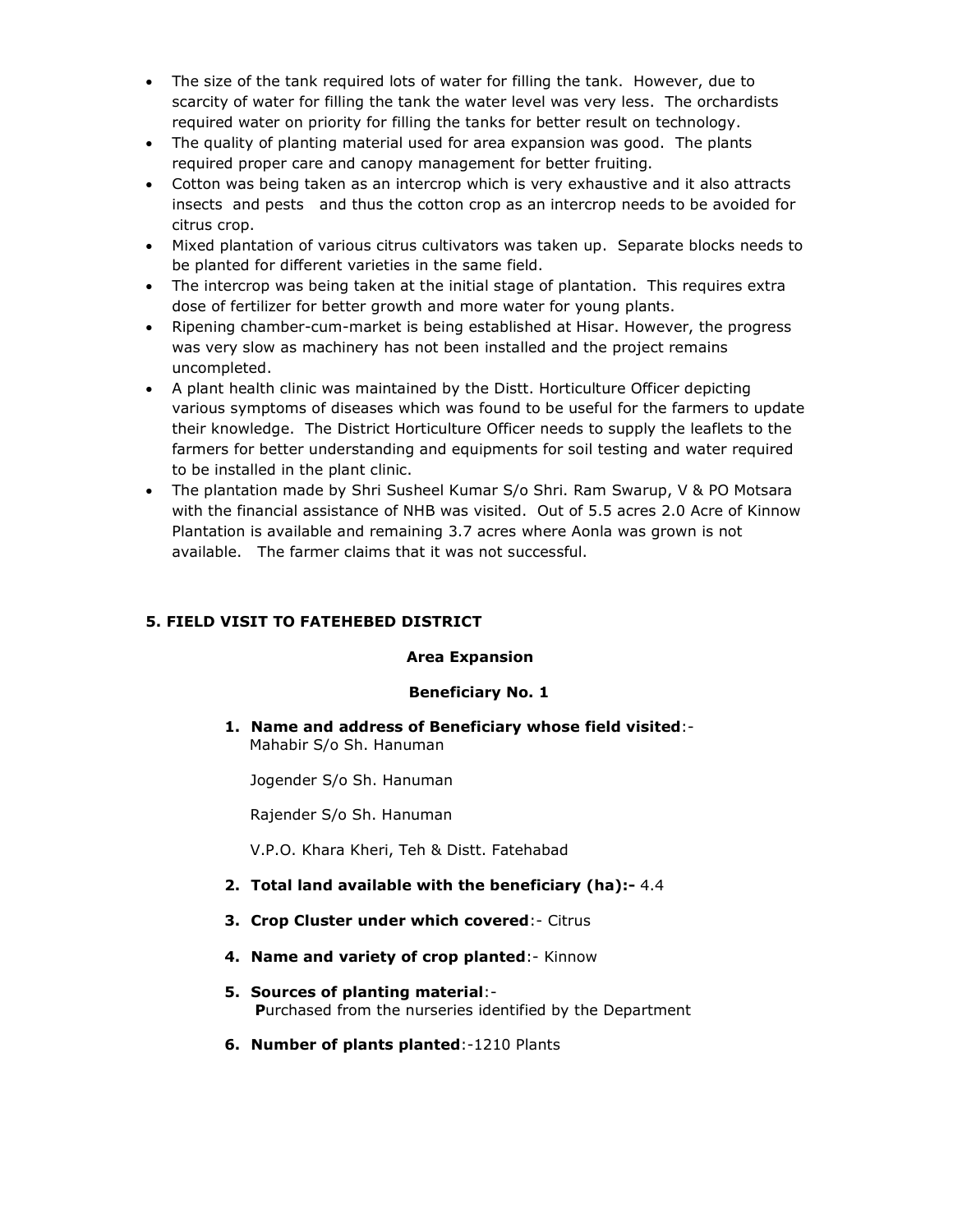- 7. Date of planting:- October 2008 & March 2009
- 8. Number of plants which survived (also indicate percentage survival):-1210, 100 %
- 9. Total amount of subsidy assistance due to the beneficiary as (Rs.):
	- a. Rs. 48400/- on 4.4 hectares plantation as  $1^{st}$  year assistance during 2008-09.
	- b.  $308$  plants for gap filling as  $2<sup>nd</sup>$  year maintenance during 2009-10
	- c.Rs. 12408/- for purchase of insecticide, fungicide and fertilizer as 2<sup>nd</sup> year maintenance during 2009-10.
- 10. Amount paid and date of payment: As above
- 11. Mode of payment: Account payee cheques
- 12.Source of Irrigation Water (Bore well/Tube well/Canal):-- Canal Water stored in water storage community tank.
- 13.Whether Drip/Sprinkler system in use:- Drip Irrigation
- 14.Other inputs provided:- ----------
- 15. Whether assistance availed for Organic Farming: No

16.If so, area covered:- Not applicable

## 17. Assistance availed:-



18.Available marketing facility for the crop:- Local Mandies

19. Other infrastructure available in the vicinity:- Orchards situated on N.H. No. 10 near Agroha town & 16 Km. for from

Distt. H.Q.

20. General upkeep of the plot: Very good/Good/Average/Poor :- Good.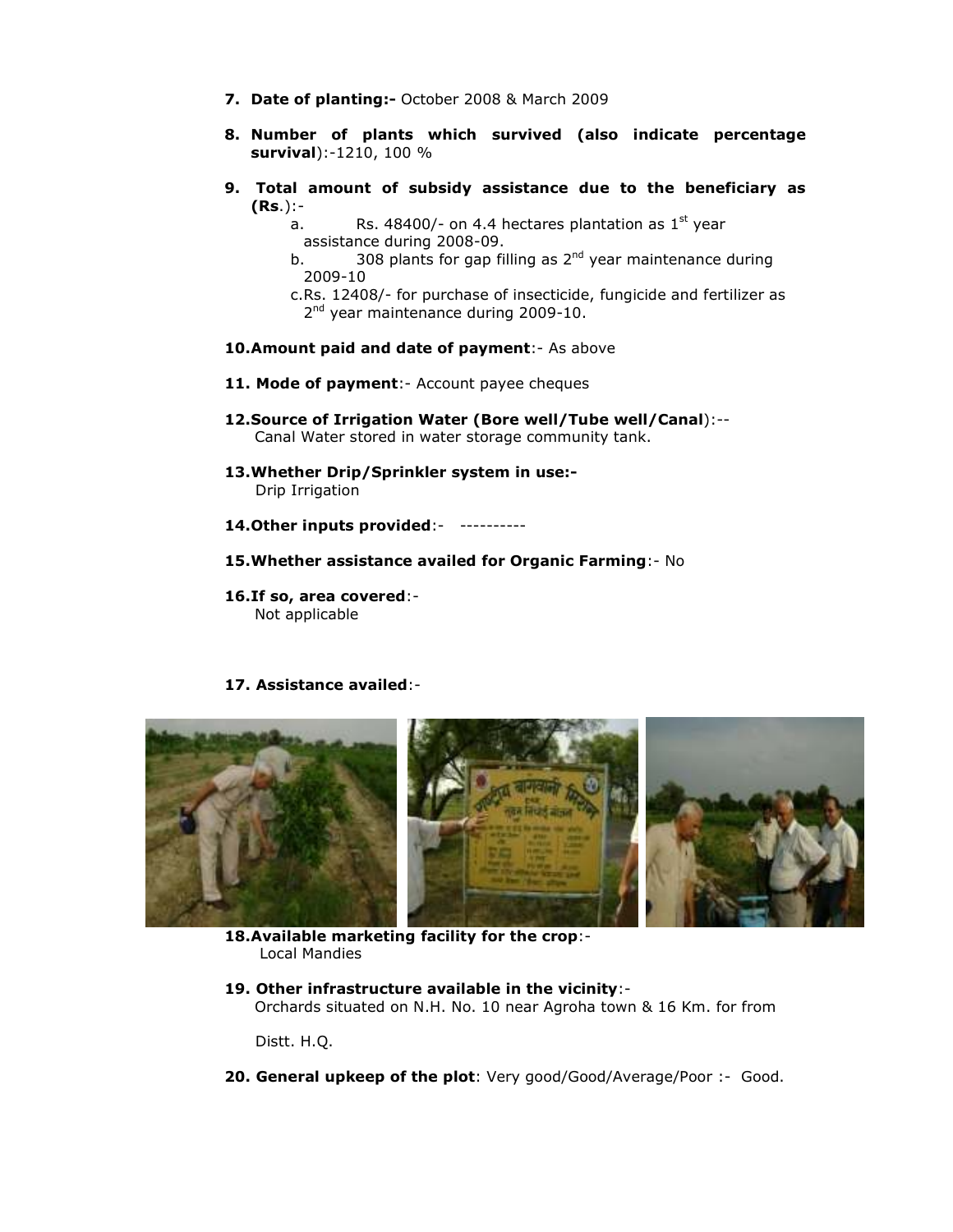## 21. Any other relevant observation by the JIT:-

### Beneficiary No. 2

1. Name and address of Beneficiary whose field visited:-

Prameshwari Devi W/o Sh. Ram Chander

Budh Ram S/o Sh. Ram Chander

Pala Ram S/o Sh. Ram Chander

Jagdish S/o Sh. Ram Chander

V.P.O. Khara Kheri, Teh & Distt. Fatehabad

## 2. Total land available with the beneficiary (ha):- 5.2

- 3. Crop Cluster under which covered:- Citrus
- 4. Name and variety of crop planted: Kinnow
- 5. Sources of planting material:- Self purchased from the nurseries identified by the department
- 6. Number of plants planted:-1430 Plants
- 7. Date of planting:- February & March 2009
- 8. Number of plants which survived (also indicate percentage survival):-1430, 100 %
- 9. Total amount of subsidy assistance due to the beneficiary as (Rs.):
	- a. Rs. 57200/- on 5.2 hectares plantation as  $1<sup>st</sup>$  year assistance during 2008-09.
	- b. 364 plants for gap filling as  $2^{nd}$  year maintenance during 2009-10
	- c. Rs. 14664/- for purchase of insecticide, fungicide and fertilizer as 2<sup>nd</sup> year maintenance during 2009-10.

## 10.Amount paid and date of payment:-

As above

## 11.Mode of payment:-

Account payee cheques

- 12. Source of Irrigation Water (Bore well/Tube well/Canal):-- Canal Water stored in water storage community tank.
- 13. Whether Drip/Sprinkler system in use:- Drip Irrigation
- 14.Other inputs provided:- ----------

## 15.Whether assistance availed for Organic Farming:-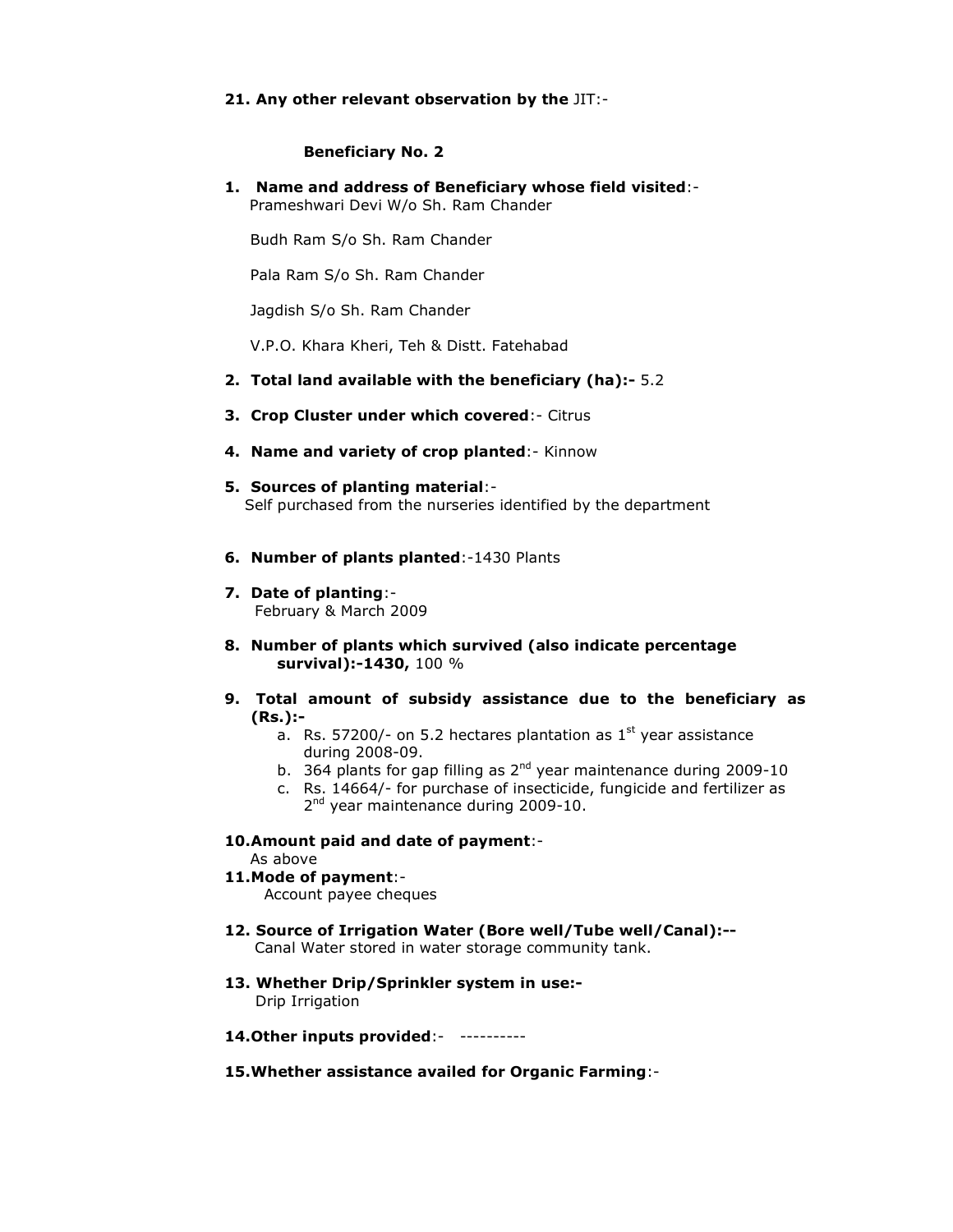No

# 16. If so, area covered:-

Not applicable

## 17.Assistance availed:-

- 18.Available marketing facility for the crop:- Local Mandies
- 19. Other infrastructure available in the vicinity:- Orchards situated near N.H. No. 10 on Khara Kheri, Sarangpur Link Road

near Agroha town & 16 Km. for from Distt. H.Q.

- 20. General upkeep of the plot: Very good/Good/Average/Poor :- Very Good.
- 21. Any other relevant observation by the JIT:-

-------

## Beneficiary No. 3

1. Name and address of Beneficiary whose field visited:- Smt. Bindu Rani W/o Sh. Kailash Batra

Smt. Raj Rani W/o Sh. Vishawnath Munjal

Land situated in village Dhani Majra, Teh & Distt. Fatehabad.

R/o – Fatehabad

- 2. Total land available with the beneficiary (ha):- 3.6
- 3. Crop Cluster under which covered:- Citrus
- 4. Name and variety of crop planted: Kinnow

## 5. Sources of planting material:-

Self purchased from the nurseries identified by the department

## 6. Number of plants planted:-

 1960 plants, planted on spacing 6m x 3m further he has planted 435 more

kinnow plants as high density plantation during February 2010.

## 7. Date of planting:-

September 2008 & February 2010

- 8. Number of plants which survived (also indicate percentage survival):- 100 %
- 9. Total amount of subsidy assistance due to the beneficiary as (Rs.):-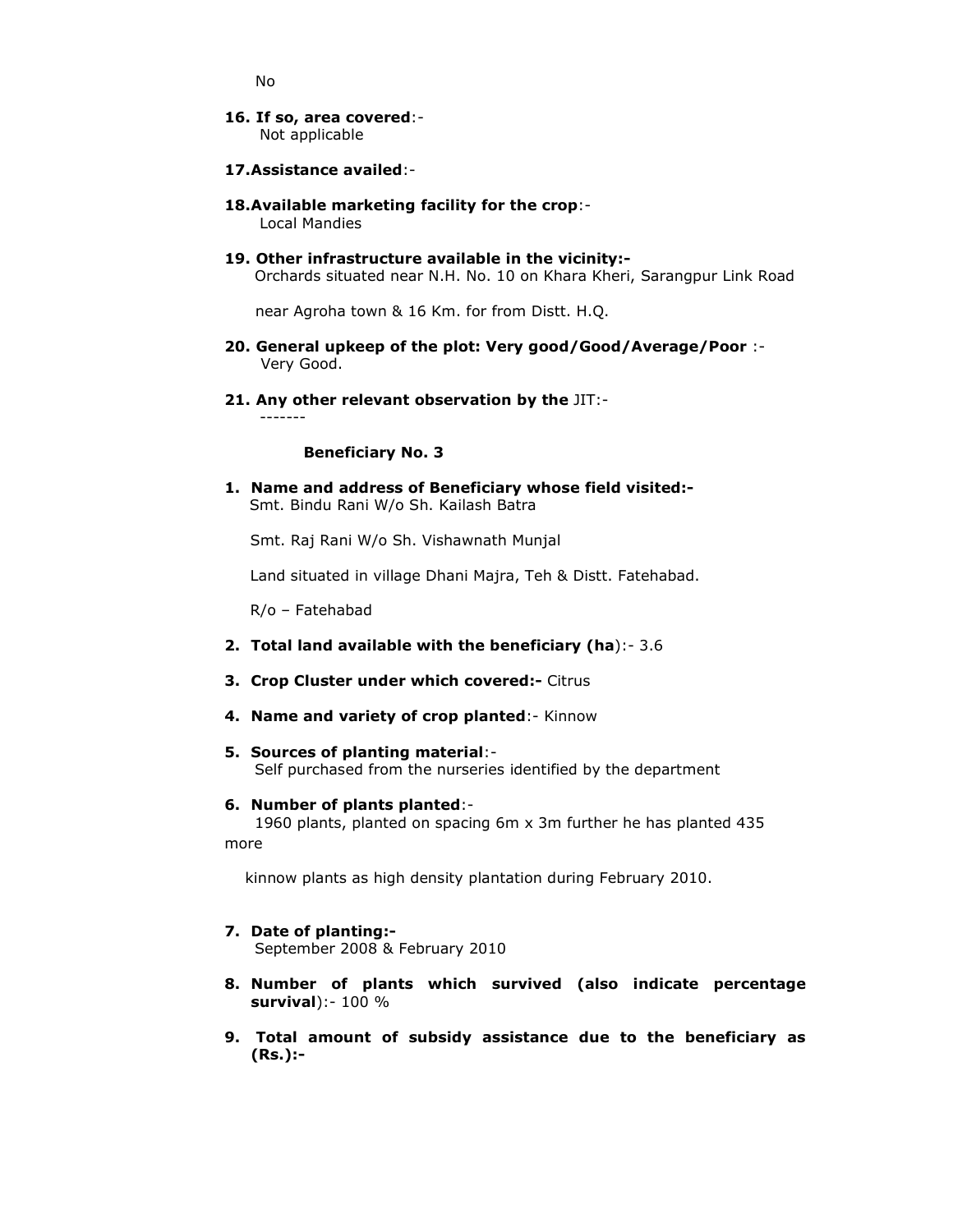- i) Rs. 39600/- on 3.6 hectares plantation as  $1<sup>st</sup>$  year assistance during 2008-09. The extra amount spent on plantation were beared by the beneficiaries.
- ii) 252 plants for gap filling as  $2^{nd}$  year maintenance during 2009-10
- iii) Rs. 10152/- for purchase of insecticide, fungicide and fertilizer as  $2^{nd}$ year maintenance during 2009-10

## 10.Amount paid and date of payment:-

As above

### 11. Mode of payment:- Account payee cheques

- 12.Source of Irrigation Water (Bore well/Tube well/Canal):-- Canal Water stored in water storage community tank.
- 13. Whether Drip/Sprinkler system in use:- Drip Irrigation
- 14. Other inputs provided:- ----------
- 15. Whether assistance availed for Organic Farming:- No
- 16. If so, area covered:- Not applicable
- 17. Assistance availed:-
- 18.Available marketing facility for the crop:- Local Mandies

# 19. Other infrastructure available in the vicinity:-

 Orchards situated on S.H Fatehabad, Bhuna Road on & 6 Km. for from Distt. H.Q.

## 20. General upkeep of the plot Very good/Good/Average/Poor :- Very Good.

21. Any other relevant observation by the JIT:-

## Beneficiary No. 4

1. Name and address of Beneficiary whose field visited:- Vidhawati W/o Sh. Dev Raj

Smt. Resham Rani adopted D/o Sh. Leelawanti

Rishi Raj S/o Sh. Rajiv Kumar

Dev Raj S/o Sh. Lekh Raj

Land situated in village Ahlisadar, Teh & Distt. Fatehabad.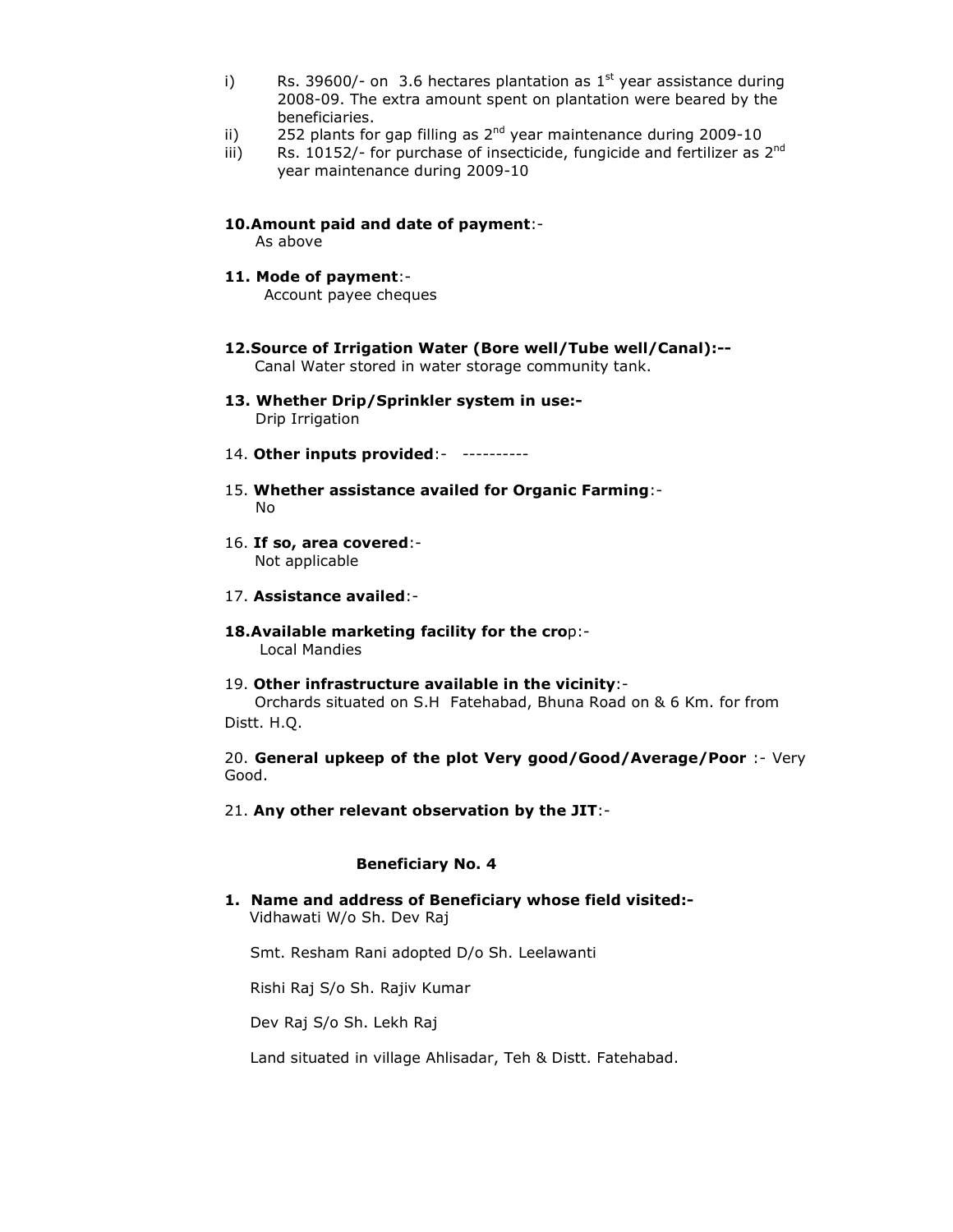R/o – Fatehabad

### 2. Total land available with the beneficiary (ha):- 20

### 3. Crop Cluster under which covered:-

 Citrus- 1.5 Ha, Guava- 3.6 Ha rest of the orchards were planted by the beneficiaries

themselves earlier

- 4. Name and variety of crop planted:- Citrus-Kinnow, Guava- Alahabadi Safeda/ Hisar Safeda
- 5. Sources of planting material:- Self purchased from the nurseries identified by the department
- 6. Number of plants planted:- 440 plants Kinnow, 990 Plants Guava
- 7. Date of planting:- Citrus March, 2006 & Guava August to Feb., 2006 .
- 8. Number of plants which survived (also indicate percentage survival):- Citrus- 100%, Guava- 100%.
- 9. Total amount of subsidy assistance due to the beneficiary as (Rs.):
	- a. Rs. 16984/- on 1.6 hectares on Kinnow plantation as  $1<sup>st</sup>$  year assistance
	- b. Rs.6794/- as  $2^{nd}$  year maintenance during 2006 on 1.6 Ha.
	- c. Rs.  $10161/-$  as  $2^{\text{rd}}$  year maintenance during 2007-08 on 1.6 Ha.
	- d. 17550/- on 3.6 Ha. On Guava plantation as  $1^{st}$  year assistance during 2006-07
	- e. Rs.7020/- as 2<sup>nd</sup> Maintenance during 2007-08 on 3.6 Ha. Guava.
	- f. Rs.10530/- as  $3<sup>rd</sup>$  year Maintenance during 2008-09 on 3.6 Ha. Guava

### 10. Amount paid and date of payment:-

As above

## 11.Mode of payment:-

Account payee cheques

# 12.Source of Irrigation Water (Bore well/Tube well/Canal):--

Canal Water stored in water storage community tank.

13. Whether Drip/Sprinkler system in use:- Drip Irrigation

## 14. Other inputs provided:- ----------

15. Whether assistance availed for Organic Farming:-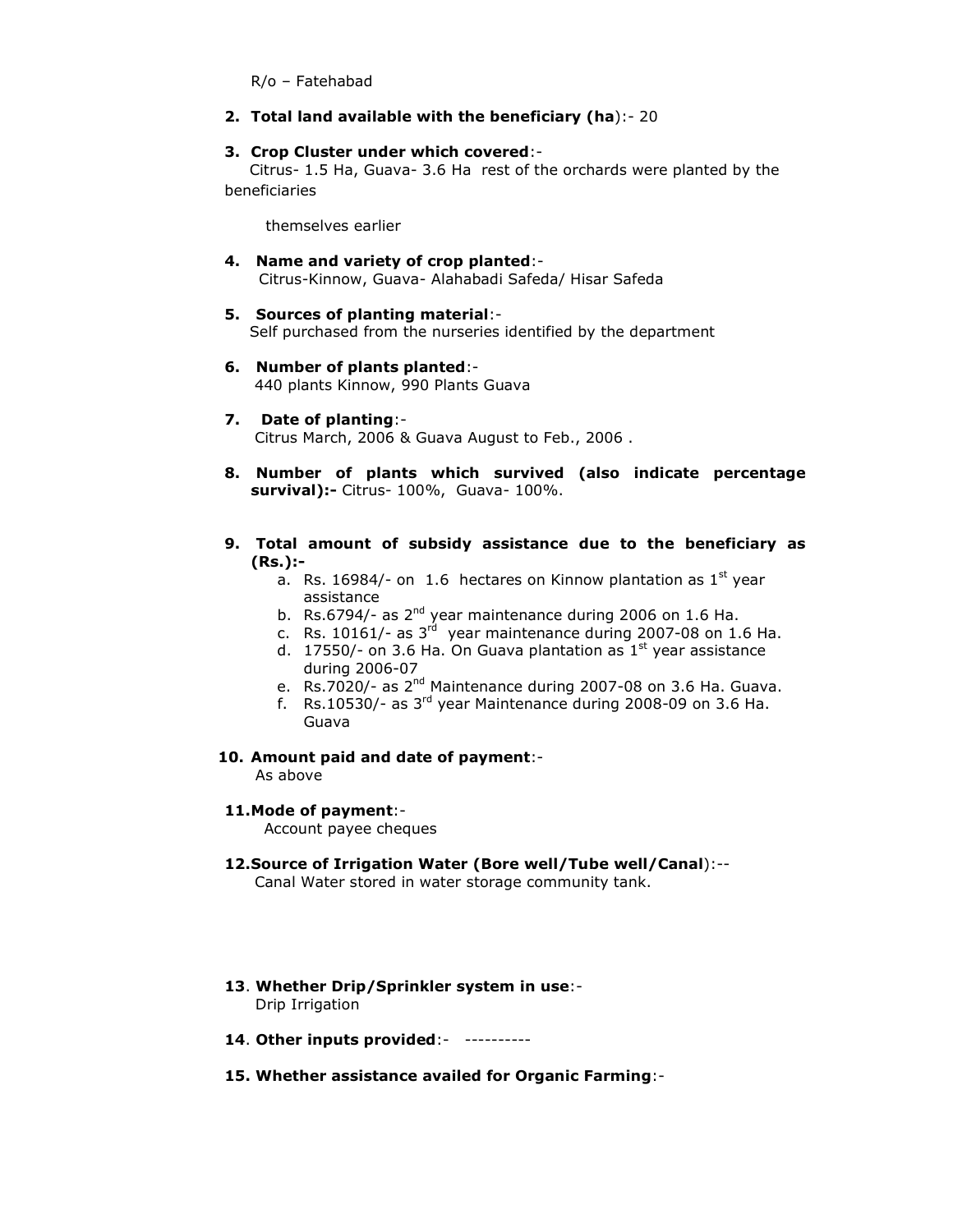No

## 16. If so, area covered:-

Not applicable

## 17. Assistance availed:-

18. Available marketing facility for the crop:- Local Mandies

### 19. Other infrastructure available in the vicinity:-

 Orchards situated near Canal & 1 Km. away from N.H. – 10 & 12 Km. far from

Distt. H.Q.

20. General upkeep of the plot Very good/Good/Average/Poor :- Very Good.

21. Any other relevant observation by the JIT:-

-------

### Beneficiary No. 5

1. Name and address of beneficiary whose field visited Smt. Raj Kumari W/o Sh. Ramesh Sachdeva

Ramesh Kumar S/o Sh. Jagat Narayan

Leela Krishan S/o Sh. Nand Lal

Smt. Satbhama W/o Sh. Jagat Narayan

Rishi Kumar S/o Sh. Rajiv

Abhisek Kumar S/o Sh. Ramesh Kumar

Land situated in village Ahlisadar, Teh & Distt. Fatehabad.

R/o – Fatehabad

### 2. Total Land available with the beneficiary (ha) 14

- 3. Crop cluster under which covered Citrus- 10 Acres & Aonla- 6 Acres (year 2006-07), Guava- 5.5 Acres (year 2009-10).
- 4. Name and variety of crop planted Citrus-Kinnow, Guava- Alahabadi Safeda, Aonla- N.A.-7 & Chakaiya

### 5. Sources of planting material

Supplied by the department from the nurseries identified by the department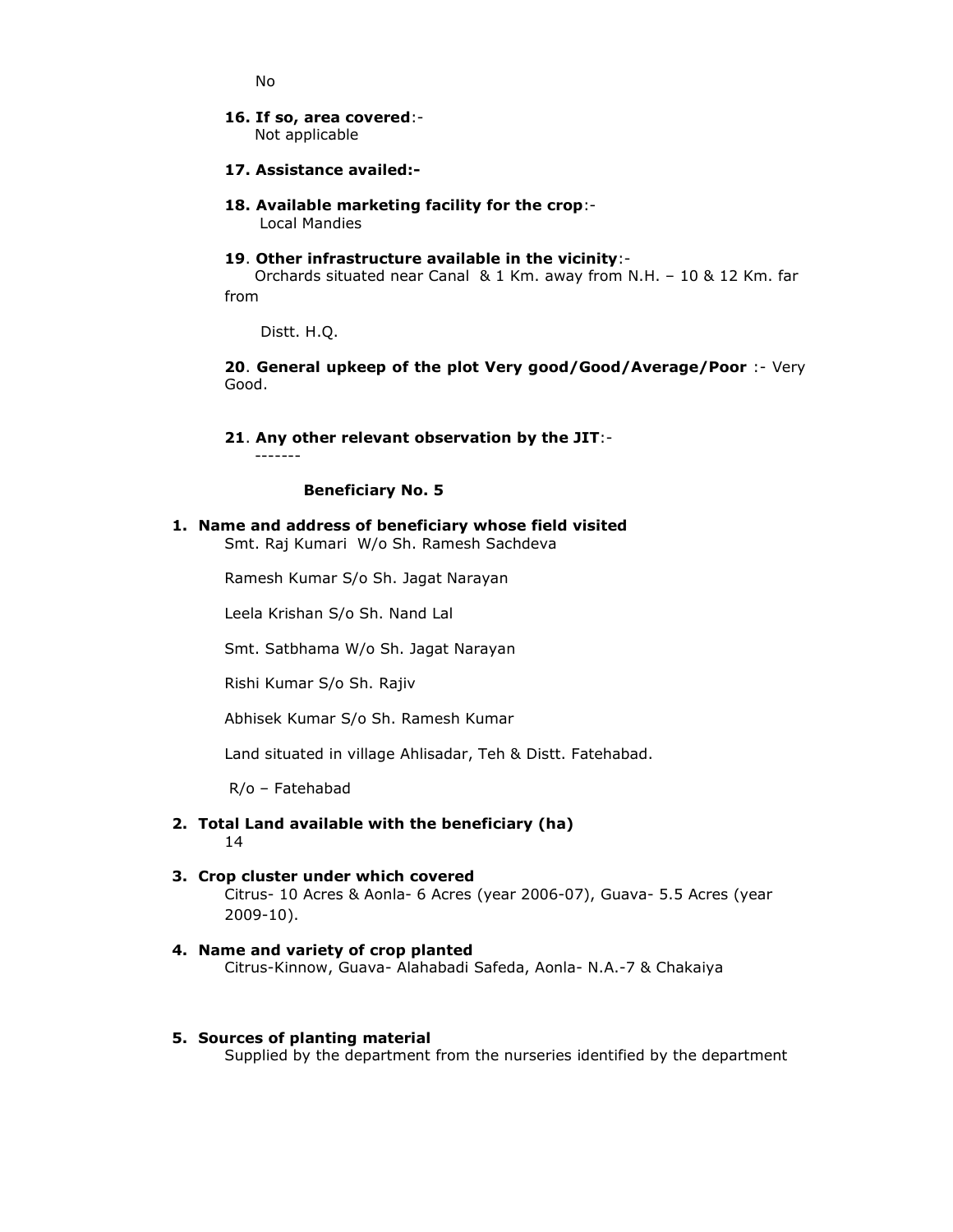## 6. Number of plants planted

1100 plants Kinnow, 432 plants Aonla

## 7. Date of planting

Citrus & Aonla September 2006 & Guava - August 2009

8. Number of plants which survived (also indicated percentage survival) Citrus- 100%, Aonla replaced with Guava- 100%, Guava-100%

## 9. Total amount of subsidy assistance due to the beneficiary as (Rs.)

a. a) Rs. 42460/- on 4 hectares on Kinnow plantation as  $1^{st}$  year assistance during 2006-07. The extra amounts spent on high density plantation were beared by the beneficiaries.

b) Rs.15300/- on 2.4 hectares on Aonla as  $1<sup>st</sup>$  year assistance during 2006-07

c) Rs.24200/- on 2.2 Hectares on Guava as  $1<sup>st</sup>$  year assistance during 2009-10

- b. Rs.16986/- as  $2^{nd}$  year maintenance during 2007-08 on 4 Ha. citrus orchards (in the form of planting metrical and inputs)
- c. Rs.25478/- as 3rd year maintenance during 2008-09 on 4 Ha. Citrus orchards (in the form of inputs)

# 10.Amount paid and date of payment

As above

11.Mode of payment

Account payee cheques.

- 12.Source of Irrigation Water (Bore will/Tube well/Canal) Canal Water stored in water storage community tank.
- 13.Whether drip/Sprinkler system in use Drip Irrigation
- 14.Other inputs provided

-------

- 15.Whether assistance availed for Organic Farming -No-
- 16.If so, area covered Not applicable
- 17.Assistance availed

----

18.Available marketing facility for the crop Local Mandies

## 19.Other infrastructure available in the vicinity

Orchards situated near Canal & 1 Km. away from N.H. – 10 & 12 Km. far from Distt. H.Q.

## 20.General upkeep of the plot : Very Good/Good/Average/Poor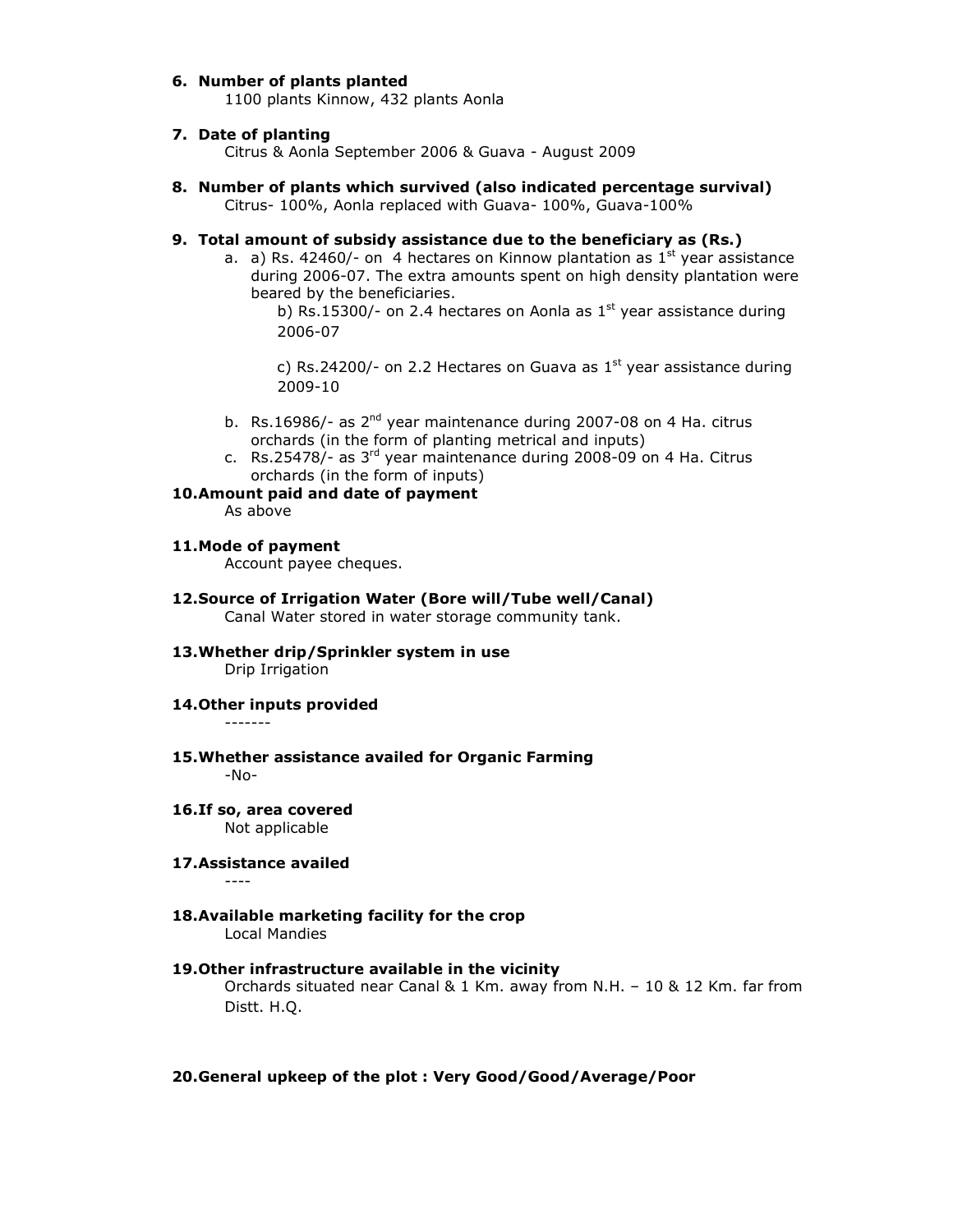### Good

### 21.Any other relevant observation by the JIT

-------

## Community Tanks

## Beneficiary No. 1

1. Name and address of beneficiary whose field visited

Mahabir S/o Sh. Hanuman

Jogender S/o Sh. Hanuman

Rajender S/o Sh. Hanuman

V.P.O. Khara Kheri, Teh & Distt. Fatehabad

- 2. Total land available with the beneficiary (ha):- 4.4 Hect.
- 3. Crop Cluster under which covered:- Citrus

### 4. Other relevant Activities under NHM:-

I) Community Water storage tank for 4.4 Ha. Orchards. 100 assistance amount Rs. Total Amount Rs. 440000/-

## Beneficiary No. 2

1. Name and address of Beneficiary whose field visited:- Prameshwari Devi W/o Sh. Ram Chander

Budh Ram S/o Sh. Ram Chander

Pala Ram S/o Sh. Ram Chander

Jagdish S/o Sh. Ram Chander

V.P.O. Khara Kheri, Teh & Distt. Fatehabad

## 2. Total land available with the beneficiary (ha):- 5.2 Hect.

3. Crop Cluster under which covered:- Citrus

### 4. Other relevant Activities under NHM:-

I) Community Water storage tank for 5.2 Ha. Orchards. 100% assistance amount Rs. Rs. 520000/-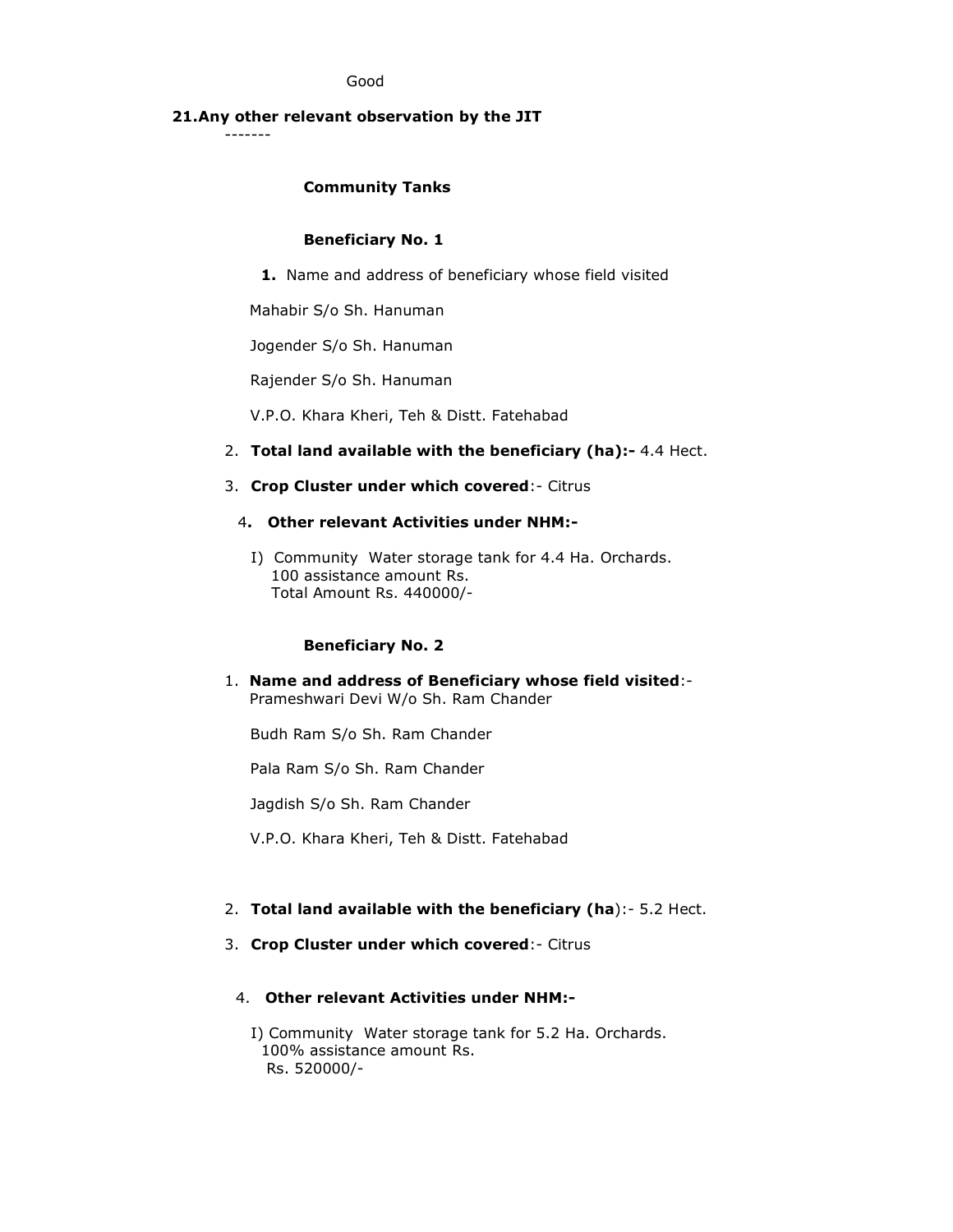## Beneficiary No. 3

1. Name and address of Beneficiary whose field visited:- Smt. Bindu Rani W/o Sh. Kailash Batra

Smt. Raj Rani W/o Sh. Vishawnath Munjal

Land situated in village Dhani Majra, Teh & Distt. Fatehabad.

R/o – Fatehabad

- 2. Total land available with the beneficiary (ha):- 3.6 Hect.
- 3. Crop Cluster under which covered:- Citrus
- 4. Other relevant Activities under NHM:-
	- I) Community Water storage tank for 3.6 Ha. Orchards. 100% assistance amount Rs. Rs. 360000/-

## Beneficiary No. 4

1. Name and address of Beneficiary whose field visited:- Vidhawati W/o Sh. Dev Raj

Smt. Resham Rani adopted D/o Sh. Leelawanti

Rishi Raj S/o Sh. Rajiv Kumar

Dev Raj S/o Sh. Lekh Raj

Land situated in village Ahlisadar, Teh & Distt. Fatehabad.

R/o – Fatehabad

- 2. Total land available with the beneficiary (ha):- 20 Hect.
- 3. Crop Cluster under which covered:-

Citrus- 1.5 Ha, Guava- 3.6 Ha. Rest of the orchards were planted by the

beneficiaries themselves earlier.

## 4. Other relevant Activities under NHM:-

I) Community Water storage tank Rs. 10 lakh as 100 % assistance

## Beneficiary No. 5

1. Name and address of beneficiary whose field visited:- Smt. Raj Kumari W/o Sh. Ramesh Sachdeva

Ramesh Kumar S/o Sh. Jagat Narayan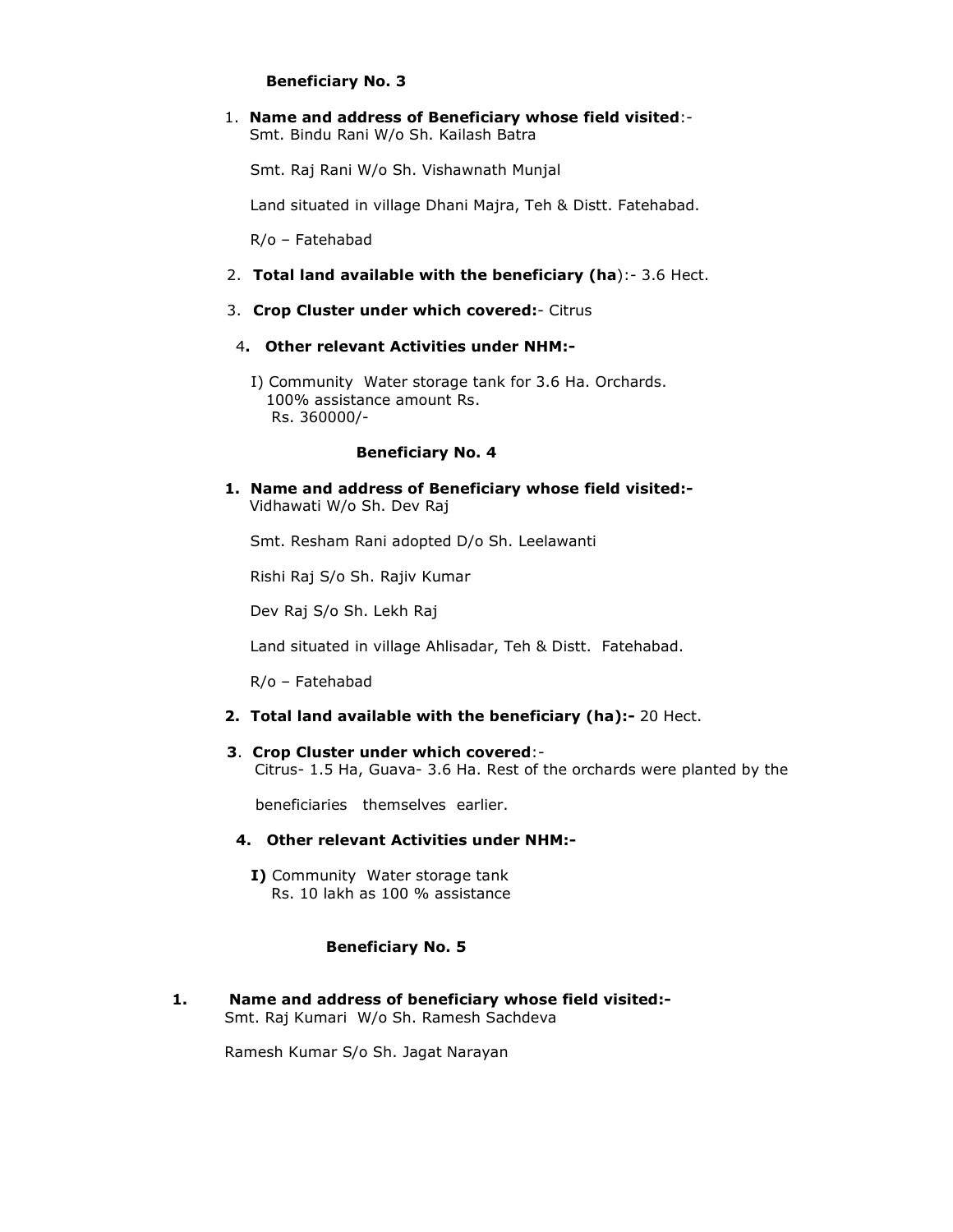Leela Krishan S/o Sh. Nand Lal

Smt. Satbhama W/o Sh. Jagat Narayan

Rishi Kumar S/o Sh. Rajiv

Abhisek Kumar S/o Sh. Ramesh Kumar

Land situated in village Ahlisadar, Teh & Distt. Fatehabad.

R/o – Fatehabad

## 2. Total Land available with the beneficiary (ha) :- 14 Hectare

3. Crop cluster under which covered :- Citrus- 10 Acres & Aonla- 6 Acres(year 2006-07),Guava- 5.5 Acres (year 2009-10).

## 4. Other relevant Activities under NHM:-

 I) Community Water storage tank(Smt.Raj Kumari w/o Sh.Ramesh Kumar & others)

Rs. 10 lakh as 100 % assistance

## Vermi Compost Units

## Beneficiary No. 1

1. Name and address of beneficiary whose field visited Mahabir S/o Sh. Hanuman

Jogender S/o Sh. Hanuman

Rajender S/o Sh. Hanuman

V.P.O. Khara Kheri, Teh & Distt. Fatehabad

- 2. Total land available with the beneficiary (ha):- 4.4 Hectare
- 3. Crop Cluster under which covered:- Citrus

 Vermi Compost Unit -One i) 50 % subsidy amount Rs. 30000/-

## Beneficiary No. 2

1. Name and address of Beneficiary whose field visited:- Prameshwari Devi W/o Sh. Ram Chander

Budh Ram S/o Sh. Ram Chander

Pala Ram S/o Sh. Ram Chander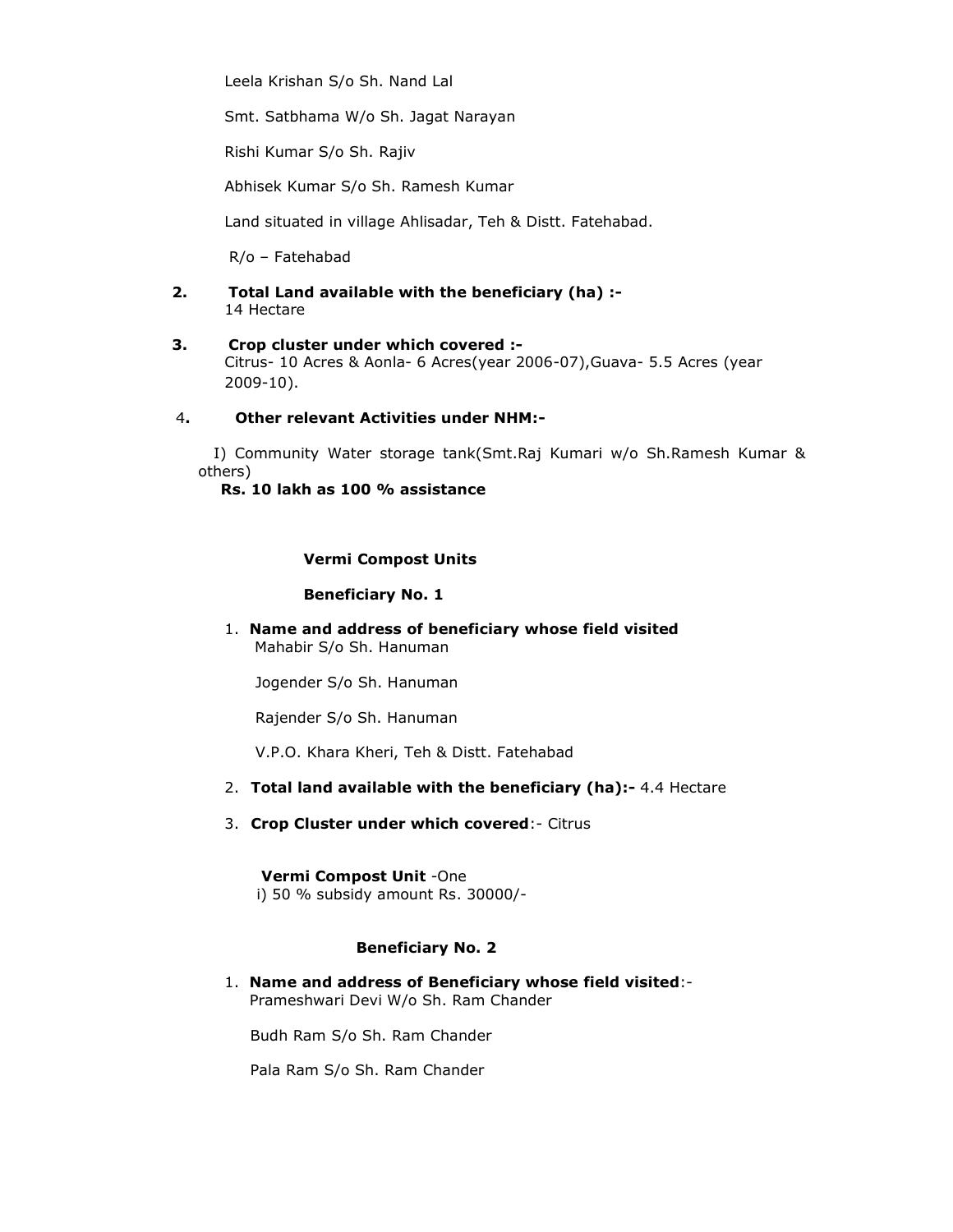Jagdish S/o Sh. Ram Chander

V.P.O. Khara Kheri, Teh & Distt. Fatehabad

2. Total land available with the beneficiary (ha):- 5.2 Hect.

### 3. Crop Cluster under which covered:- Citrus

Vermi Compost Unit –Two Unit

i) 50 % subsidy amount Rs. 60000/-

## Beneficiary No. 3

1. Name and address of Beneficiary whose field visited:- Smt. Bindu Rani W/o Sh. Kailash Batra

Smt. Raj Rani W/o Sh. Vishawnath Munjal

Land situated in village Dhani Majra, Teh & Distt. Fatehabad.

R/o – Fatehabad

- 2. Total land available with the beneficiary (ha):- 3.6 Hectare
- 3. Crop Cluster under which covered:- Citrus Vermi Compost Unit –One Unit i) 50 % subsidy amount Rs. 30000/-

## Beneficiary No. 4

1. Name and address of beneficiary whose field visited Smt. Raj Kumari W/o Sh. Ramesh Sachdeva

Ramesh Kumar S/o Sh. Jagat Narayan

Leela Krishan S/o Sh. Nand Lal

Smt. Satbhama W/o Sh. Jagat Narayan

Rishi Kumar S/o Sh. Rajiv

Abhisek Kumar S/o Sh. Ramesh Kumar

Land situated in village Ahlisadar, Teh & Distt. Fatehabad.

R/o – Fatehabad

- 2. Total Land available with the beneficiary (ha) 14 Hectare
- 3. Crop cluster under which covered Citrus- 10 Acres & Aonla- 6 Acres (year 2006-07), Guava- 5.5 Acres (year 2009-10).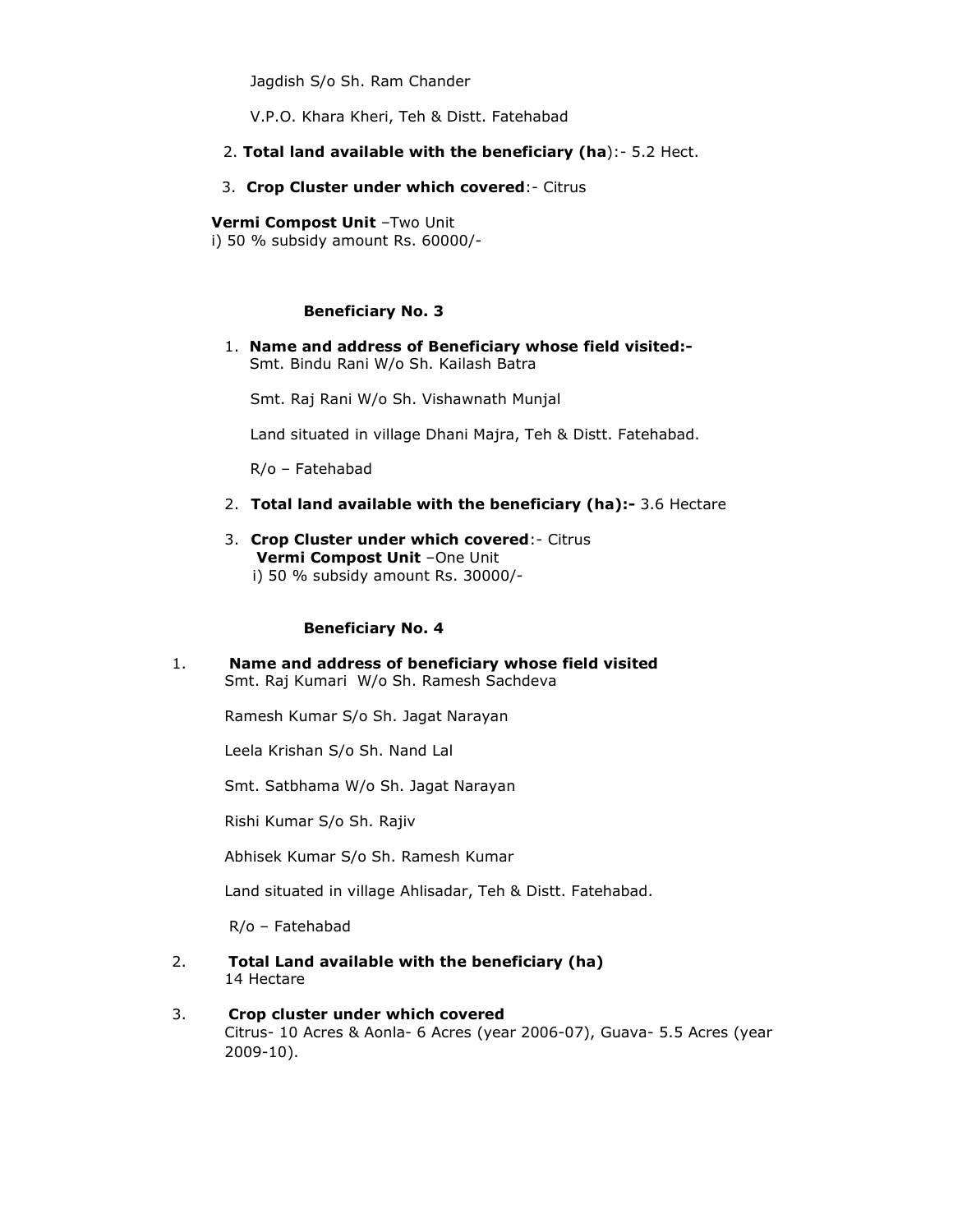Vermi Compost Unit –One (Ramesh Kumar S/o Sh.Jagat Narayan) Rs. 30000/-

## Shade Nets

### Beneficiary No.1

1. Name and address of beneficiary whose field visited Smt. Raj Kumari W/o Sh. Ramesh Sachdeva

Ramesh Kumar S/o Sh. Jagat Narayan

Leela Krishan S/o Sh. Nand Lal

Smt. Satbhama W/o Sh. Jagat Narayan

Rishi Kumar S/o Sh. Rajiv

Abhisek Kumar S/o Sh. Ramesh Kumar

Land situated in village Ahlisadar, Teh & Distt. Fatehabad.

R/o – Fatehabad

2. Total Land available with the beneficiary (ha) 14 Hectare

## 3. Crop cluster under which covered

Citrus- 10 Acres & Aonla- 6 Acres (year 2006-07),Guava- 5.5 Acres (year

2009-10)

Shedding Net - 500 Sq. M. (Ramesh Kumar S/o Sh.Jagat Narayan) Rs. 3500/-

## Micro Irrigation

Beneficiary No. 1

1. Name and address of beneficiary whose field visited

Mahabir S/o Sh. Hanuman

Jogender S/o Sh. Hanuman

Rajender S/o Sh. Hanuman

V.P.O. Khara Kheri, Teh & Distt. Fatehabad

## 2. Total land available with the beneficiary (ha):- 4.4 Hect.

## 3. Crop Cluster under which covered:- Citrus

Assistance on MI :- (Mahabir S/o Sh. Hanuman & others)

Drip Installed in 4.4 Ha.

90 % Subsidy Rs. 122585/-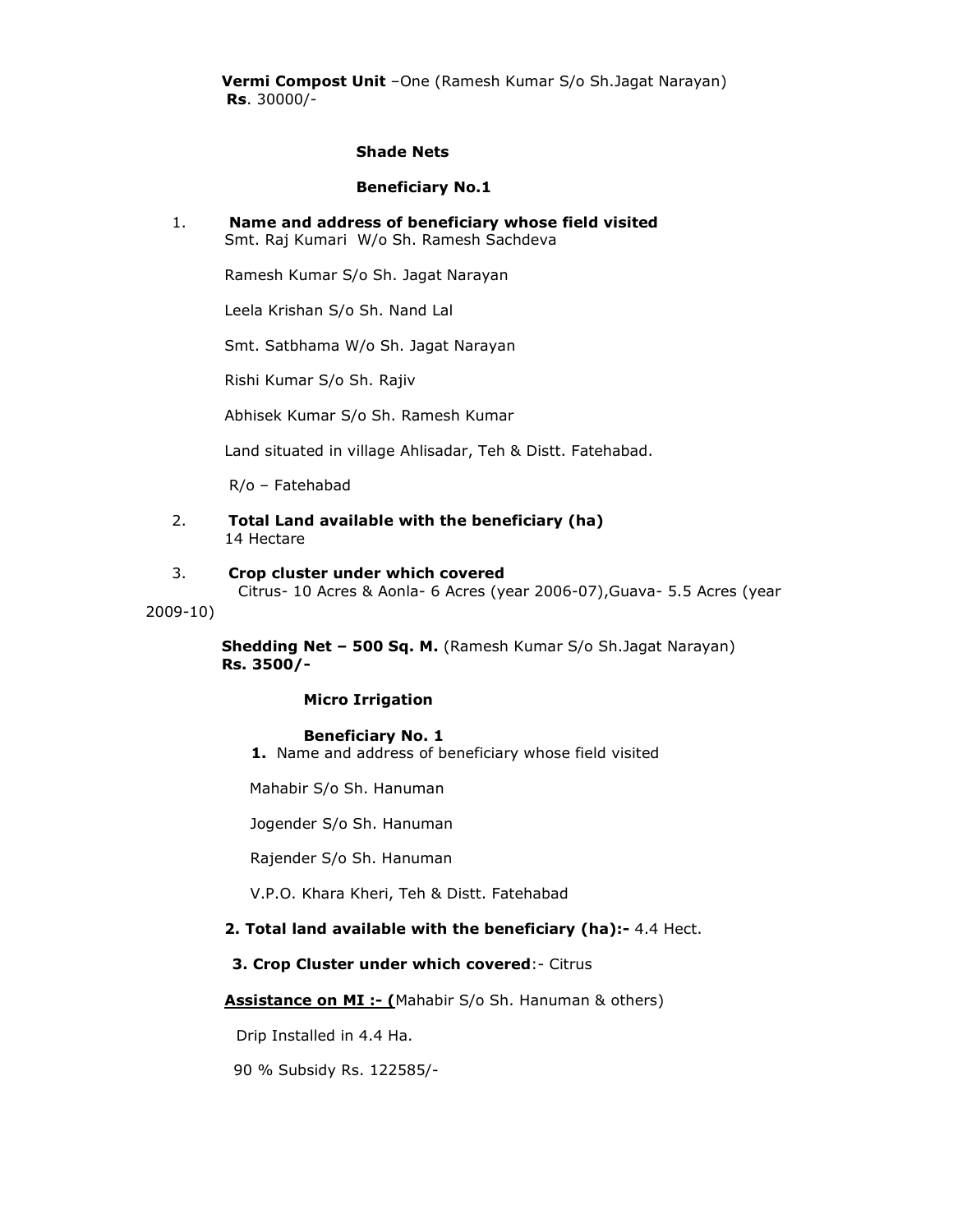## Beneficiary No. 2

1. Name and address of Beneficiary whose field visited:- Prameshwari Devi W/o Sh. Ram Chander

Budh Ram S/o Sh. Ram Chander

Pala Ram S/o Sh. Ram Chander

Jagdish S/o Sh. Ram Chander

V.P.O. Khara Kheri, Teh & Distt. Fatehabad

## 2. Total land available with the beneficiary (ha):- 5.2 Hect.

3. Crop Cluster under which covered:- Citrus

Assistance on MI :- (Prameshwari Devi W/o Sh. Ram Chander & others)

Drip Installed in 5.2 Ha.

90 % Subsidy Rs. 143454/-

## Beneficiary No. 3

1. Name and address of Beneficiary whose field visited:- Smt. Bindu Rani W/o Sh. Kailash Batra

Smt. Raj Rani W/o Sh. Vishawnath Munjal

Land situated in village Dhani Majra, Teh & Distt. Fatehabad.

R/o – Fatehabad

- 2. Total land available with the beneficiary (ha):- 3.6 Hectare
- 3. Crop Cluster under which covered:- Citrus

Assistance on MI :- (Mahabir S/o Sh. Hanuman & others)

Drip Installed in 3.6 Ha.

90 % Subsidy Rs.113629/-

## Beneficiary No. 4

1. Name and address of Beneficiary whose field visited:- Vidhawati W/o Sh. Dev Raj

Smt. Resham Rani adopted D/o Sh. Leelawanti

Rishi Raj S/o Sh. Rajiv Kumar

Dev Raj S/o Sh. Lekh Raj

Land situated in village Ahlisadar, Teh & Distt. Fatehabad.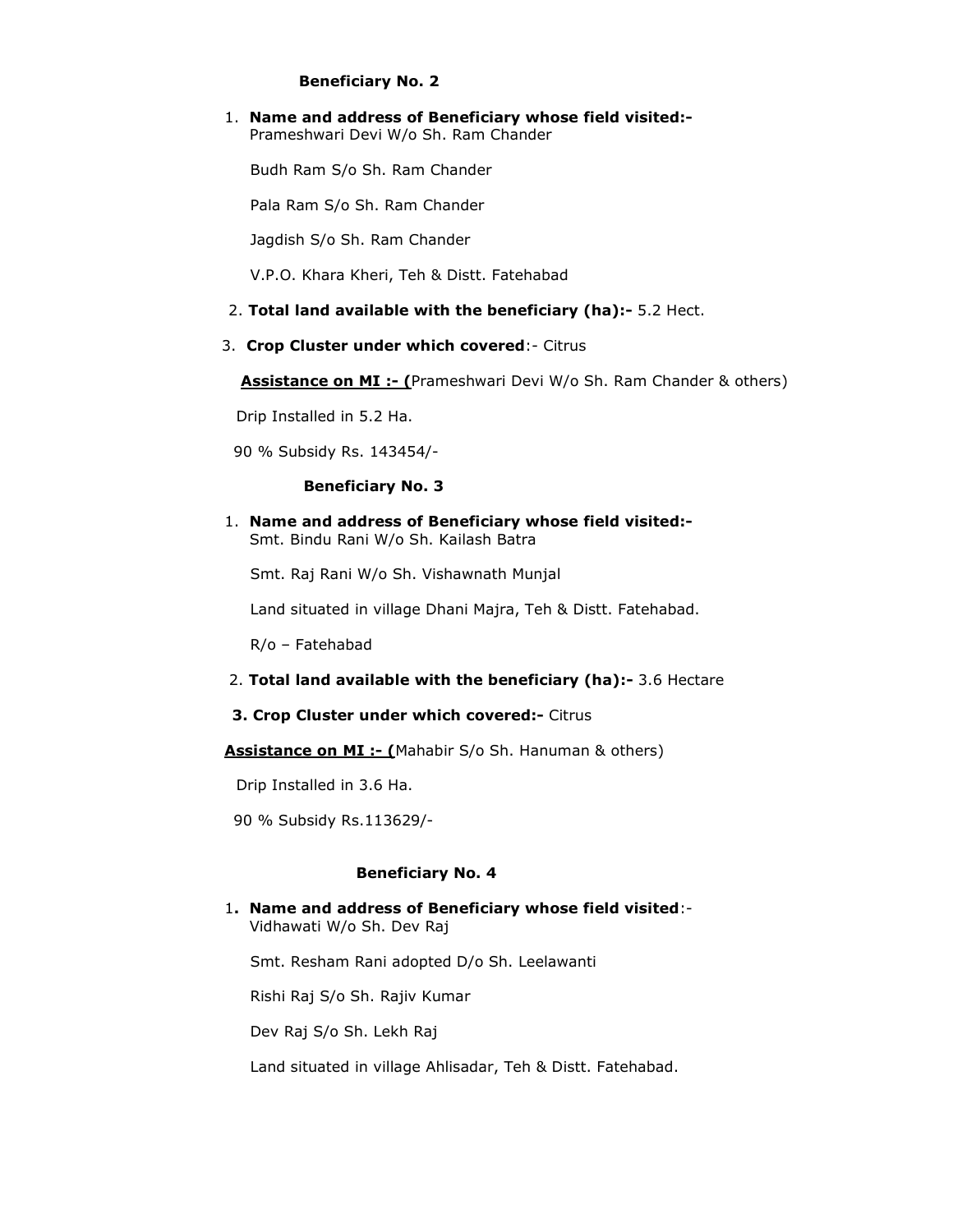R/o – Fatehabad

- 2. Total land available with the beneficiary (ha):- 20 Hect.
- 3. Crop Cluster under which covered:- Citrus- 1.5 Ha, Guava- 3.6 Ha rest of the orchards were planted by the

beneficirries Themselves earlier

Assistance on MI :- (Smt. Vidhyawanti W/o Sh. Dev Raj Batra & others)

Drip Installed in 7.6 Ha.

50 % assistance Rs.127535/-

#### Beneficiary No. 5

1. Name and address of beneficiary whose field visited

Smt. Raj Kumari W/o Sh. Ramesh Sachdeva

Ramesh Kumar S/o Sh. Jagat Narayan

Leela Krishan S/o Sh. Nand Lal

Smt. Satbhama W/o Sh. Jagat Narayan

Rishi Kumar S/o Sh. Rajiv

Abhisek Kumar S/o Sh. Ramesh Kumar

Land situated in village Ahlisadar, Teh & Distt. Fatehabad.

R/o – Fatehabad

- 2. Total Land available with the beneficiary (ha) 14 Hectare
- 3. Crop cluster under which covered Citrus- 10 Acres & Aonla- 6 Acres (year 2006-07), Guava- 5.5 Acres (year 2009-10).

Assistance on MI :- (Smt. Raj Kumari W/o Sh. Ramesh Sachdeva & others)

Drip Installed in 9.6 Ha

50 % Subsidy for Rs. 146485/-

## OBSERAVATIONS

- More canal water was required on priority.
- The canopy management of the plants is required for better result.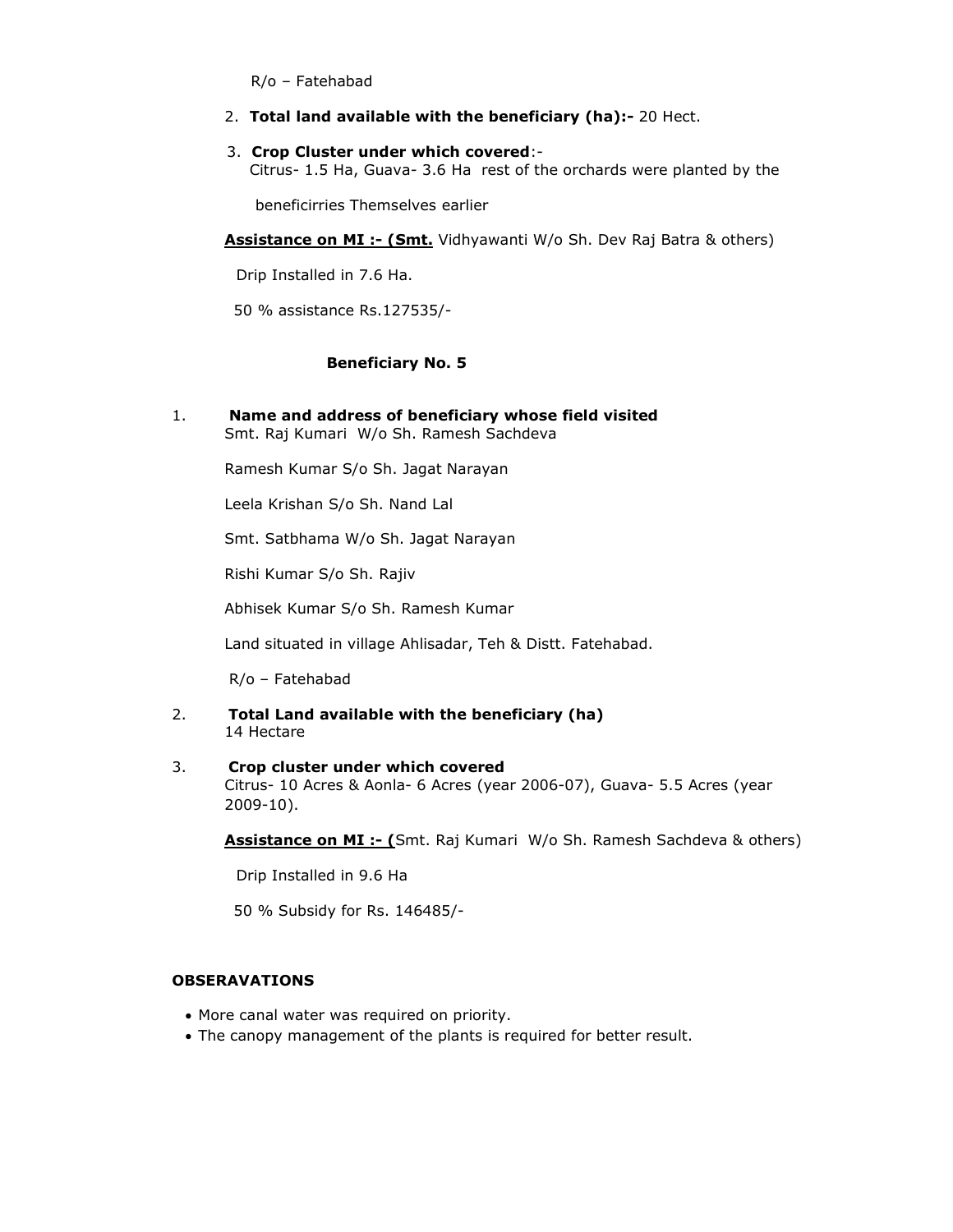









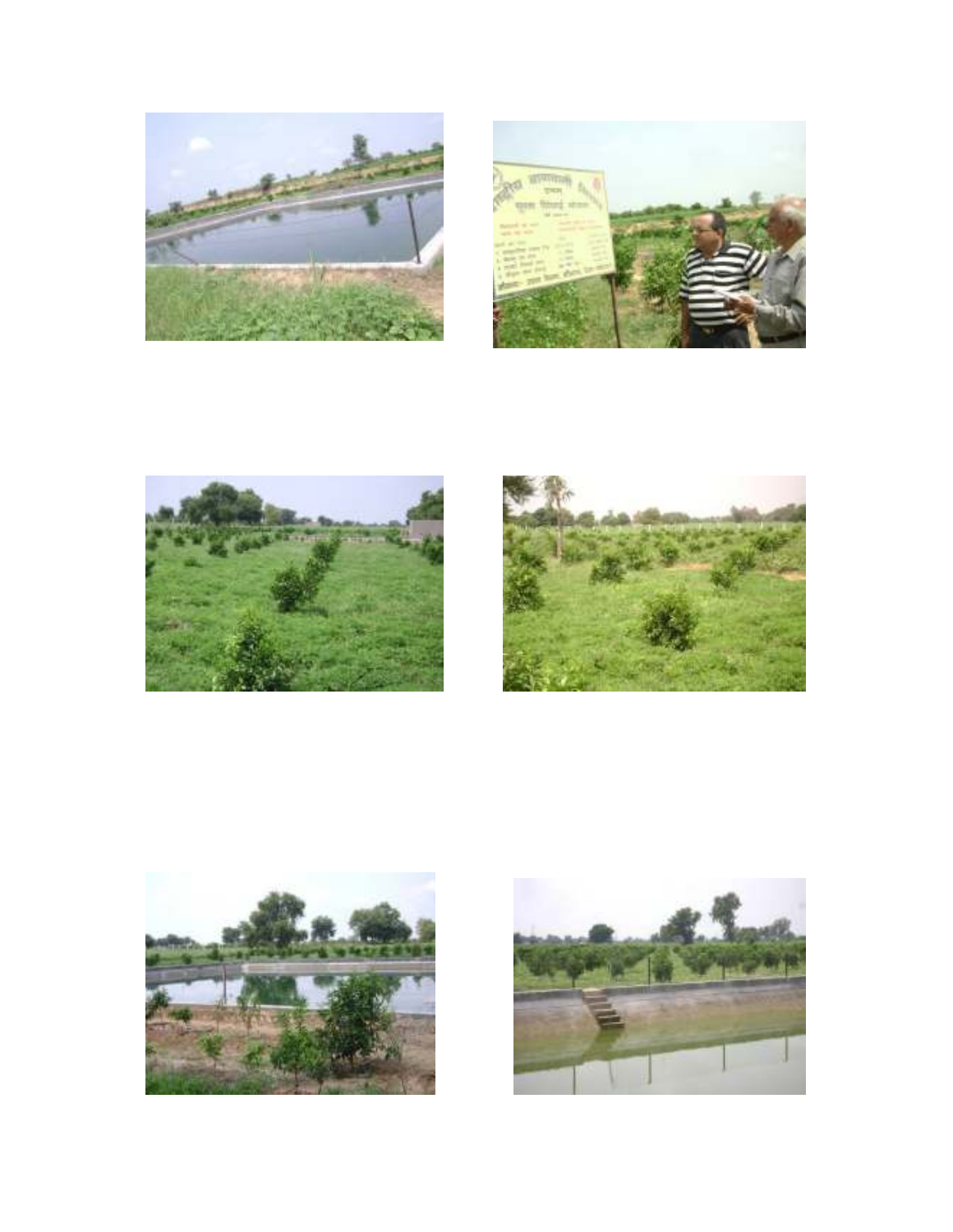## 6. FIELD VISIT TO PANCHKULA DISTRICT

#### Area Expansion

- 1. Name and address of beneficiary whose field visited:- Smt. Ravinder Lakhanpal Sh. P.C.Sharma
- 2. Total Land available with the beneficiary (ha) :- 3
- 3. Crop cluster under which covered :- Mango & Sapota Cluster/ Spices
- 4. Name and variety of crop planted :- 1. Sapota (Cricket Ball)
- 5. Sources of planting material :- Govt. Garden Nursery Punjore
- 6. Number of plants planted :- Sapota – 150 Nos.
- 7. Date of planting:- July, 2008
- 8. Number of plants which survived (also indicated percentage survival):- 150 , 100%
- 9. Total amount of subsidy assistance due to the beneficiary as (Rs.):- 18,600
- 10. Amount paid and date of payment:- Date:- 28.08.2008
- 11. Mode of payment:- Plants & Cross cheque for inputs to Beneficiary
- 12. Source of Irrigation Water (Bore will/Tube well/Canal):- Tube Well
- 13.Whether drip/Sprinkler system in use:- Drip System
- 14. Other inputs provided:- NA
- 15.Whether assistance availed for Organic Farming:- One Vermi Compost Unit
- 16. If so, area covered:- NA
- 17. Assistance availed:- Rs. 30,000/- for One Vermi Compost Unit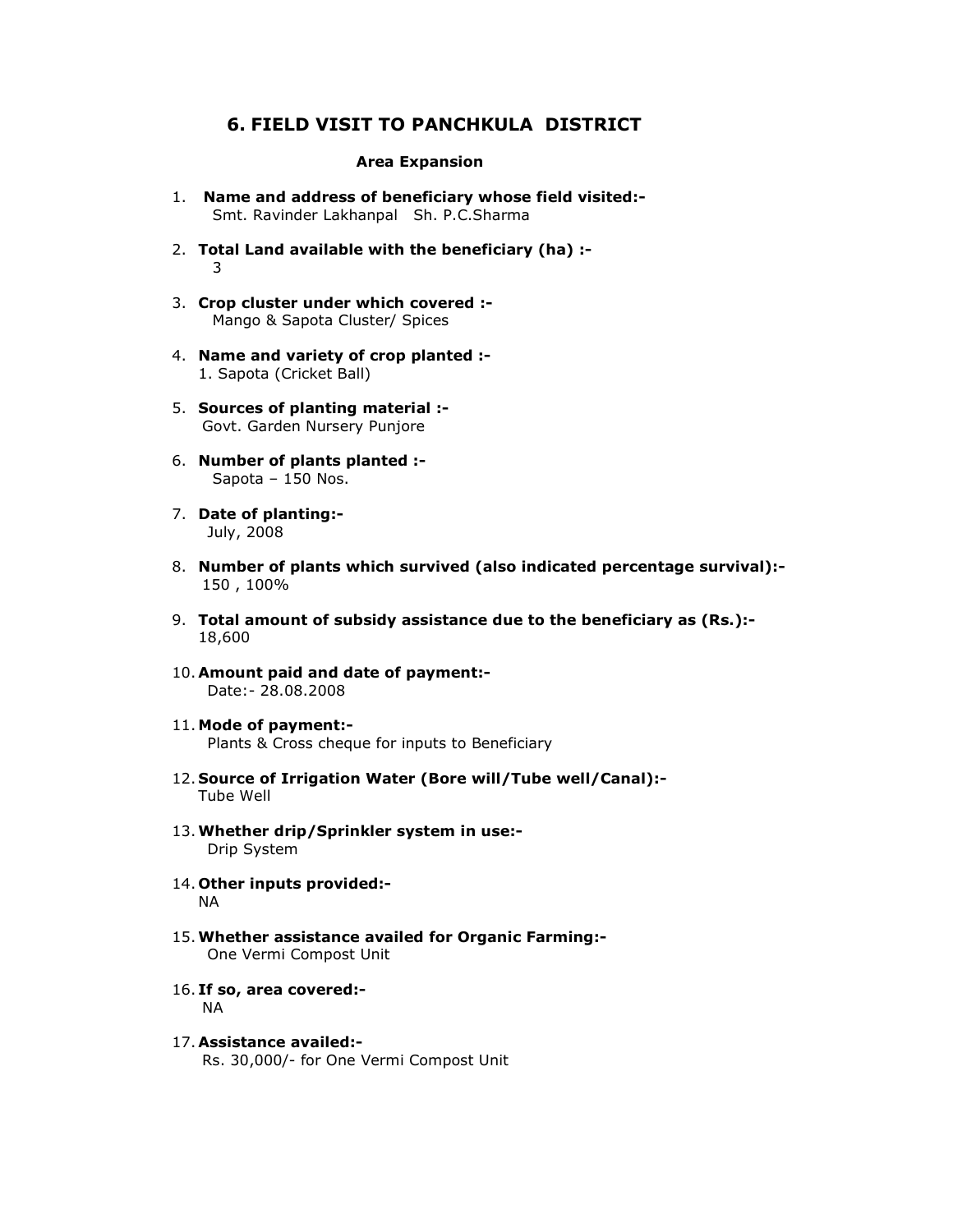- 18. Available marketing facility for the crop:- Local Fruits and Vegetables market.
- 19. Other infrastructure available in the vicinity:- NA
- 20. General upkeep of the plot : Very Good/Good/Average/Poor:- Good
- 21. Any other relevant observation by the JIT:-

## Micro Irrigation Beneficiary No. 1

- 1. Name and address of beneficiary whose field visited Smt. Ravinder Lakhanpal Sh. P.C.Sharma
- 2. Total Land available with the beneficiary (ha) 3 Hectare
- 3. Crop cluster under which covered Mango & Sapota Cluster/ Spices

## Micro Irrigation

1. Ravinder Lakhanpal Sh. Puran Chand Sharma. Viii – Vasudevpura

Drip - 1 Hect Crop - Litchi & Chiku

Spacing 6x6 mtr.

Project Cost -40414

Total Subsidy – 31250

Farmer Share – 9164

GOI State Share

12500 18750

2. Ravinder Lakhanpal Sh. Puran Chand Sharma. Sprinkler 2 Hect Crop Aloevera, Garlic, Flowers

Project Cost - 36594

Total Subsidy – 15000

Farmer Share – 21594

## GOI State Share

12000 15000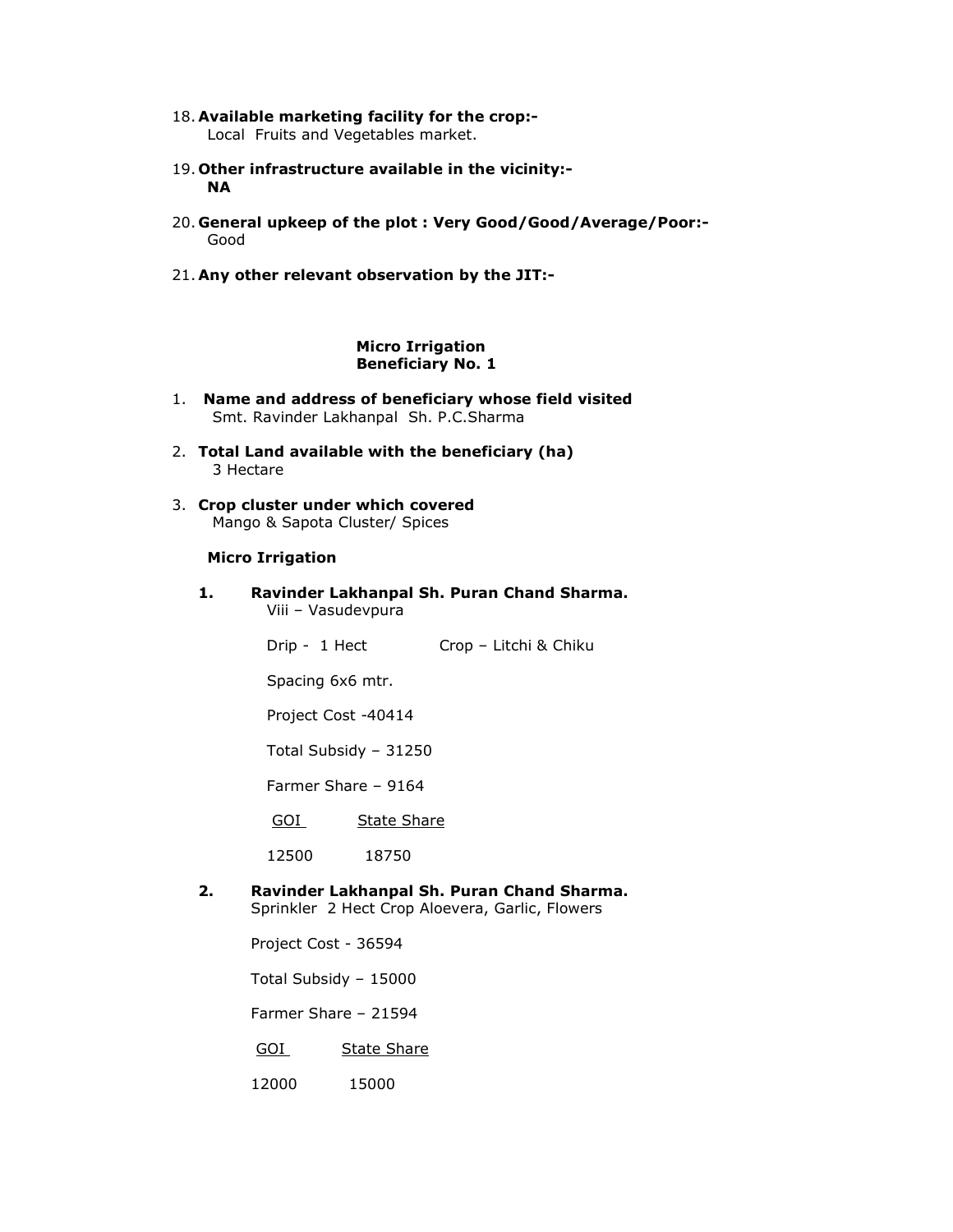# 7. FIELD VISIT TO SIRSA DISTRICT

## Area expansion

## Beneficiary No. 1

- 1. Name and address of beneficiary whose field visited Smt. Birmaawati w/o Sh. Nand Gopal & others R/o. Bhavdin Distt. Sirsa
- 2. Total Land available with the beneficiary (ha) 15
- 3. Crop cluster under which covered **Citrus**
- 4. Name and variety of crop planted Citrus - Kinnow
- 5. Sources of planting material Supplied by the department from the identified nurseries.
- 6. Number of plants planted 880 Plants
- 7. Date of planting/rejuvenation September, 2008
- 8. Number of plants which survived (also indicated percentage survival) 880 plants, 100%
- 9. Total amount of subsidy assistance due to the beneficiary as (Rs.)
	- a. Rs. 36000/- on  $1<sup>st</sup>$  year assistance during year 2008-09.
	- b. Rs. 14400/- as  $2<sup>nd</sup>$  year maintenance during 2009-10.
- 10. Amount paid and date of payment As above
- 11. Mode of payment Account payee cheques
- 12. Source of Irrigation Water (Bore will/Tube well/Canal) Canal Water stored in water storage tank
- 13.Whether drip/Sprinkler system in use Drip Irrigation System
- 14. Other inputs provided Nil
- 15.Whether assistance availed for Organic Farming Nil
- 16. If so, area covered NA
- 17. Assistance availed

--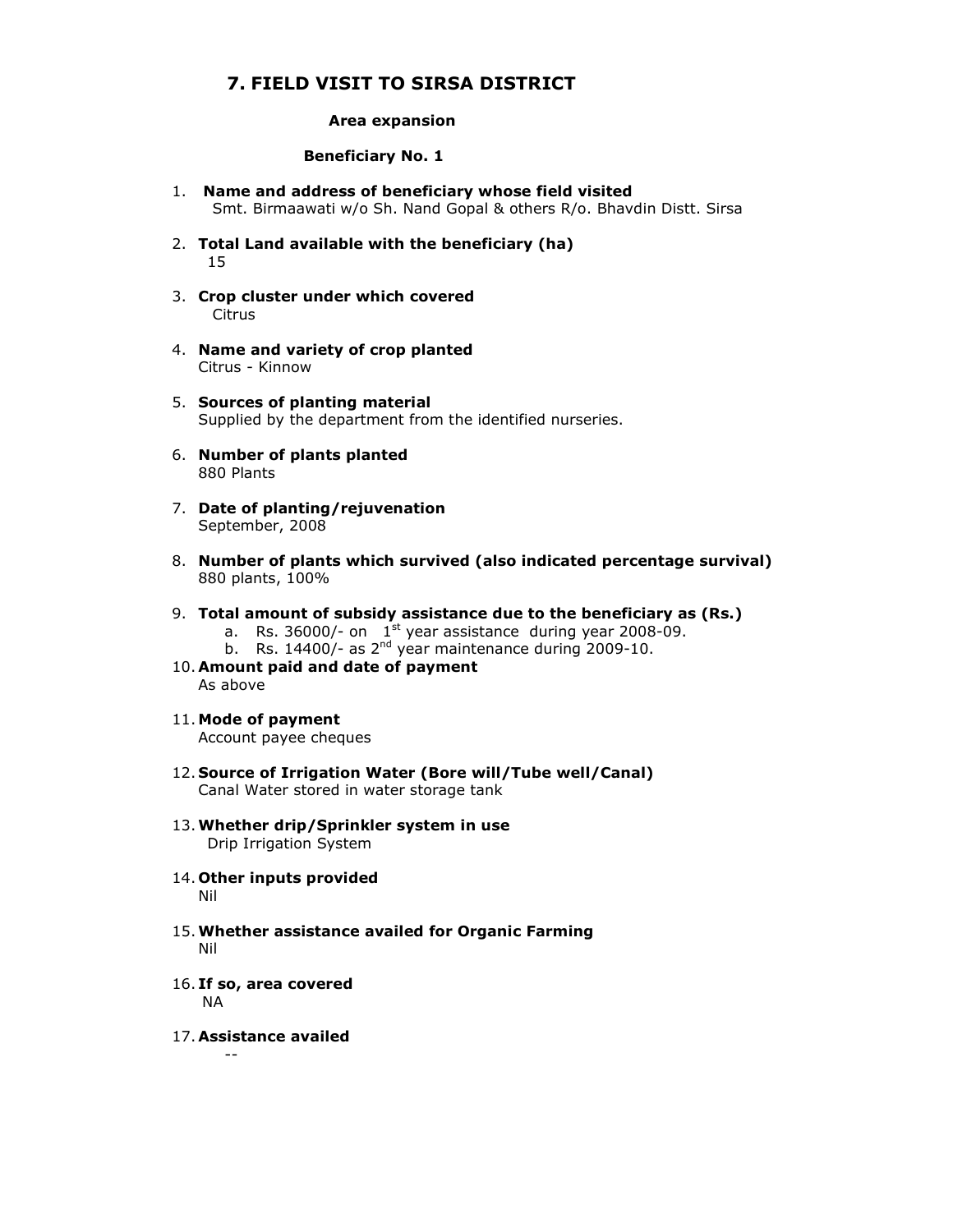- 18. Available marketing facility for the crop Local market of Distt. Sirsa
- 19. Other infrastructure available in the vicinity Water Storage Community tank
- 20. General upkeep of the plot : Very Good/Good/Average/Poor Very Good
- 21. Any other relevant observation by the JIT -------

#### Beneficiary No. 2

1. Name and address of beneficiary whose field visited Mahavir S/o Sh. Ram Lal R/o. Khari Sureran Distt. Sirsa

Jaswant S/o Sh. Ram Lal R/o. Khari Sureran Distt. Sirsa

Balram S/o Sh. Begraj R/o. Khari Sureran Distt. Sirsa

Mahender S/o Sh. Prithivi Ram R/o. Khari Sureran Distt. Sirsa

- 2. Total Land available with the beneficiary (ha) 14
- 3. Crop cluster under which covered **Citrus**
- 4. Name and variety of crop planted Citrus - Kinnow
- 5. Sources of planting material Supplied by the department from the identified nurseries
- 6. Number of plants planted 2750 Plants
- 7. Date of planting August, 2008
- 8. Number of plants which survived (also indicated percentage survival) 2750 plants, 100%
- 9. Total amount of subsidy assistance due to the beneficiary as (Rs.)
	- a. Rs. 112500/- on  $1<sup>st</sup>$  year assistance during year 2008-09.
		- b. Rs. 45000/- as  $2^{nd}$  year maintenance during 2009-10.
- 10.Amount paid and date of payment

As above

11.Mode of payment

Account payee cheques

12.Source of Irrigation Water (Bore will/Tube well/Canal)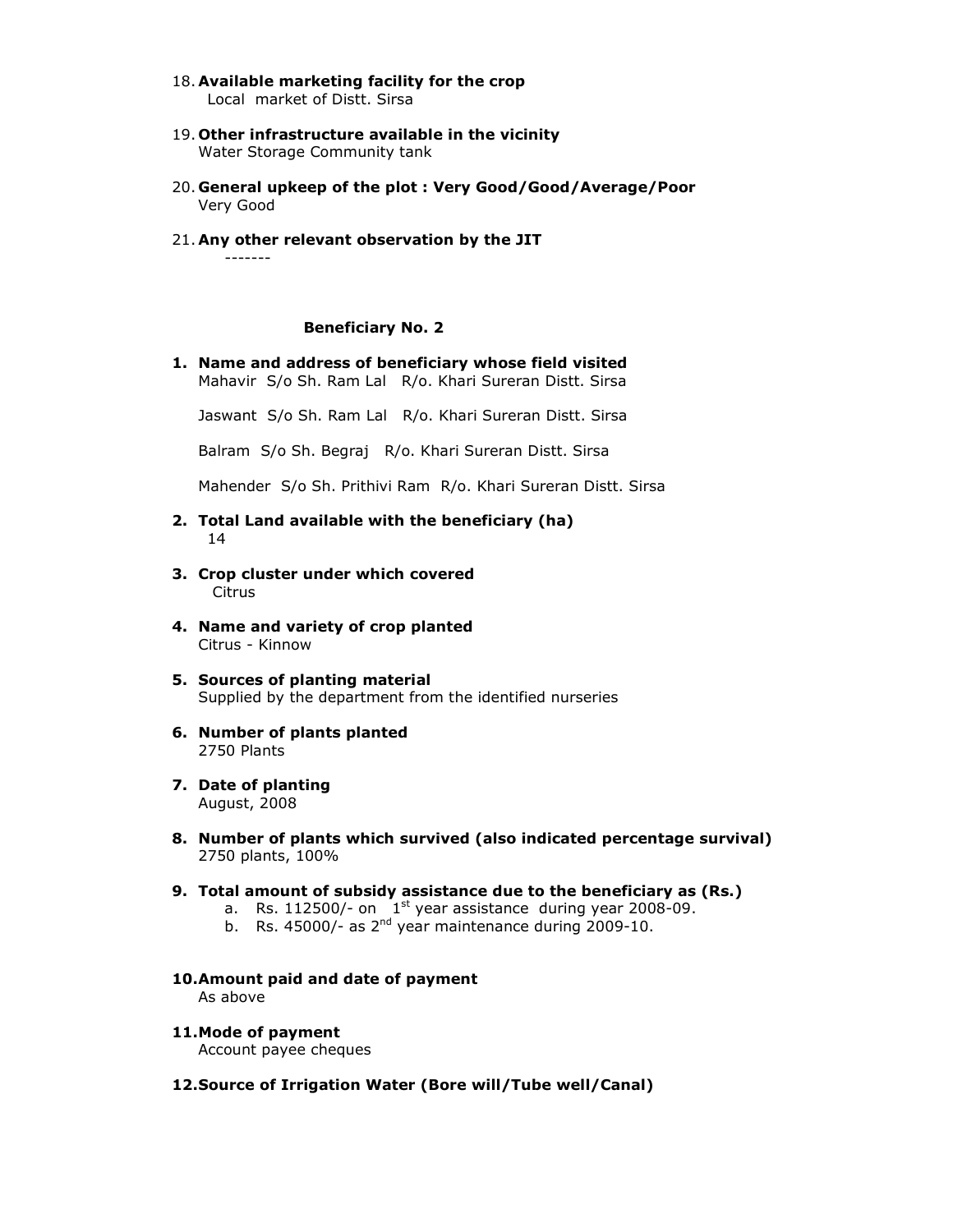Canal Water stored in Community water storage tank

- 13.Whether drip/Sprinkler system in use Drip Irrigation System
- 14.Other inputs provided Nil
- 15.Whether assistance availed for Organic Farming Nil
- 16.If so, area covered NA
- 17.Assistance availed NA
- 18.Available marketing facility for the crop Local market of Distt. Sirsa
- 19.Other infrastructure available in the vicinity Water Storage Community tank
- 20.General upkeep of the plot : Very Good/Good/Average/Poor Very Good
- 21.Any other relevant observation by the JIT -------

#### Beneficiary No. 3

1. Name and address of beneficiary whose field visited Mahavir Parsad S/o Sh. Udmi Ram R/o. Khari Sureran Distt. Sirsa

Parkash S/o Sh. Udmi Ram R/o. Khari Sureran Distt. Sirsa

Balwant S/o Sh. Udmi Ram R/o. Khari Sureran Distt. Sirsa

Balvir S/o Sh. Udmi Ram R/o. Khari Sureran Distt. Sirsa

- 2. Total Land available with the beneficiary (ha) 11
- 3. Crop cluster under which covered **Citrus**
- 4. Name and variety of crop planted Citrus - Kinnow
- 5. Sources of planting material Supplied by the department from the identified nurseries
- 6. Number of plants planted 2750 Plants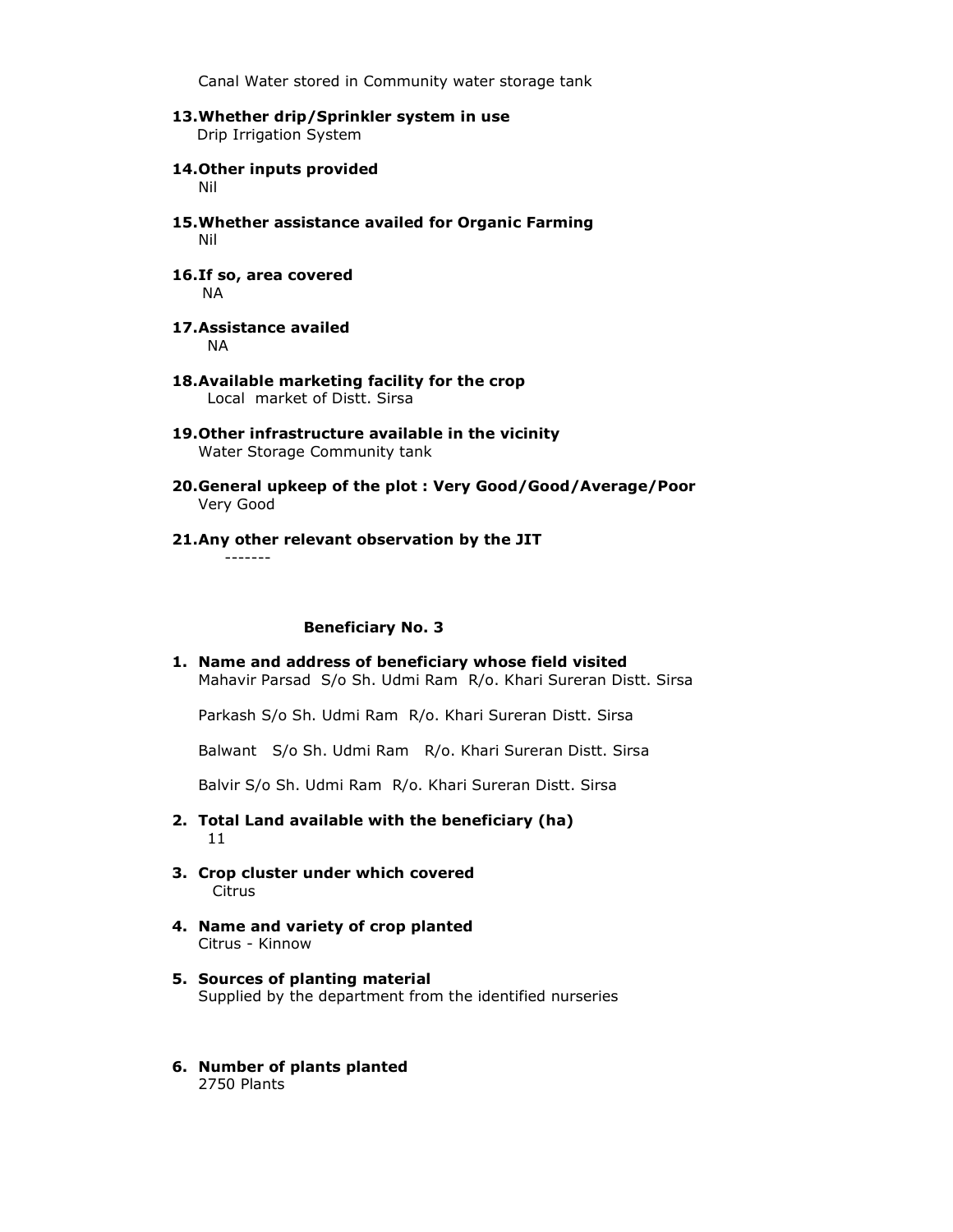## 7. Date of planting

August, 2008

- 8. Number of plants which survived (also indicated percentage survival) 2750 plants, 100%
- 9. Total amount of subsidy assistance due to the beneficiary as (Rs.)
	- a. Rs. 112500/- on  $1<sup>st</sup>$  year assistance during year 2008-09.
	- b. Rs. 45000/- as  $2^{nd}$  year maintenance during 2009-10.
- 10.Amount paid and date of payment As above
- 11.Mode of payment Account payee cheques
- 12.Source of Irrigation Water (Bore will/Tube well/Canal) Canal Water stored in Community water storage tank
- 13.Whether drip/Sprinkler system in use Drip Irrigation System
- 14.Other inputs provided Nil
- 15.Whether assistance availed for Organic Farming Nil
- 16.If so, area covered NA
- 17.Assistance availed NA
- 18.Available marketing facility for the crop Local market of Distt. Sirsa
- 19.Other infrastructure available in the vicinity Water Storage Community tank
- 20.General upkeep of the plot : Very Good/Good/Average/Poor Very Good
- 21.Any other relevant observation by the JIT -------

## Beneficiary No. 4

1. Name and address of beneficiary whose field visited Ram Singh S/o Sh. Kashi Ram R/o. Khari Sureran Distt. Sirsa

Kahna Ram S/o Sh. Surja Ram R/o. Khari Sureran Distt. Sirsa

Parkash S/o Sh. Surja Ram R/o. Khari Sureran Distt. Sirsa

Surender Kumar S/o Sh. Parkash R/o. Khari Sureran Distt. Sirsa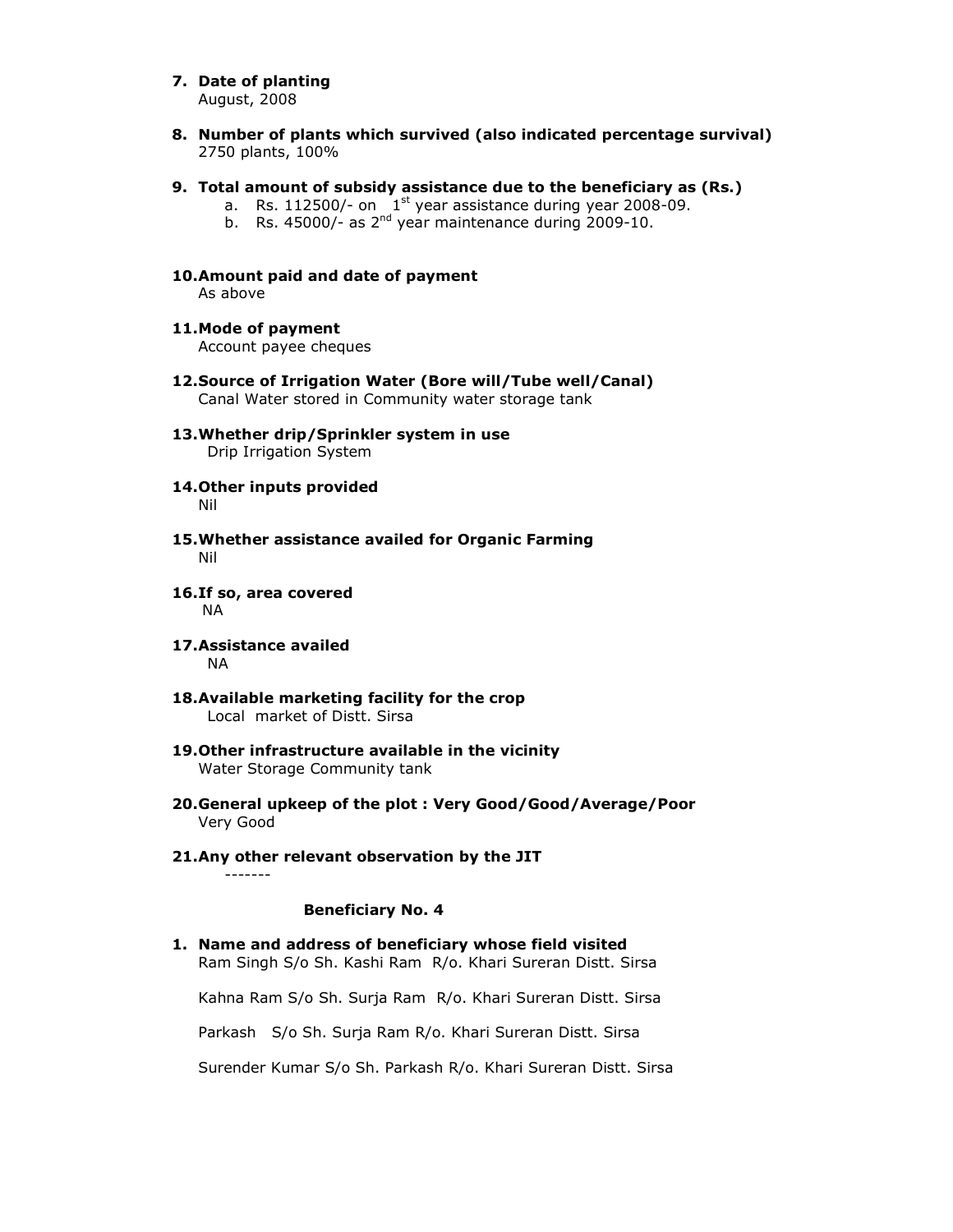- 2. Total Land available with the beneficiary (ha) 12
- 3. Crop cluster under which covered **Citrus**
- 4. Name and variety of crop planted Citrus - Kinnow
- 5. Sources of planting material Supplied by the department from the nurseries identified by the department.
- 6. Number of plants planted 2750 Plants
- 7. Date of planting September, 2008
- 8. Number of plants which survived (also indicated percentage survival) 2750 plants, 100%
- 9. Total amount of subsidy assistance due to the beneficiary as (Rs.)
	- a. Rs. 112500/- on  $1<sup>st</sup>$  year assistance during year 2008-09.
	- b. Rs. 45000/- as  $2^{nd}$  year maintenance during 2009-10.
- 10.Amount paid and date of payment As above
- 11.Mode of payment Account payee cheques
- 12.Source of Irrigation Water (Bore will/Tube well/Canal) Canal Water stored in Community water storage tank
- 13.Whether drip/Sprinkler system in use Drip Irrigation System
- 14.Other inputs provided

Nil

- 15.Whether assistance availed for Organic Farming Nil
- 16.If so, area covered NA
- 17.Assistance availed NA
	-
- 18.Available marketing facility for the crop Local market of Distt. Sirsa
- 19.Other infrastructure available in the vicinity Water Storage Community tank
- 20.General upkeep of the plot : Very Good/Good/Average/Poor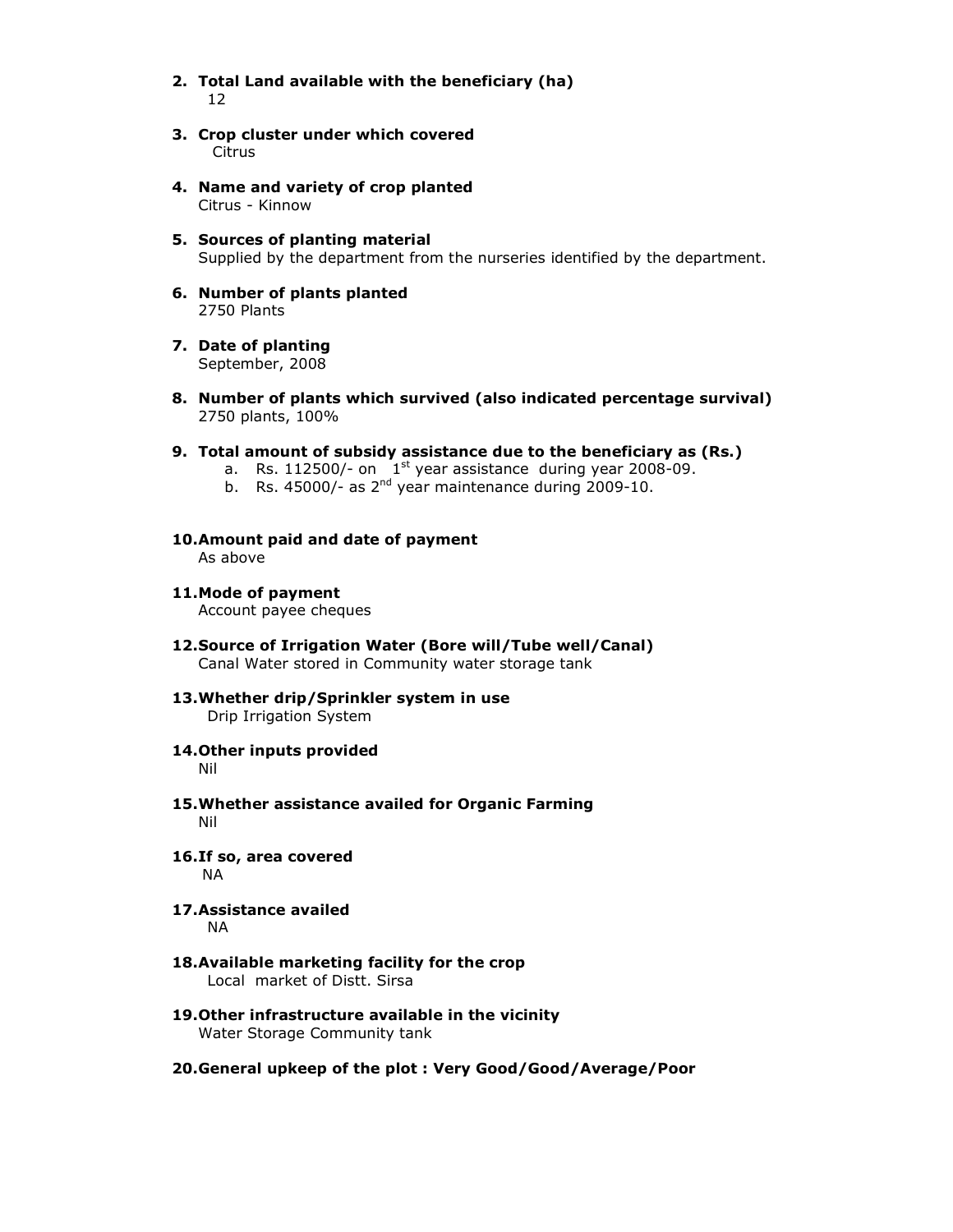Good

#### 21.Any other relevant observation by the JIT

-------

#### Beneficiary No. 5

- 1. Name and address of beneficiary whose field visited Harinder Singh S/o Sh. Jagtar Singh & others R/o. Sahuwala Distt. Sirsa
- 2. Total Land available with the beneficiary (ha) 15
- 3. Crop cluster under which covered Citrus
- 4. Name and variety of crop planted Citrus - Kinnow
- 5. Sources of planting material Supplied by the department from the identified nurseries.
- 6. Number of plants planted 2750 Plants
- 7. Date of planting August, 2009
- 8. Number of plants which survived (also indicated percentage survival) 2750 plants, 100%
- 9. Total amount of subsidy assistance due to the beneficiary as (Rs.) i) Rs. 112500/- on  $1<sup>st</sup>$  year assistance during year 2009-10.
- 10.Amount paid and date of payment As above
- 11.Mode of payment Account payee cheques
- 12.Source of Irrigation Water (Bore will/Tube well/Canal) Canal Water stored in Community water storage tank
- 13.Whether drip/Sprinkler system in use Drip Irrigation System
- 14.Other inputs provided Nil
- 15.Whether assistance availed for Organic Farming Nil
- 16.If so, area covered NA
- 17.Assistance availed NA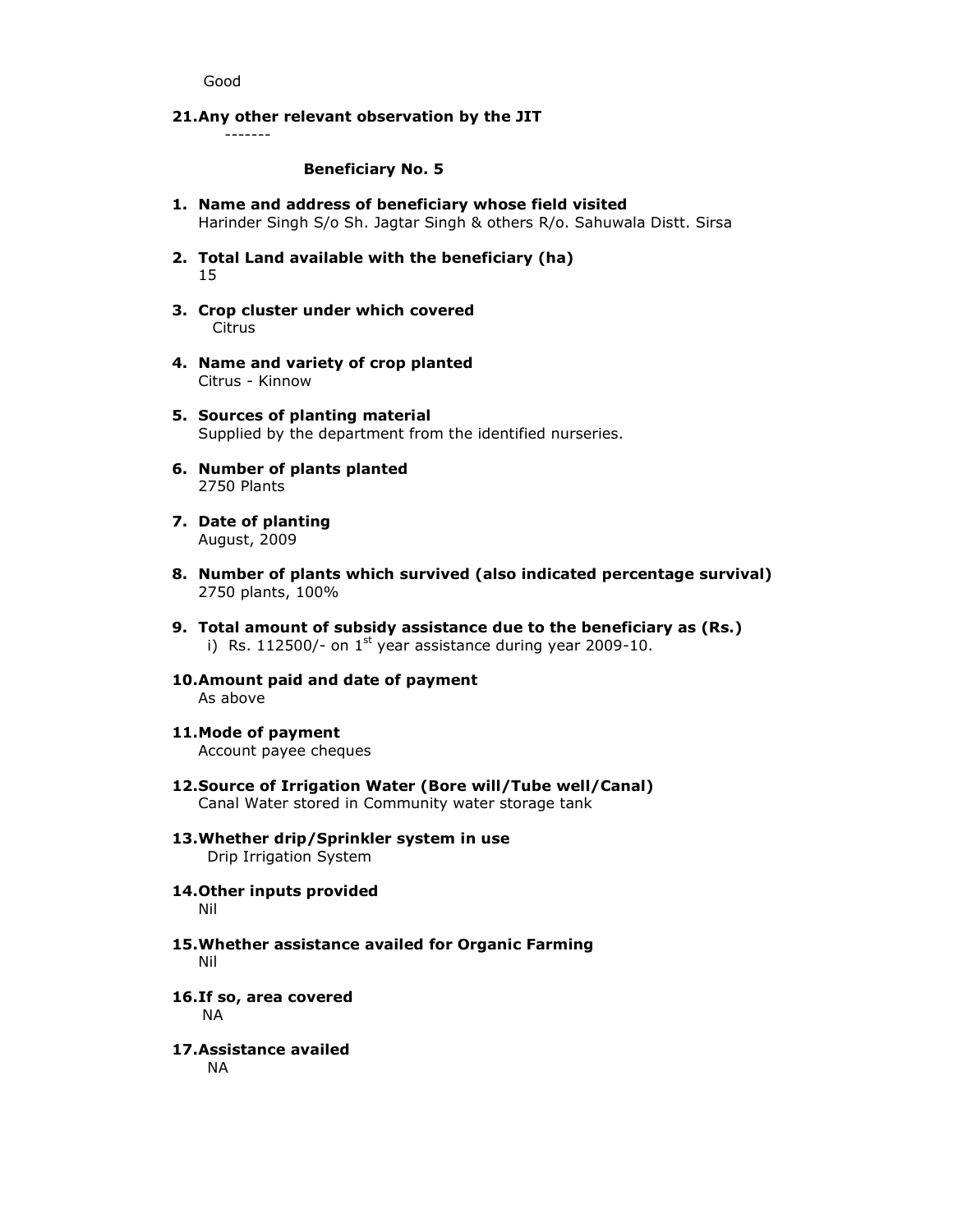- 18.Available marketing facility for the crop Local market of Distt. Sirsa
- 19.Other infrastructure available in the vicinity Water Storage Community tank
- 20.General upkeep of the plot : Very Good/Good/Average/Poor Very Good
- 21.Any other relevant observation by the JIT

-------

#### Beneficiary No. 6

#### 1. Name and address of beneficiary whose field visited

- 1. Subhash Chander S/o Sh. Dulla Ram R/o. Kheowali Distt. Sirsa
- 2. Surjeet Singh S/o Sh. Surajbhan R/o. Kheowali Distt. Sirsa
- 3. Rakesh S/o Sh. Rajender Singh R/o. Kheowali Distt. Sirsa
- 2. Total Land available with the beneficiary (ha)
- 3. Crop cluster under which covered **Citrus**

i.

- 4. Name and variety of crop planted Citrus - Kinnow
- 5. Sources of planting material Supplied by the department from the identified nurseries
- 6. Number of plants planted 2750 Plants
- 7. Date of planting September, 2008
- 8. Number of plants which survived (also indicated percentage survival) 2750 plants, 100%
- 9. Total amount of subsidy assistance due to the beneficiary as (Rs.) i) Rs. 106160/- on  $1^{st}$  year assistance during year 2006-07.
	- ii) Rs. 42464/- on  $2<sup>nd</sup>$  year assistance during year 2007-08.
	- iii) Rs.  $63696/-$  on  $3<sup>rd</sup>$  year assistance during year 2008-09.
- 10.Amount paid and date of payment

As above

11.Mode of payment

Account payee cheques

12.Source of Irrigation Water (Bore will/Tube well/Canal)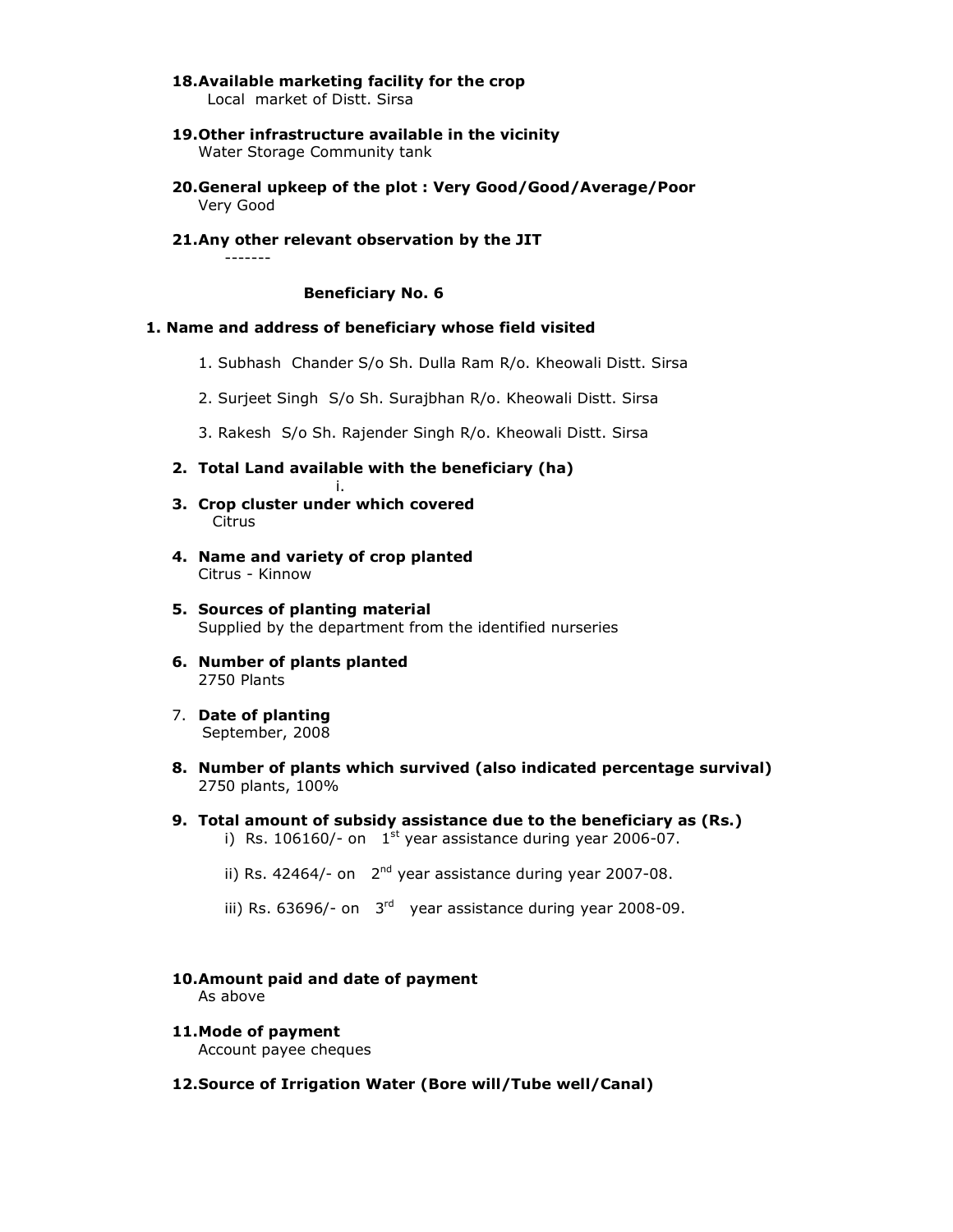Canal Water stored in Community water storage tank

#### 13.Whether drip/Sprinkler system in use Drip Irrigation System

- 14.Other inputs provided Nil
- 15.Whether assistance availed for Organic Farming Nil
- 16.If so, area covered NA
- 17.Assistance availed NA
- 18.Available marketing facility for the crop Local market of Distt. Sirsa
- 19.Other infrastructure available in the vicinity Water Storage Community tank
- 20.General upkeep of the plot : Very Good/Good/Average/Poor Very Good
- 21.Any other relevant observation by the JIT -------

## Beneficiary No. 7

1. Name and address of beneficiary whose field visited

1. Jitender Singh S/o Sh.Lal Chand & others R/o. Kheowali Distt. Sirsa

- 2. Total Land available with the beneficiary (ha) 20
- 3. Crop cluster under which covered **Citrus**
- 4. Name and variety of crop planted Citrus - Kinnow
- 5. Sources of planting material Supplied by the department from the identified nurseries
- 6. Number of plants planted 2750 Plants
- 7. Date of planting August, 2008
- 8. Number of plants which survived (also indicated percentage survival) 2750 plants, 100%
- 9. Total amount of subsidy assistance due to the beneficiary as (Rs.)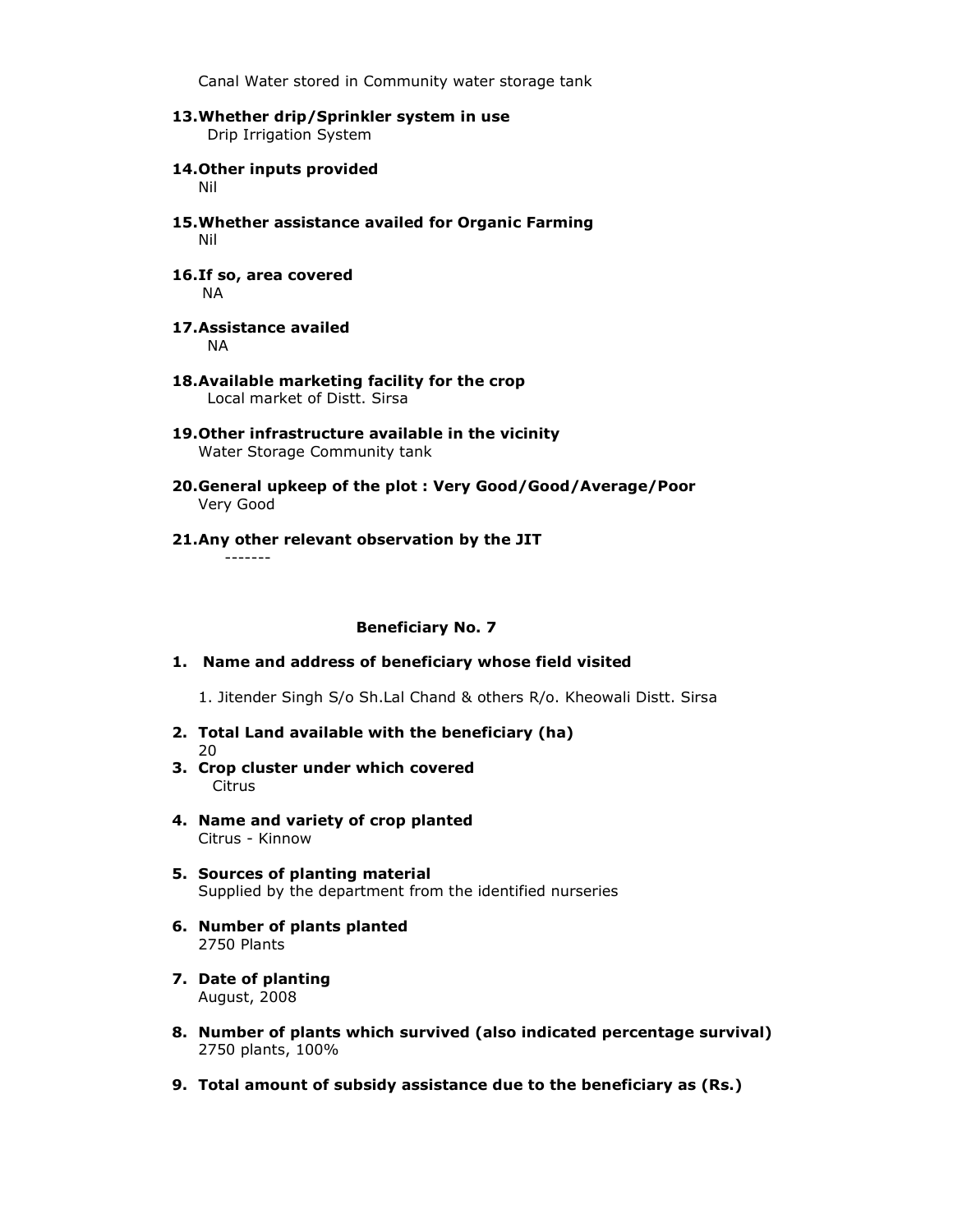- i) Rs. 112500/- on  $1^{\text{st}}$  year assistance during year 2008-09.
- ii) Rs. 45000/- on  $2^{nd}$  year assistance during year 2009-10.
- 10.Amount paid and date of payment As above

11.Mode of payment

Account payee cheques

- 12.Source of Irrigation Water (Bore will/Tube well/Canal) Canal Water stored in Community water storage tank
- 13.Whether drip/Sprinkler system in use Drip Irrigation System
- 14.Other inputs provided Nil

- 15.Whether assistance availed for Organic Farming Nil
- 16.If so, area covered NA
- 17.Assistance availed NA
- 18.Available marketing facility for the crop Local market of Distt. Sirsa
- 19.Other infrastructure available in the vicinity Water Storage Community tank
- 20.General upkeep of the plot : Very Good/Good/Average/Poor Good
- 21.Any other relevant observation by the JIT

-------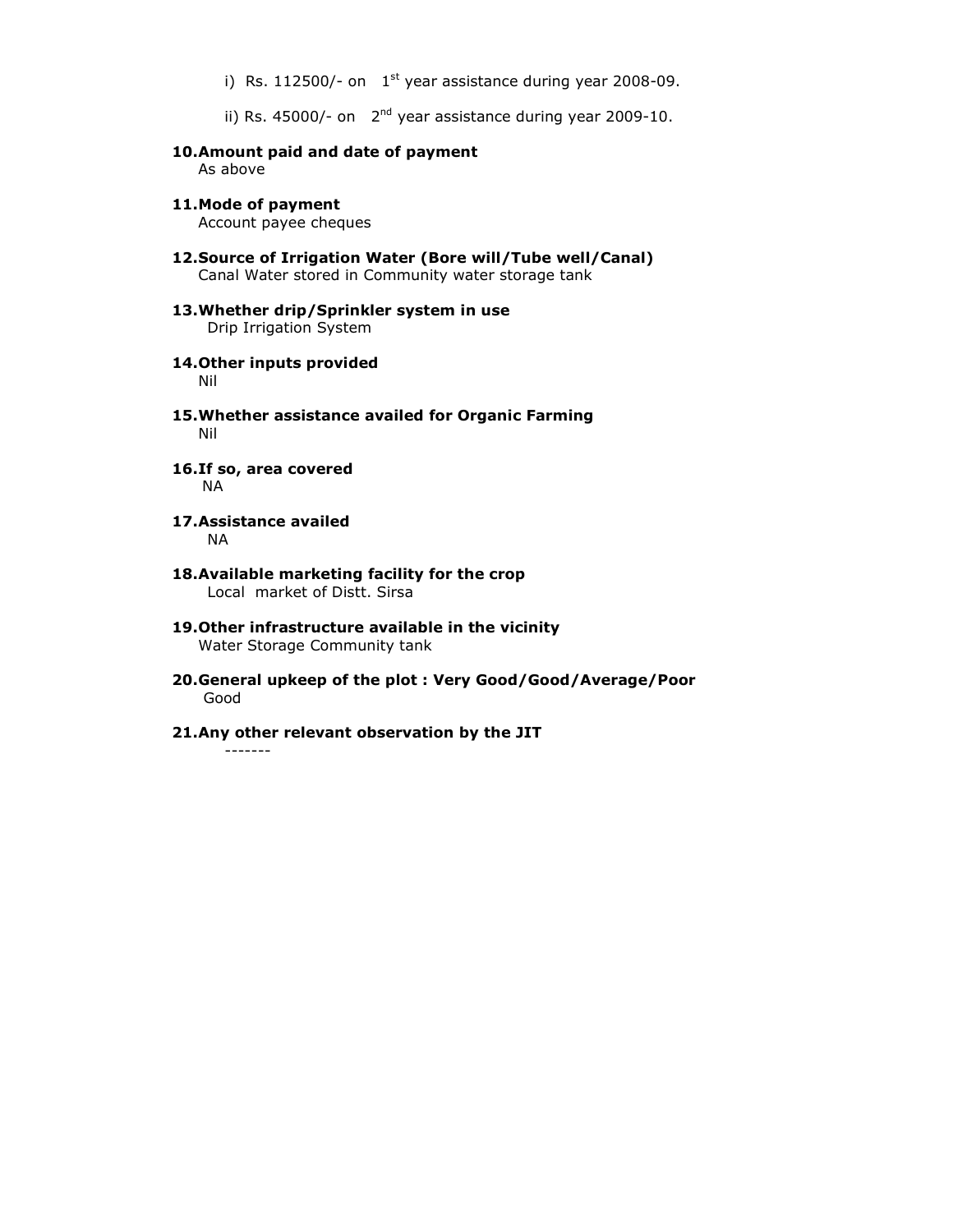#### Community Tanks

#### Beneficiary No. 1

- 1. Name and address of beneficiary whose field visited Smt. Birmaawati w/o Sh. Nand Gopal & others R/o. Bhavdin Distt. Sirsa
- 2. Total Land available with the beneficiary (ha) 15 Hectare
- 3. Crop cluster under which covered **Citrus**
- 4. Other relevant Activities under NHM:-

#### I) Community Tank

- I. Water storage community tank
- 2. 100 % subsidy Rs. 7,20,000/-

## Beneficiary No. 2

1. Name and address of beneficiary whose field visited Mahavir S/o Sh. Ram Lal R/o. Khari Sureran Distt. Sirsa

Jaswant S/o Sh. Ram Lal R/o. Khari Sureran Distt. Sirsa

Balram S/o Sh. Begraj R/o. Khari Sureran Distt. Sirsa

Mahender S/o Sh. Prithivi Ram R/o. Khari Sureran Distt. Sirsa

- 2. Total Land available with the beneficiary (ha) 14 Hectare
- 3. Crop cluster under which covered **Citrus**
- 4. Other relevant Activities under NHM:-

#### I) Community Tank

- I. Water storage community tank
- 2. 100 % subsidy Rs. 10,00,000/-

## Beneficiary No. 3

1. Name and address of beneficiary whose field visited Mahavir Parsad S/o Sh. Udmi Ram R/o. Khari Sureran Distt. Sirsa

Parkash S/o Sh. Udmi Ram R/o. Khari Sureran Distt. Sirsa

Balwant S/o Sh. Udmi Ram R/o. Khari Sureran Distt. Sirsa

Balvir S/o Sh. Udmi Ram R/o. Khari Sureran Distt. Sirsa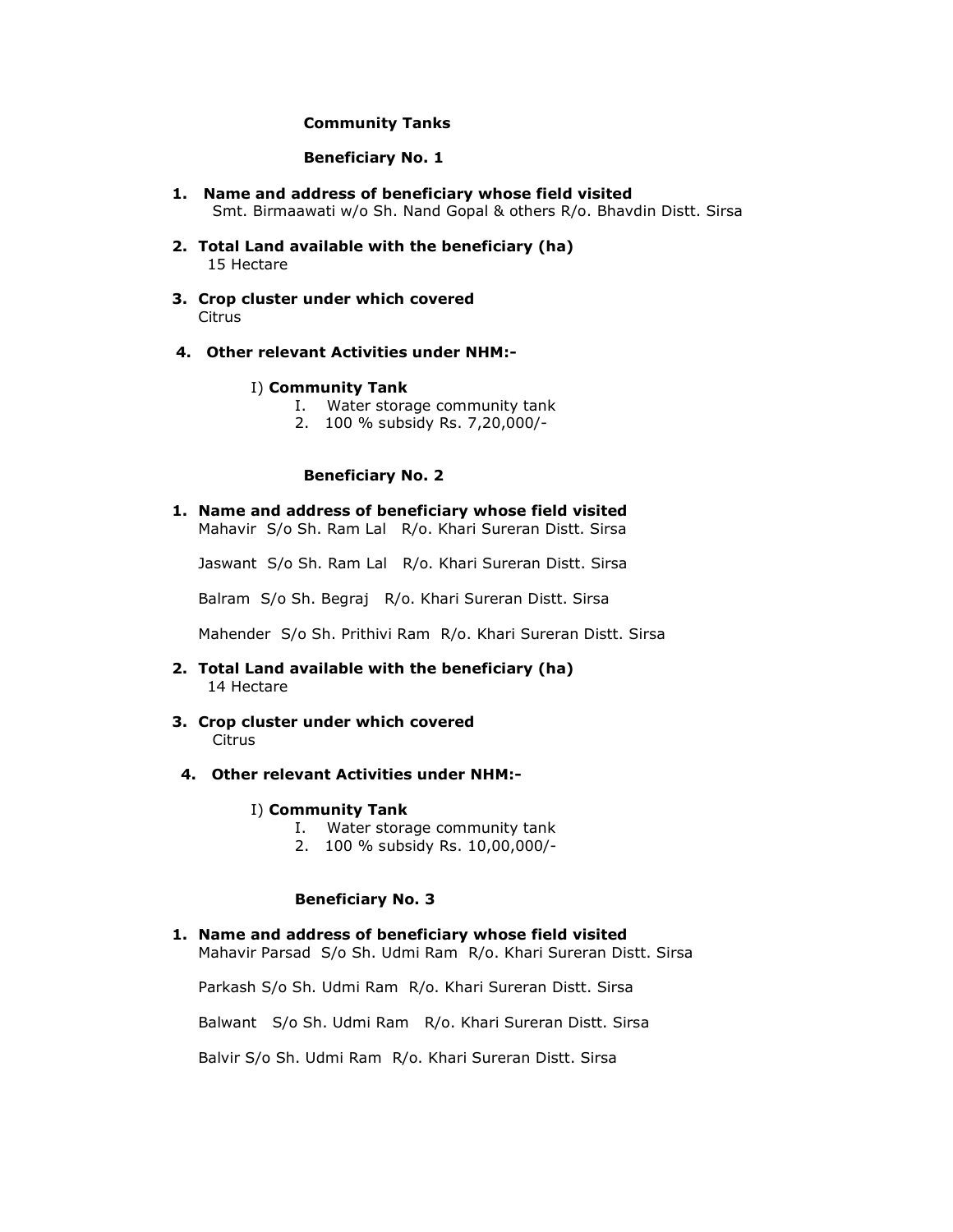- 2. Total Land available with the beneficiary (ha) 11 Hectare
- 3. Crop cluster under which covered **Citrus**
- 4. Other relevant Activities under NHM:-

#### I) Community Tank

- I. Water storage community tank
- 2. 100 % subsidy Rs. 10,00,000/-

#### Beneficiary No. 4

1. Name and address of beneficiary whose field visited Ram Singh S/o Sh. Kashi Ram R/o. Khari Sureran Distt. Sirsa

Kahna Ram S/o Sh. Surja Ram R/o. Khari Sureran Distt. Sirsa

Parkash S/o Sh. Surja Ram R/o. Khari Sureran Distt. Sirsa

Surender Kumar S/o Sh. Parkash R/o. Khari Sureran Distt. Sirsa

- 2. Total Land available with the beneficiary (ha) 12 Hectare
- 3. Crop cluster under which covered **Citrus**
- 4. Other relevant Activities under NHM:-

#### I) Community Tank

- I. Water storage community tank
- 2. 100 % subsidy Rs. 10,00,000/-

## Beneficiary No. 5

- 1. Name and address of beneficiary whose field visited Harinder Singh S/o Sh. Jagtar Singh & others R/o. Sahuwala Distt. Sirsa
- 2. Total Land available with the beneficiary (ha) 15 Hectare
- 3. Crop cluster under which covered

**Citrus** 

4. Other relevant Activities under NHM:-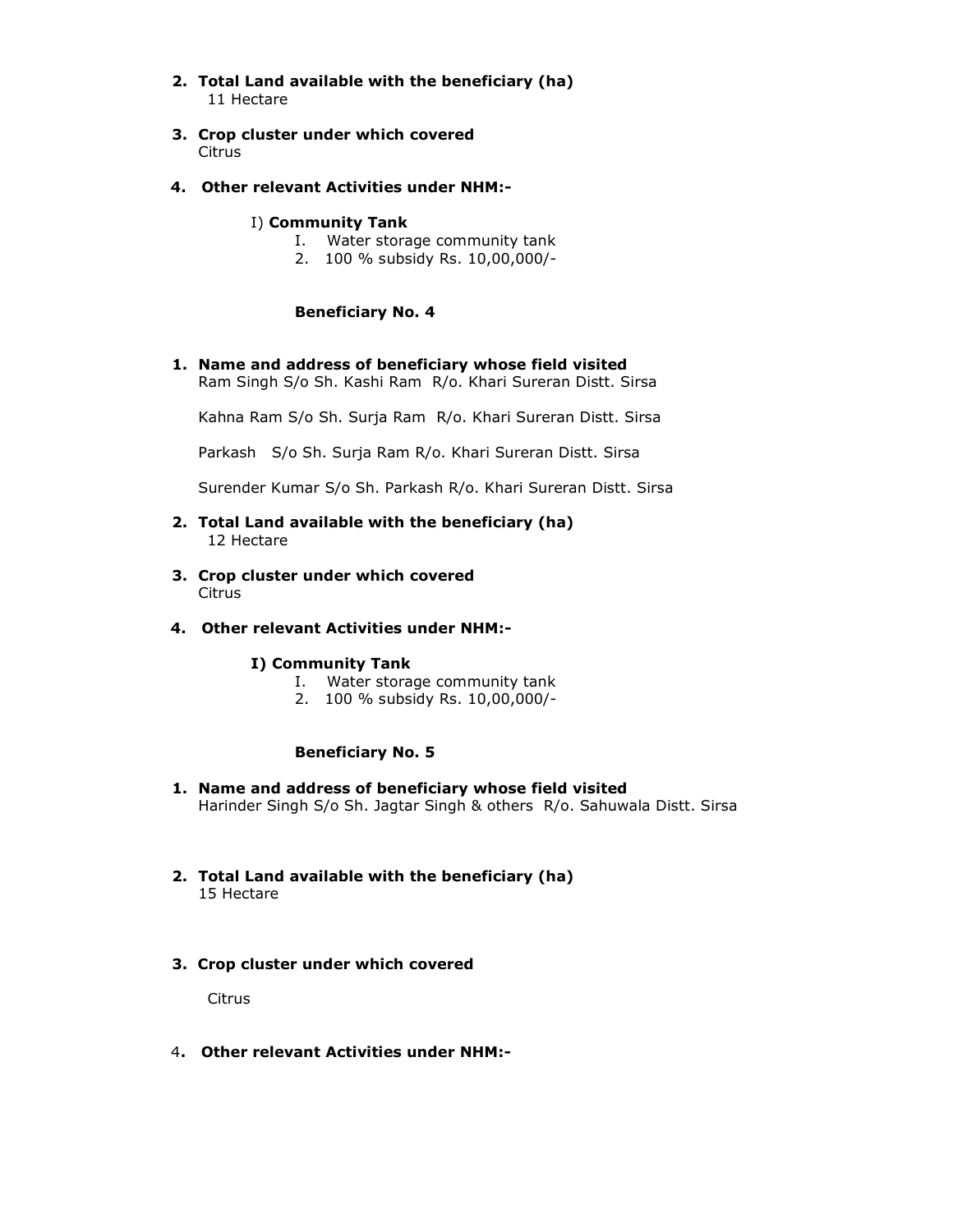## I) Community Tank

- I. Water storage community tank
- 2. 100 % subsidy Rs. 10,00,000/-

## Beneficiary No. 6

- 1. Name and address of beneficiary whose field visited
	- 1. Subhash Chander S/o Sh. Dulla Ram R/o.Kheowali Distt. Sirsa
	- 2. Surjeet Singh S/o Sh. Surajbhan R/o.Kheowali Distt. Sirsa
	- 3. Rakesh S/o Sh. Rajender Singh R/o.Kheowali Distt. Sirsa
- 2. Total Land available with the beneficiary (ha) 15 Hectare
- 3. Crop cluster under which covered **Citrus**
- 4. Other relevant Activities under NHM:-

## I) Community Tank

- I. Water storage community tank
- 2. 100 % subsidy Rs. 10,00,000/-

## Beneficiary No. 7

1. Name and address of beneficiary whose field visited

1. Jitender Singh S/o Sh.Lal Chand & others R/o. Kheowali Distt. Sirsa

- 4. Total Land available with the beneficiary (ha) 20 Hectare
- 3. Crop cluster under which covered Citrus

## 4. Other relevant Activities under NHM:-

## I) Community Tank

- i. Water storage community tank
- ii. 100 % subsidy Rs. 10, 00,000/-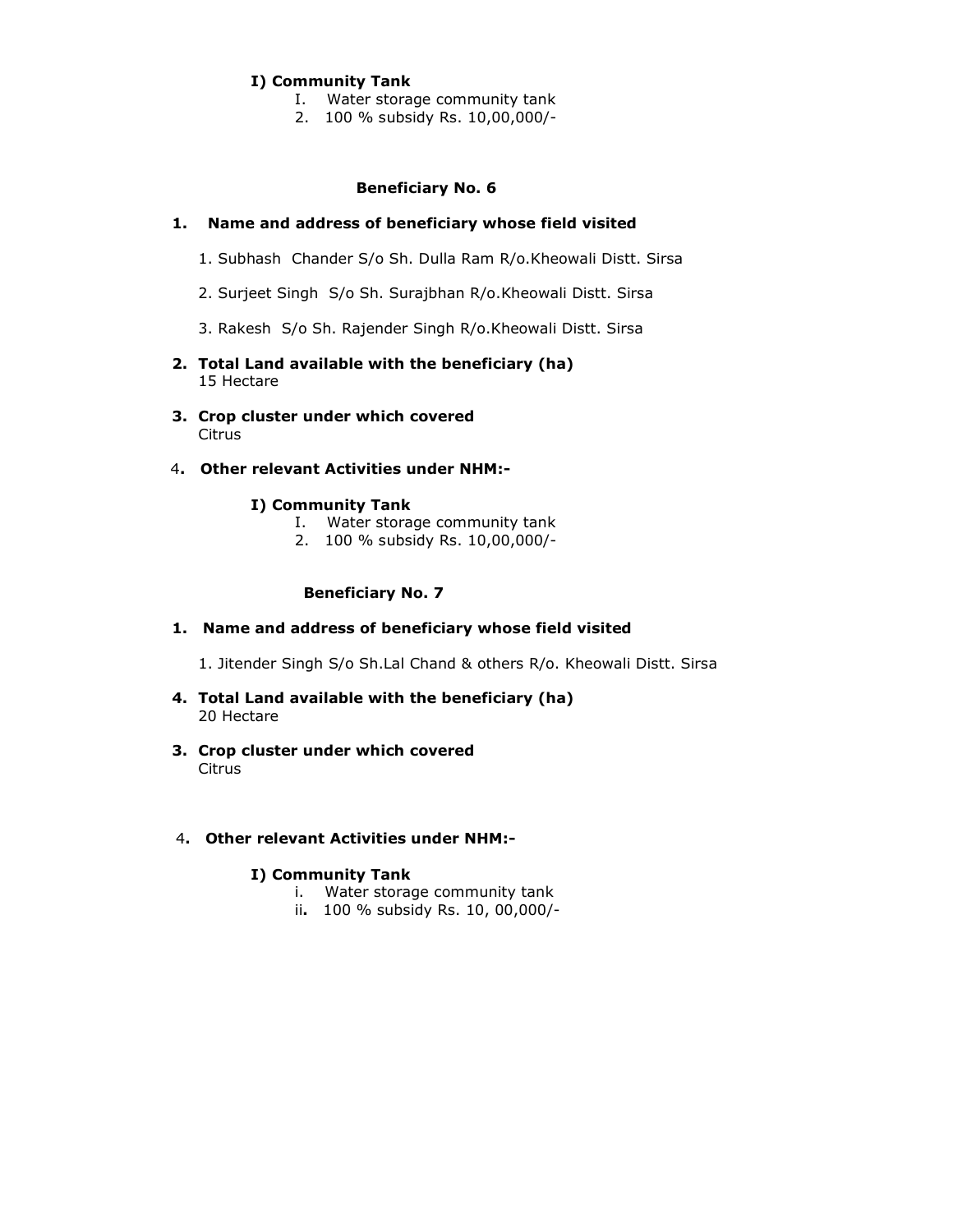## Micro Irrigation

## Beneficiary No. 1

- 1. Name and address of beneficiary whose field visited Smt. Birmaawati w/o Sh. Nand Gopal & others R/o. Bhavdin Distt. Sirsa
- 2. Total Land available with the beneficiary (ha) 15 Hectare
- 3. Crop cluster under which covered Citrus

## Assistance on MI Scheme

- ii) Name and address of beneficiary whose field visited Smt. Birmaawati w/o Sh. Nand Gopal & others R/o. Bhavdin Distt. Sirsa
- i) Area under Drip irrigation 3.2 Hectare
- ii) 50% Subsidy

## Beneficiary No. 2

## 1. Name and address of beneficiary whose field visited:-

Mahavir S/o Sh. Ram Lal R/o. Khari Sureran Distt. Sirsa

Jaswant S/o Sh. Ram Lal R/o. Khari Sureran Distt. Sirsa

Balram S/o Sh. Begraj R/o. Khari Sureran Distt. Sirsa

Mahender S/o Sh. Prithivi Ram R/o. Khari Sureran Distt. Sirsa

## 2. Total Land available with the beneficiary (ha):-

14 Hectare

## 3. Crop cluster under which covered:-

**Citrus** 

#### Assistance on MI Scheme

- iii) Name and address of beneficiary whose field visited Mahavir S/o Sh. Ram Lal & others R/o. Khari Sureran Distt. Sirsa
	- i) Area under Drip irrigation 10 Hectare
- ii) 90 % Subsidy Rs. 284418/-

#### Beneficiary No.3

1. Name and address of beneficiary whose field visited Mahavir Parsad S/o Sh. Udmi Ram R/o. Khari Sureran Distt. Sirsa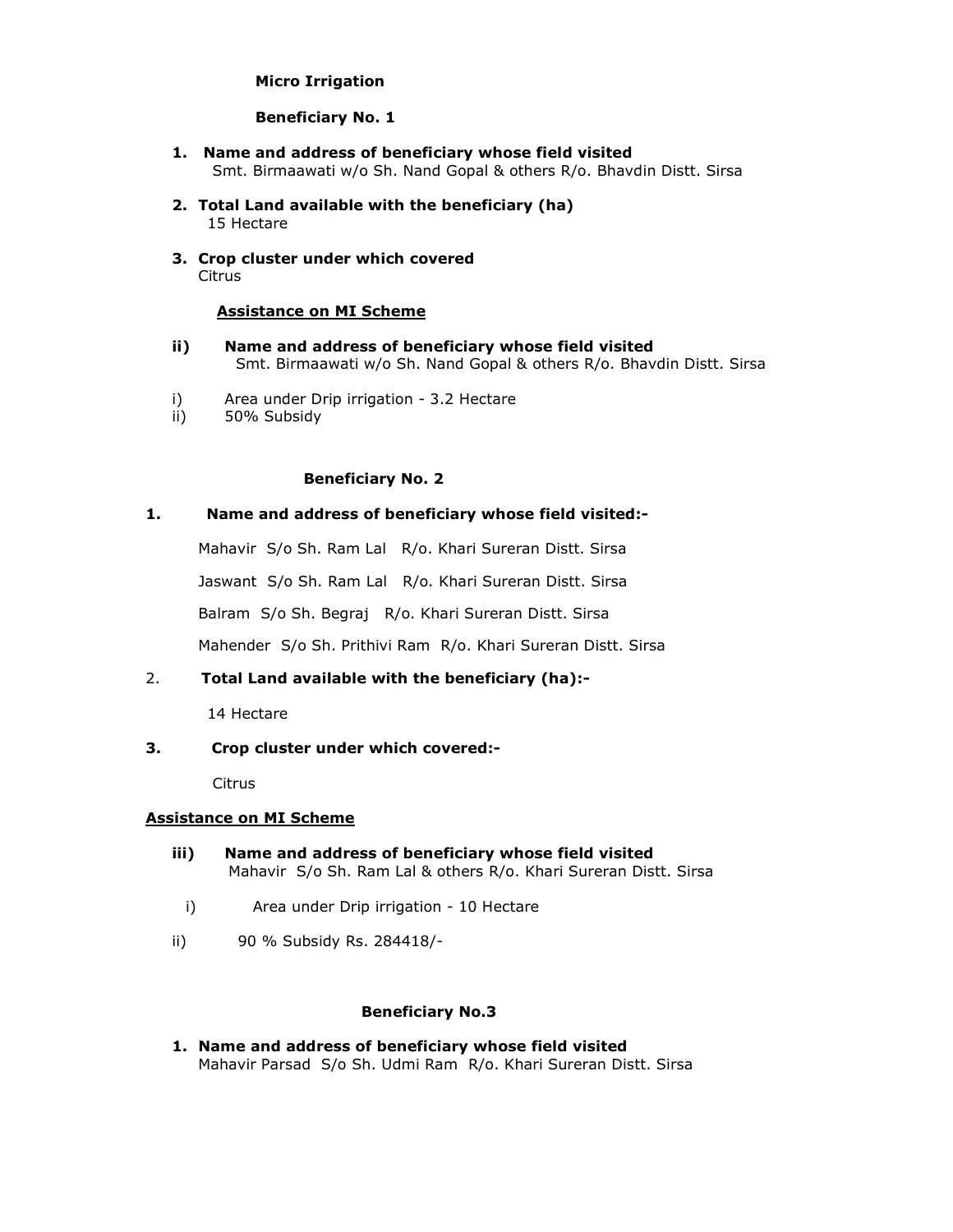Parkash S/o Sh. Udmi Ram R/o. Khari Sureran Distt. Sirsa

Balwant S/o Sh. Udmi Ram R/o. Khari Sureran Distt. Sirsa

Balvir S/o Sh. Udmi Ram R/o. Khari Sureran Distt. Sirsa

- 2. Total Land available with the beneficiary (ha) 11 Hectare
- 3. Crop cluster under which covered **Citrus**

## Assistance on MI Scheme

- i) Name and address of beneficiary whose field visited Mahavir Parsad S/o Sh. Udmi Ram R/o. Khari Sureran Distt. Sirsa
- i) Area under Drip irrigation 10 Hectare
- ii) 90 Subsidy Rs.284418/-

## Beneficiary No. 4

1. Name and address of beneficiary whose field visited Ram Singh S/o Sh. Kashi Ram R/o. Khari Sureran Distt. Sirsa

Kahna Ram S/o Sh. Surja Ram R/o. Khari Sureran Distt. Sirsa

Parkash S/o Sh. Surja Ram R/o. Khari Sureran Distt. Sirsa

Surender Kumar S/o Sh. Parkash R/o. Khari Sureran Distt. Sirsa

- 2. Total Land available with the beneficiary (ha) 12 Hectare
- 3. Crop cluster under which covered **Citrus**

#### Assistance on MI Scheme

- i) Name and address of beneficiary whose field visited Ram Singh S/o Sh. Kashi Ram R/o. Khari Sureran Distt. Sirsa
	- i) Area under Drip irrigation 10 Hectare
- ii) 90 % Subsidy Rs. 284418/-

## Beneficiary No. 5

- 1. Name and address of beneficiary whose field visited Harinder Singh S/o Sh. Jagtar Singh & others R/o. Sahuwala Distt. Sirsa
- 2. Total Land available with the beneficiary (ha) 15 Hectare
- 3. Crop cluster under which covered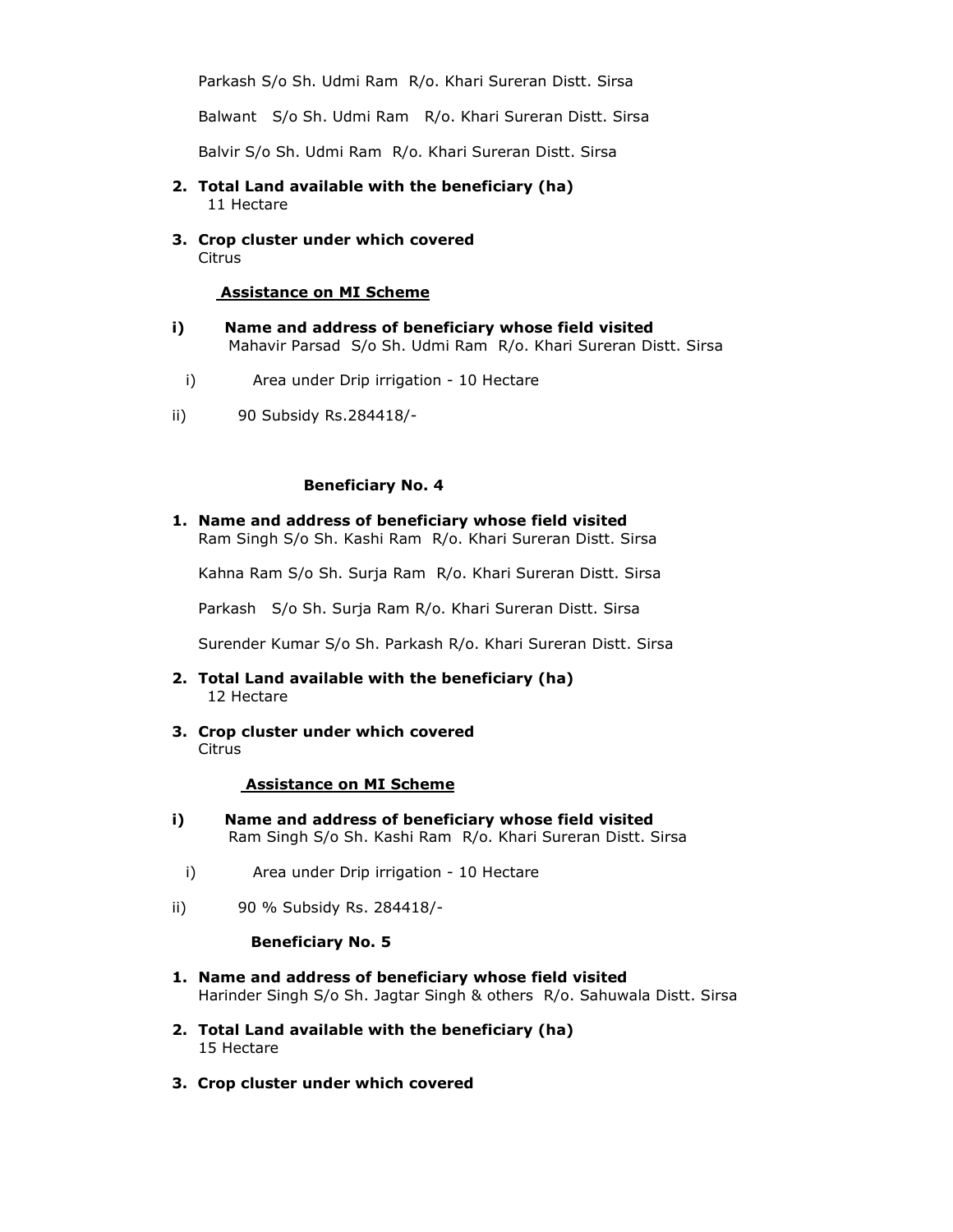**Citrus** 

## Assistance on MI Scheme

- i) Name and address of beneficiary whose field visited Harinder Singh S/o Sh.Jagtar Singh & others R/o. Sahuwala-I Distt. Sirsa
- i) Area under Drip irrigation 10 Hectare
- ii) 90 % Subsidy Rs. 284418/-

#### Beneficiary No. 6

#### 1. Name and address of beneficiary whose field visited

- 1. Subhash Chander S/o Sh. Dulla Ram R/o. Kheowali Distt. Sirsa
- 2. Surjeet Singh S/o Sh. Surajbhan R/o. Kheowali Distt. Sirsa
- 3. Rakesh S/o Sh. Rajender Singh R/o. Kheowali Distt. Sirsa
- 4. Total Land available with the beneficiary (ha) 15 Hectare
- 5. Crop cluster under which covered **Citrus**

## Assistance on MI Scheme

- ii) Name and address of beneficiary whose field visited Subhash Chander S/o Sh. Dulla Ram R/o. Kheowali Distt. Sirsa
	- i) Area under Drip irrigation 10 Hectare
- ii) 50 % Subsidy Rs. 158010/-

## Beneficiary No. 7

1. Name and address of beneficiary whose field visited

1. Jitender Singh S/o Sh.Lal Chand & others R/o. Kheowali Distt. Sirsa

## 2. Total Land available with the beneficiary (ha)

20 Hectare

## 3. Crop cluster under which covered

Citrus

## Assistance on MI Scheme

- i) Name and address of beneficiary whose field visited Jitender Singh S/o Sh. Lal Chand & others R/o. Kheowali Distt. Sirsa
	- i) Area under Drip irrigation 10 Hectare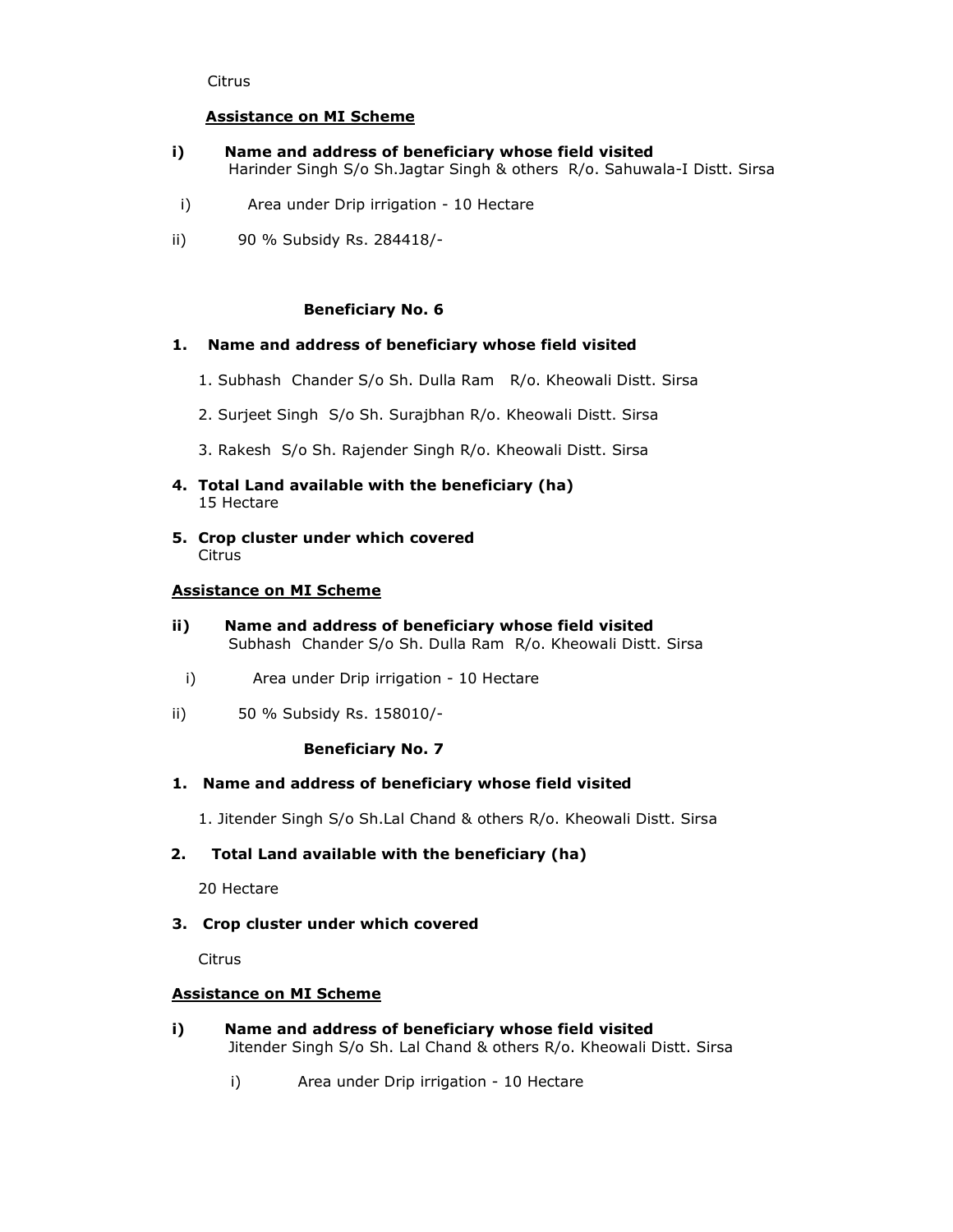## OBSERVATIONS

- Cotton being exhaustive crop should be avoided as an inter crop in citrus orchards. The growth of the plant is reduced with cotton crop.
- The water for storage in community tank was not available with the farmers as very less water is running in the canal. The water needs to be given on priority to the farmers.
- Training programmes for canopy management, drip irrigation are required for the farmers.

# 8. VISIT TO COOL CHAIN PROJECTS:

## Name of the Projects Visited:

- 1. Grading, Sorting and waxing and cold storage facility for Kinnow at Abub Shahar (Sirsa)
- 2. i.) Multi commodity (fruits & vegetable) Pack House cum Cold Storage Facility.
	- ii.) Kisan Bazzar
	- iii.) Retail market at Rohtak.
	- iv.) Air conditioned state of art market for vegetable, fruit and other allied services.
- 3. Grading and cold storage facility for potato and other fruit and vegetables at Shahabad.
- 4. Multi Commodity Cold Storage-cum-Pack House facility at Panchkula (Phase-I)
- 5. Apple market, Air conditioned Fruit and vegetable market infrastructure at Panchkula (Phase-II)

 Note: - This project was approved in two parts i.e. under Phase – I & II as above.

6. Multi Commodity Cold Storage-cum-Pack House facility at Karnal. Air conditioned Fruit and vegetable market infrastructure, Wholesale market.

Farmer information center.

7. Multi Commodity Cold Storage-cum-Pack House facility at Hisar.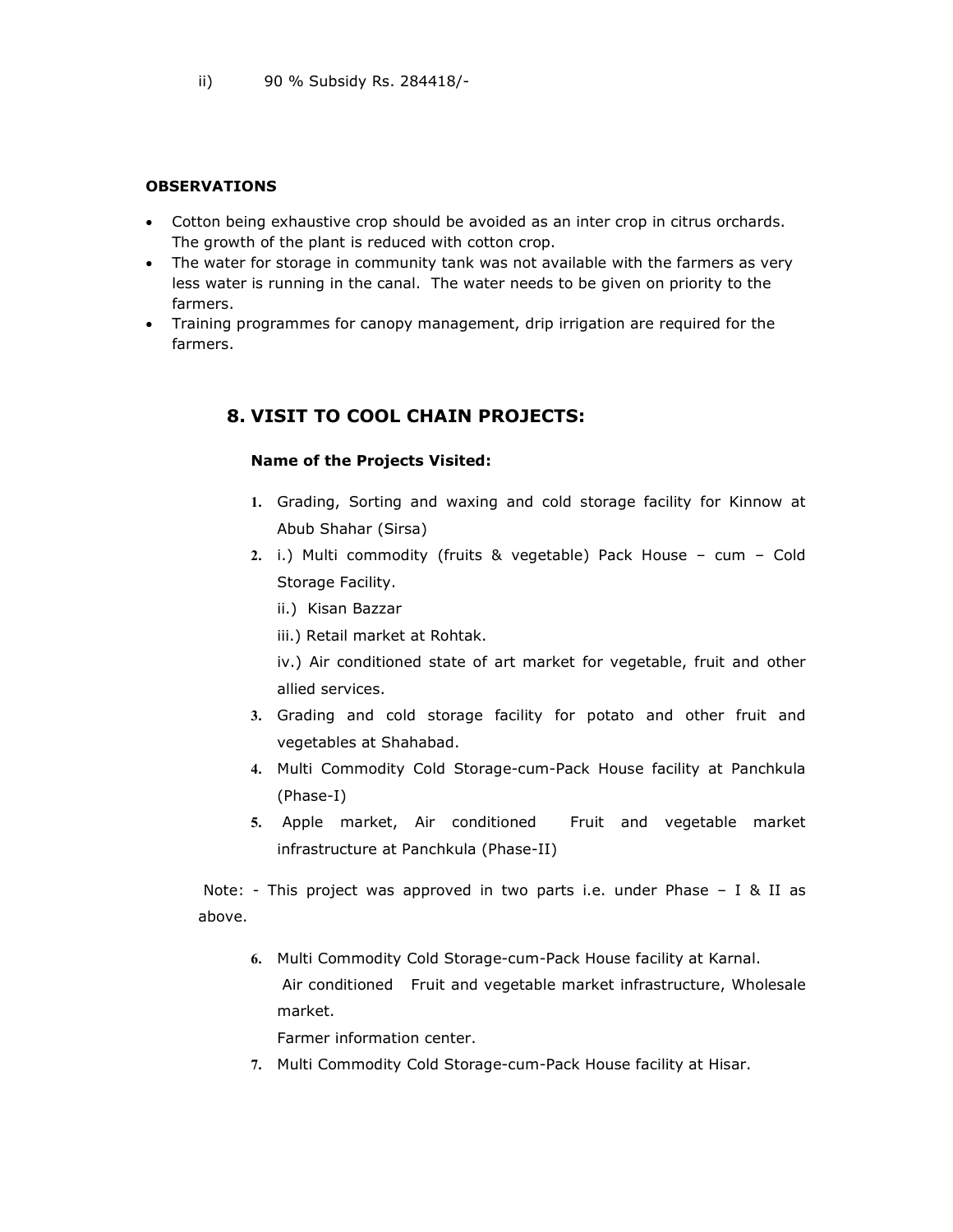Wholesale market, Farmer information center.

#### Haryana State Agriculture Marketing Board (HSAMB)

- (i) The HSAMB has made sufficient arrangements such as a specialized man power has been recruited consisting of 20 agri-business managers for this purpose. These agri-business managers will be responsible for operation and management of the facilities created and they will carry out all the activities like backward linkages with farmers and forward linkage with potential buyers, traders and corporates. They will guide the farmers about post harvest management, market intelligence, crop management and about technological advancement in the field of horticulture, so as to realise the best price of their produce. A fully equipped farmer information centre is being developed at every commodity hub for updating farmers.
- (ii) Process of leasing these facilities is on and five of them has already been leased out and offers for another two has been received. Also the rest of these will be leased out shortly to the experienced parties. Here it is pertinent to point out that the appointed agri-business managers will assist the lessee fully keeping in view the highest interest of farmers and they will provide all type of logistic support to run these facilities as the objective of board to transfer the benefits to the farmers/consumers. The agri-business managers will regularly arrange the farmers/traders meet at the leased facilities and will also train the farmers for post harvest management, marketing intelligence and value addition.
- (iii)With regard to slow implementation it was informed that this being an new venture a complete new engineering design was to be developed and a proper space was to be created in the market yards. But the board through its consistent efforts has been able to take these projects to logical end despite the deficient expert man power in this field with the Board.

The endeavor of the board is to transfer the benefits of horticultural/agricultural produce to the farmers/consumers through technological interventions. So considering the highest interest of farming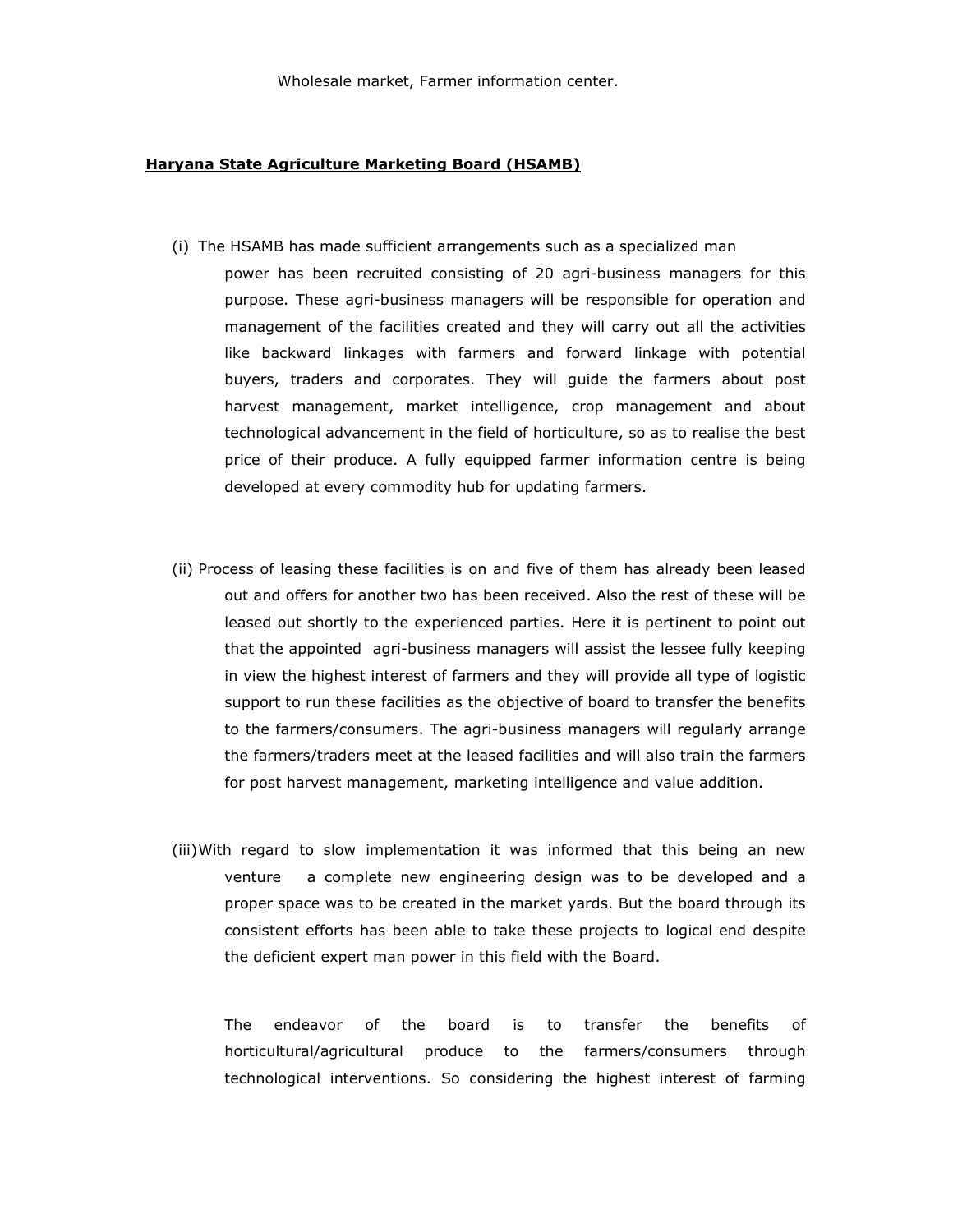community the board envisaged the projects like Terminal market, collection centres, commodity hubs , state of art, air conditioned fruit and vegetables and processing plants to provide end to end solutions.

## **OBSERVATIONS**

- Wide publicity needs to be given to the farmers for proper use of PHM facilities. Full capacity utilization of ripening chambers required throughout the year.
- Ripening chamber was constructed by Mandi Board, however it requires standardization for use of ripening chemicals. The farmers need proper training. The Mandi Board has also constructed various shops for the farmers which they planned to lease out.
- Mandi Board has constructed a good market in Karnal. Packing houses are likely to be leased out to the farmers and good work has been initiated by the Mandi Board.

## STATUS OF COOL CHAIN PROJECTS ( NHM PHASE I& II) IN THE STATE OF HARYANA

PHASE - I

Amount in lakh

| Sr.<br>No.   | <b>Name of Projects</b><br>of<br><b>Details</b><br><b>Infrastructure</b><br>created at each site<br>is<br>attached<br>at<br>annexure $-$ "A" | A/A under<br><b>NHM</b> | <b>Total</b><br>Expen<br>diture | Present<br><b>Status</b>                                             | <b>Utilization</b>                                                      | <b>Comments</b>                                                                                                                                                                      |
|--------------|----------------------------------------------------------------------------------------------------------------------------------------------|-------------------------|---------------------------------|----------------------------------------------------------------------|-------------------------------------------------------------------------|--------------------------------------------------------------------------------------------------------------------------------------------------------------------------------------|
| $\mathbf{1}$ | $\overline{2}$                                                                                                                               | 3                       | 4                               | 5                                                                    | 6                                                                       | $\overline{\mathbf{z}}$                                                                                                                                                              |
| 1.           | Grading sorting and<br>waxing<br>and cold<br>storage facility for<br>Abub<br>Kinnow<br>at                                                    | 608.33                  | 507.10                          | Work stands<br>completed<br>the<br>sand<br>facility is in<br>running | The facility has<br>been used by<br>the farmers and<br>traders<br>since | The farmer / users have gained<br>approximately 30 % through<br>grading, waxing and storage in this<br>facility. The capacity utilization is<br>increasing year by year. Efforts are |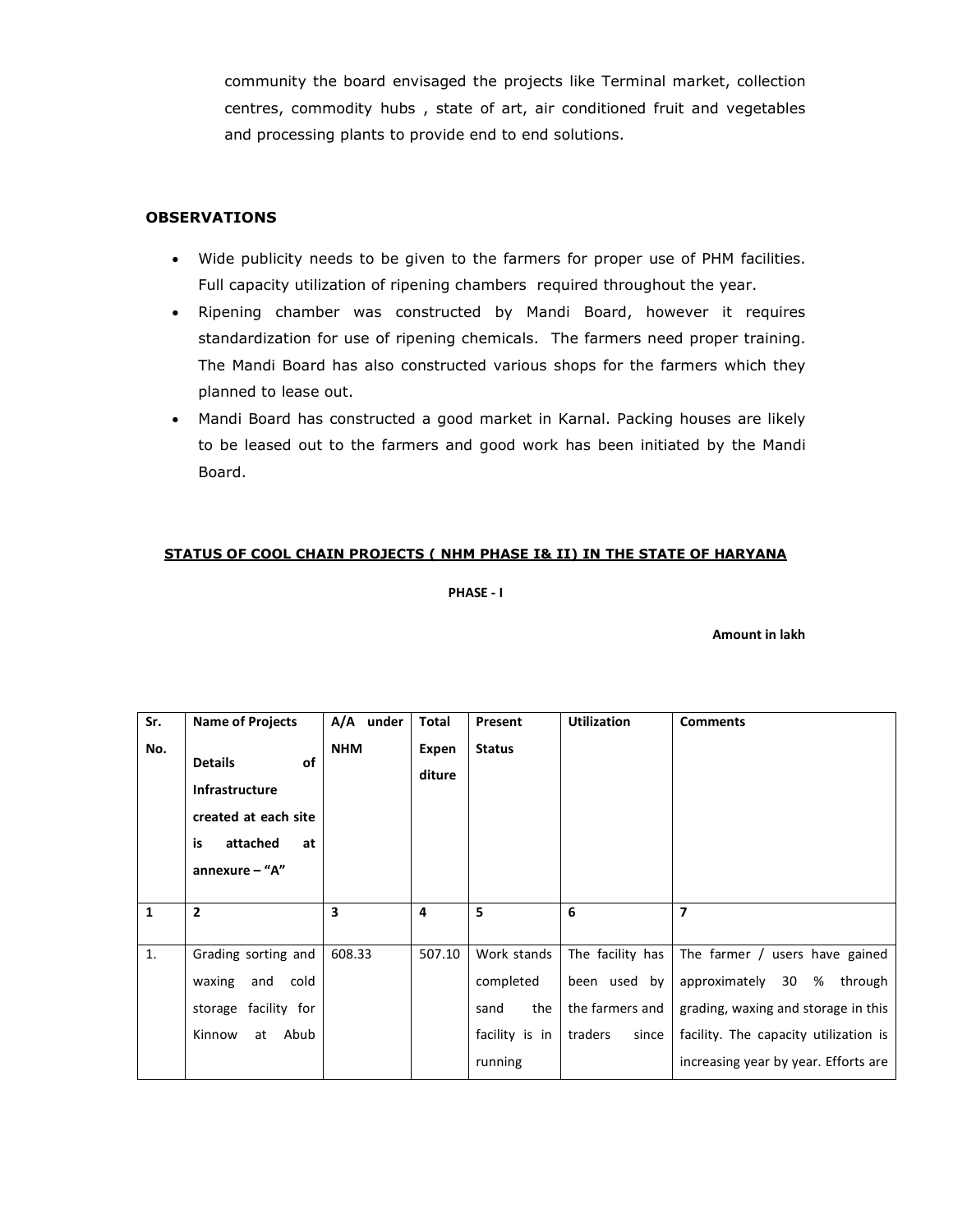|                     | Shahar (Sirsa)                                                                                                                                                                                                                               |         |            | condition.                                                                        | last two years.                                                                                                                                                                                                                                                          | being made to attach the farmers<br>who are growing tomato, tinda,<br>guava and other round fruit and<br>vegetables for its round the year<br>usages of this facility.<br>A farmer information center has<br>been developed to literate the<br>farmers in Agri. Business.                                                                                                                                                                                                                                                                                                                                                                                                                                                                                                                                                                                                                                                    |
|---------------------|----------------------------------------------------------------------------------------------------------------------------------------------------------------------------------------------------------------------------------------------|---------|------------|-----------------------------------------------------------------------------------|--------------------------------------------------------------------------------------------------------------------------------------------------------------------------------------------------------------------------------------------------------------------------|------------------------------------------------------------------------------------------------------------------------------------------------------------------------------------------------------------------------------------------------------------------------------------------------------------------------------------------------------------------------------------------------------------------------------------------------------------------------------------------------------------------------------------------------------------------------------------------------------------------------------------------------------------------------------------------------------------------------------------------------------------------------------------------------------------------------------------------------------------------------------------------------------------------------------|
| 2.<br>(fruit<br>and | i. Multi commodity<br>&vegetable)<br>Pack House -cum-<br>Cold Storage facility<br>ii. Kisan Bazzar<br>iii. Retail Market at<br>Rohtak.<br>iv. Air conditioned<br>state of art market<br>for vegetable, fruit<br>other<br>allied<br>services. | 1052.37 | 568.2<br>9 | Work stands<br>completed<br>the<br>and<br>facility is in<br>running<br>condition. | The facility has<br>been leased out<br>since last year.<br>The 5 Nos. (10<br>mt. each) are<br>being<br>utilized<br>fully. The rest<br>facility<br>of<br>utilization<br>will<br>shortly<br>start<br>with<br>the<br>installation<br>0f<br>grading<br>and<br>packing lines. | A multi commodity pack house /<br>cold storage facility has been<br>created.<br>The<br>consumer<br>has<br>appreciated the quality of banana<br>ripened here. Almost 35 % banana<br>of Rohtak market arrives in pack<br>house for ripening. Grading and<br>packing facility is being started for<br>shortly.<br>Kissan bazaar a new concept has<br>introduced<br>for<br>direct<br>been<br>marketing by the farmers. A well<br>planned farmer market has been<br>created and shops in this market<br>will be allotted to directly on<br>monthly or so basis to provide an<br>opportunity to farmer to sell their<br>produce directly in the market so<br>as to fetch remunerative price.<br>A state of art retail market has<br>been created, so that there is no<br>wastage and vegetable are kept in<br>hygiene atmosphere.<br>A farmer information center has<br>been created to literate the<br>farmers in Agri. Business. |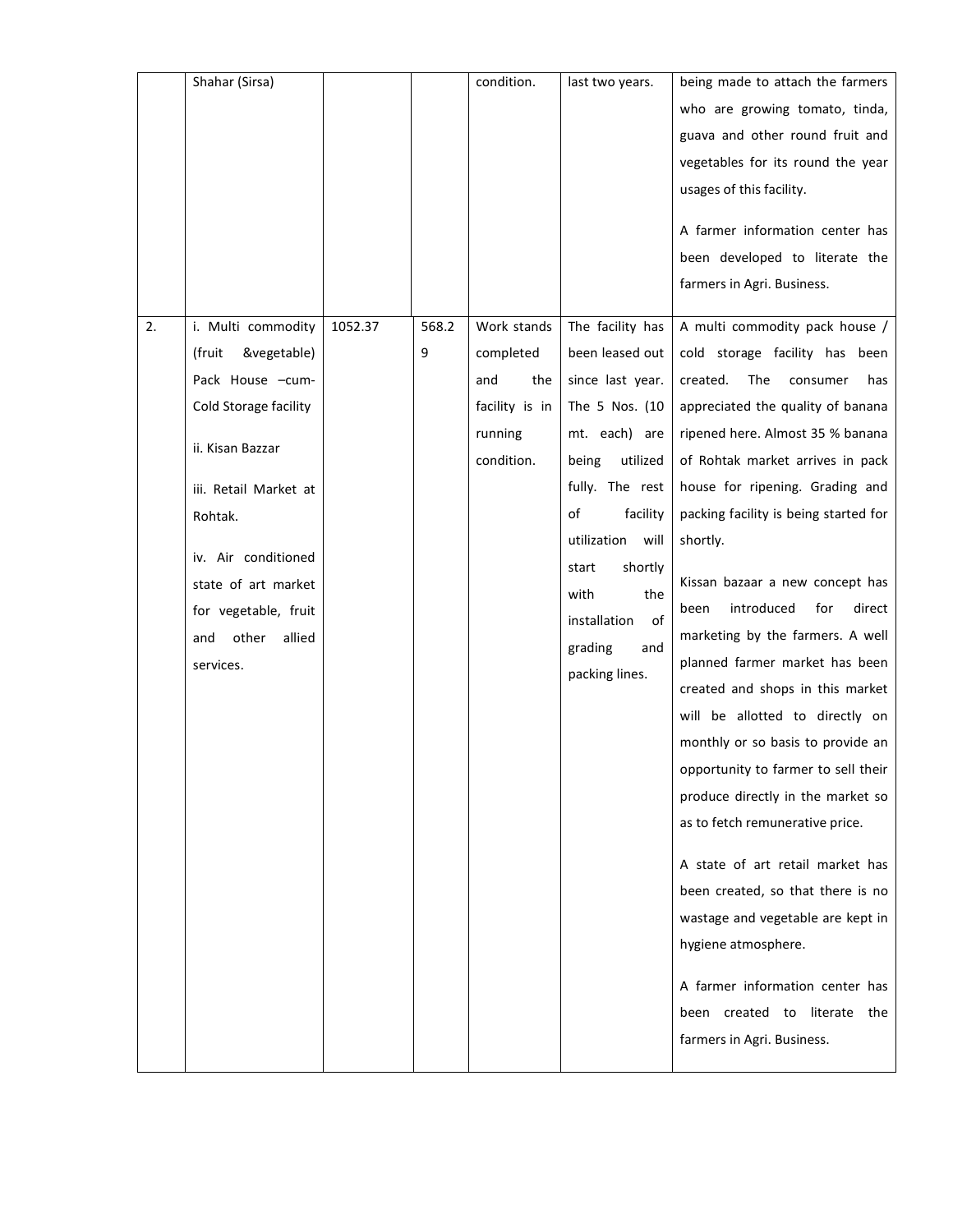|    |                        |        |        |                |                  | A state of art air conditioned          |
|----|------------------------|--------|--------|----------------|------------------|-----------------------------------------|
|    |                        |        |        |                |                  | enclosed building for fruit and         |
|    |                        |        |        |                |                  | market<br>vegetable<br>and<br>other     |
|    |                        |        |        |                |                  | agricultural allied activities is being |
|    |                        |        |        |                |                  | developed.                              |
|    |                        |        |        |                |                  |                                         |
|    |                        |        |        |                |                  | Agri. Business center has been          |
|    |                        |        |        |                |                  | developed to literate the farmers.      |
| 3. | Grading<br>and cold    | 640.70 | 438.50 | Work stands    | The facility has | This is a potato specific facility.     |
|    | storage facility for   |        |        | completed      | been leased out  | Beside this pre cooling, ripening       |
|    | potato and other       |        |        | and<br>the     | and lessee will  | chamber, cold storage and grading       |
|    | fruit and vegetables   |        |        | facility is in | start<br>its     | & packing facilities have been          |
|    | at Shahabad            |        |        | running        | utilization very | created. This hub will serve the        |
|    |                        |        |        | condition.     | shortly<br>(the  | farmer and consumer in respect of       |
|    |                        |        |        |                | potato season).  | fruit and vegetable grown and sold      |
|    |                        |        |        |                |                  | in the area for value addition and      |
|    |                        |        |        |                |                  | post harvest management.                |
|    |                        |        |        |                |                  |                                         |
| 4. | $(Phase - I)$<br>Multi | 242.28 | 136.32 | Work stands    | The facility is  | The facility consists of pre cooling,   |
|    | Commodity<br>Cold      |        |        | completed      | being<br>leased  | ripening chamber, cold storage          |
|    | Storage-cum-Pack       |        |        | and<br>the     | and it is likely | and grading & packing facilities        |
|    | House facility<br>at   |        |        | facility is in | to commission    | have been created. This hub will        |
|    | Panchkula (Phase -     |        |        | running        | within<br>next   | serve the farmer and consumer in        |
|    | $II)$ .                |        |        | condition.     | months.          | respect of fruit and vegetable          |
|    | Apple market.          |        |        |                |                  | grown and sold in the area for          |
|    |                        |        |        |                |                  | value addition and post harvest         |
|    | Air conditioned.       |        |        |                |                  | management.                             |
|    | Fruit and vegetable    |        |        |                |                  | apple market<br>has<br>been<br>An       |
|    | market                 |        |        |                |                  | developed to cater the farmers of       |
|    | infrastructure.        |        |        |                |                  | surrounding states and consumer         |
|    |                        |        |        |                |                  | of tri city and state. Controlled       |
|    | Note:- This project    |        |        |                |                  | atmosphere chamber will also be         |
|    | was approved in        |        |        |                |                  | developed in 2 <sup>nd</sup> phase.     |
|    | two parts i.e. under   |        |        |                |                  |                                         |
|    | Phase $-1$ & II as     |        |        |                |                  | A state of art air conditioned          |
|    | above.                 |        |        |                |                  | enclosed building for fruit and         |
|    |                        |        |        |                |                  | vegetable market and<br>other           |
|    |                        |        |        |                |                  | agricultural allied activities is being |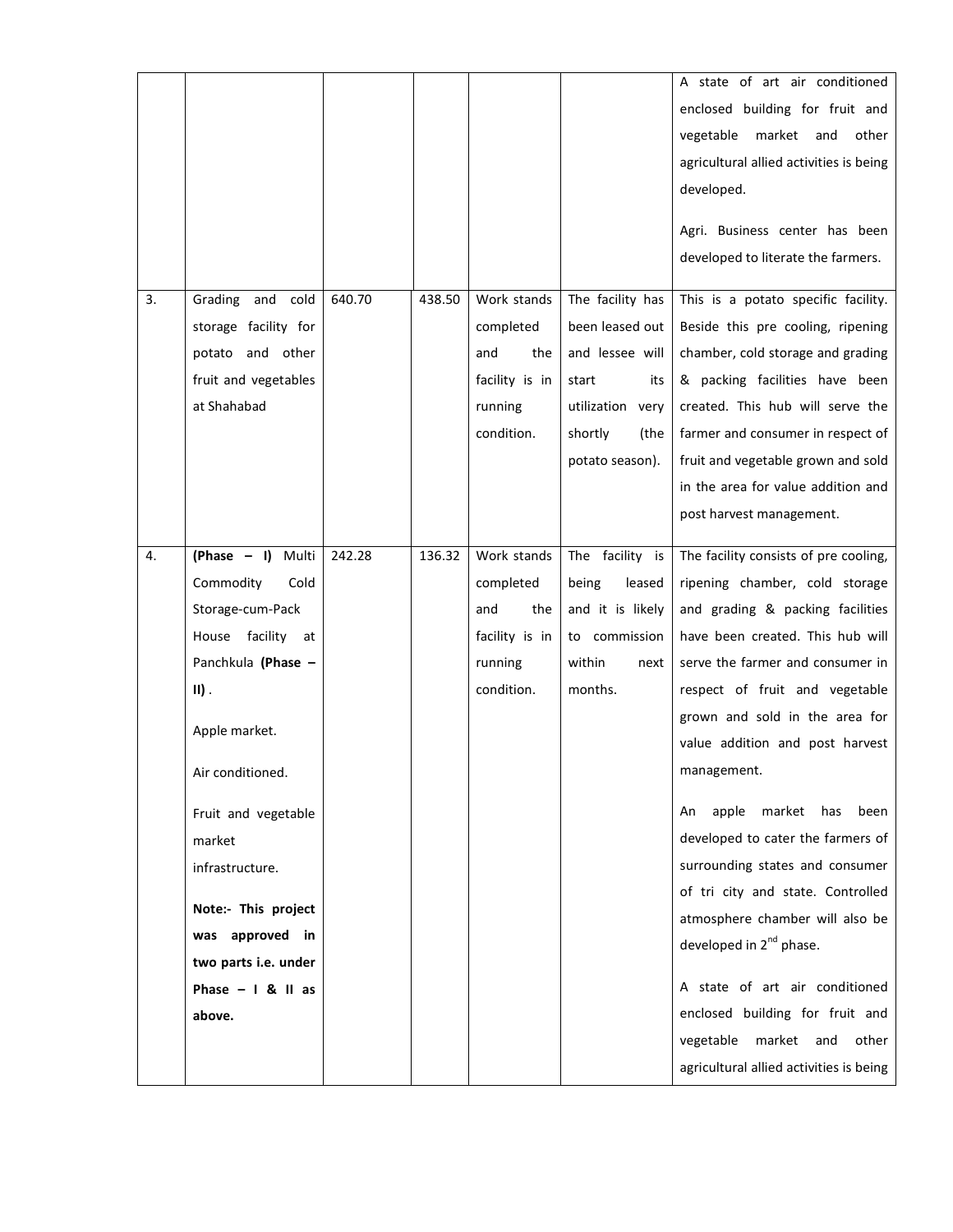|    |                      |         |        |                |                 | developed.                              |
|----|----------------------|---------|--------|----------------|-----------------|-----------------------------------------|
|    |                      |         |        |                |                 | Agri. Business center is being          |
|    |                      |         |        |                |                 | developed to literate the farmers.      |
|    |                      |         |        |                |                 |                                         |
| 5. | Multi<br>Commodity   | 1001.26 | 859.16 | Work stands    | The facility is | The facility consists of pre cooling,   |
|    | Storage-cum-<br>Cold |         |        | completed      | being<br>leased | ripening chamber, cold storage          |
|    | Pack House facility  |         |        | the<br>and     | out and it is   | and grading & packing facilities        |
|    | at Karnal.           |         |        | facility is in | likely<br>to    | have been created. This hub will        |
|    | Air conditioned.     |         |        | running        | commission      | serve the farmer and consumer in        |
|    |                      |         |        | condition.     | within<br>next  | respect of fruit and vegetable          |
|    | Fruit and vegetable  |         |        |                | months.         | grown and sold in the area for          |
|    | market               |         |        |                |                 | value addition and post harvest         |
|    | infrastructure.      |         |        |                |                 | management.                             |
|    | Wholesale market.    |         |        |                |                 | A state of art air conditioned          |
|    | Farmer information   |         |        |                |                 | enclosed building for fruit and         |
|    |                      |         |        |                |                 | market and<br>vegetable<br>other        |
|    | center.              |         |        |                |                 | agricultural allied activities is being |
|    |                      |         |        |                |                 | developed.                              |
|    |                      |         |        |                |                 | A whole sale market for fruit and       |
|    |                      |         |        |                |                 | vegetable has been developed            |
|    |                      |         |        |                |                 | fully by the Board including the        |
|    |                      |         |        |                |                 | shops.                                  |
|    |                      |         |        |                |                 | Agri. Business center is being          |
|    |                      |         |        |                |                 | developed to literate the farmers.      |
|    |                      |         |        |                |                 |                                         |
| 6. | Commodity<br>Multi   | 835.97  | 829.14 | Work stands    | The facility is | The facility consists of pre cooling,   |
|    | Storage-cum-<br>Cold |         |        | completed      | being<br>leased | ripening chamber, cold storage          |
|    | Pack House facility  |         |        | the<br>and     | out and it is   | and grading & packing facilities        |
|    | at Panipat.          |         |        | facility is in | likely<br>to    | have been created. This hub will        |
|    | Wholesale market.    |         |        | running        | commission      | serve the farmer and consumer in        |
|    |                      |         |        | condition.     | within<br>next  | respect of fruit and vegetable          |
|    | Farmer information   |         |        |                | months.         | grown and sold in the area for          |
|    | center.              |         |        |                |                 | value addition and post harvest         |
|    |                      |         |        |                |                 | management.                             |
|    |                      |         |        |                |                 | A state of art air conditioned          |
|    |                      |         |        |                |                 | enclosed building for fruit and         |
|    |                      |         |        |                |                 |                                         |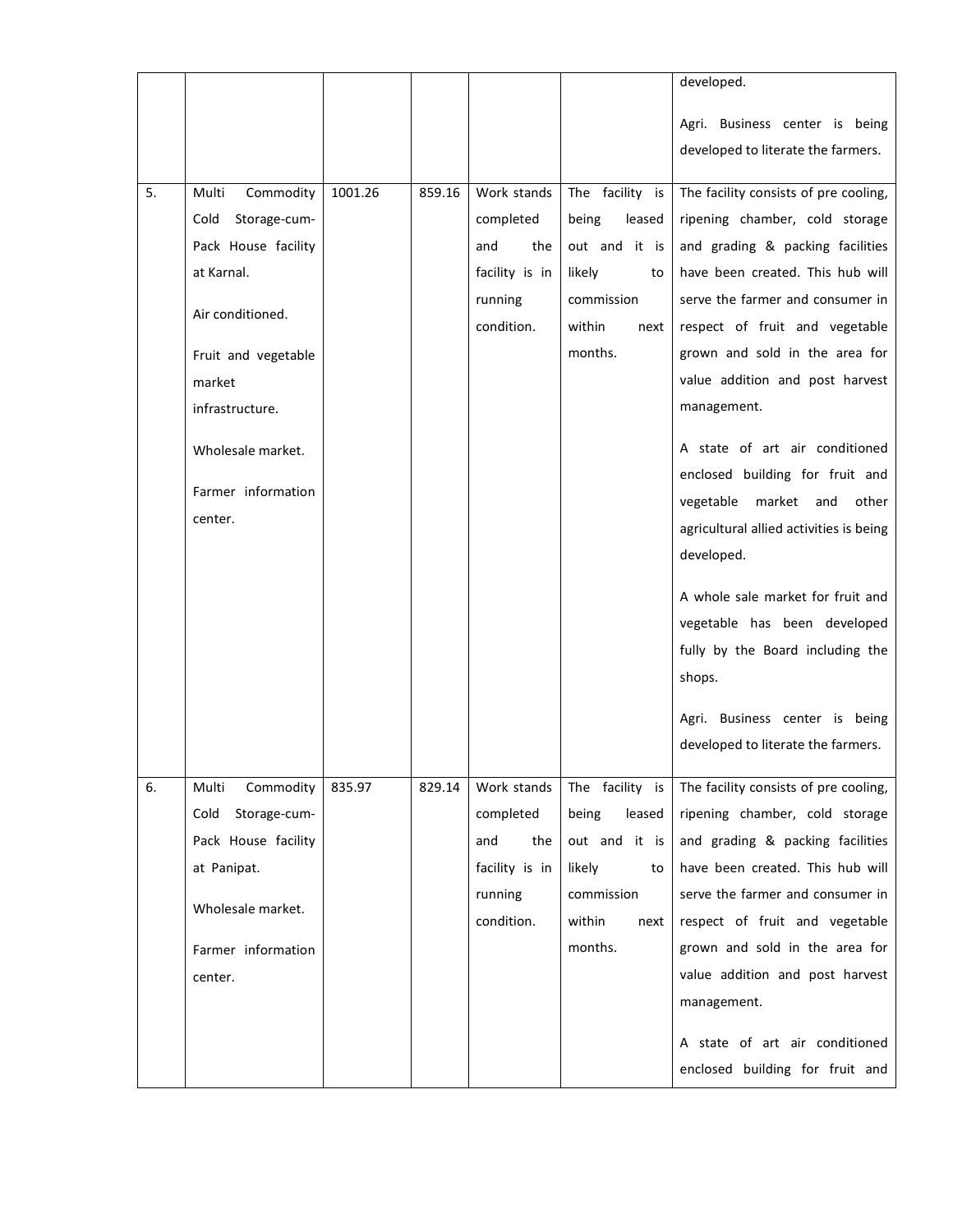| 7.       | Commodity<br>Multi<br>Storage-cum-<br>Cold<br>Pack House facility<br>at Gurgaon.<br>Farmer information<br>center.                                          | 693.52           | 475.92           | Work stands<br>completed<br>the<br>and<br>facility is in<br>running<br>condition.                             | The facility has<br>been<br>leased<br>out and it is<br>likely<br>to<br>commission<br>within<br>next<br>months.                    | vegetable<br>market<br>and<br>other<br>agricultural allied activities is being<br>developed.<br>A whole sale market for fruit and<br>vegetable has been developed<br>fully by the Board.<br>Agri. Business center is being<br>developed to literate the farmers.<br>The facility consists of pre cooling,<br>ripening chamber, cold storage<br>and grading & packing facilities<br>have been created. This hub will<br>serve the farmer and consumer in<br>respect of fruit and vegetable<br>grown and sold in the area for<br>value addition and post harvest<br>management. |
|----------|------------------------------------------------------------------------------------------------------------------------------------------------------------|------------------|------------------|---------------------------------------------------------------------------------------------------------------|-----------------------------------------------------------------------------------------------------------------------------------|-------------------------------------------------------------------------------------------------------------------------------------------------------------------------------------------------------------------------------------------------------------------------------------------------------------------------------------------------------------------------------------------------------------------------------------------------------------------------------------------------------------------------------------------------------------------------------|
| 8.<br>9. | Multi<br>Commodity<br>Storage-cum-<br>Cold<br>Pack House facility<br>at Hisar.<br>Wholesale market.<br>Farmer information<br>center.<br>Commodity<br>Multi | 830.58<br>583.58 | 880.41<br>450.56 | Wholesale<br>market work<br>completed<br>the<br>and<br>facility is in<br>running<br>condition.<br>Work stands | The facility is<br>being<br>leased<br>out and it is<br>likely<br>to<br>commission<br>within<br>next<br>months.<br>The facility is | The facility consists of pre cooling,<br>ripening chamber, cold storage<br>and grading & packing facilities<br>have been created. This hub will<br>serve the farmer and consumer in<br>respect of fruit and vegetable<br>grown and sold in the area for<br>value addition and post harvest<br>management.<br>A whole sale market for fruit and<br>vegetable has been developed<br>fully by the Board.<br>Agri. Business center is being<br>developed to literate the farmers.<br>The facility consists of pre cooling,                                                        |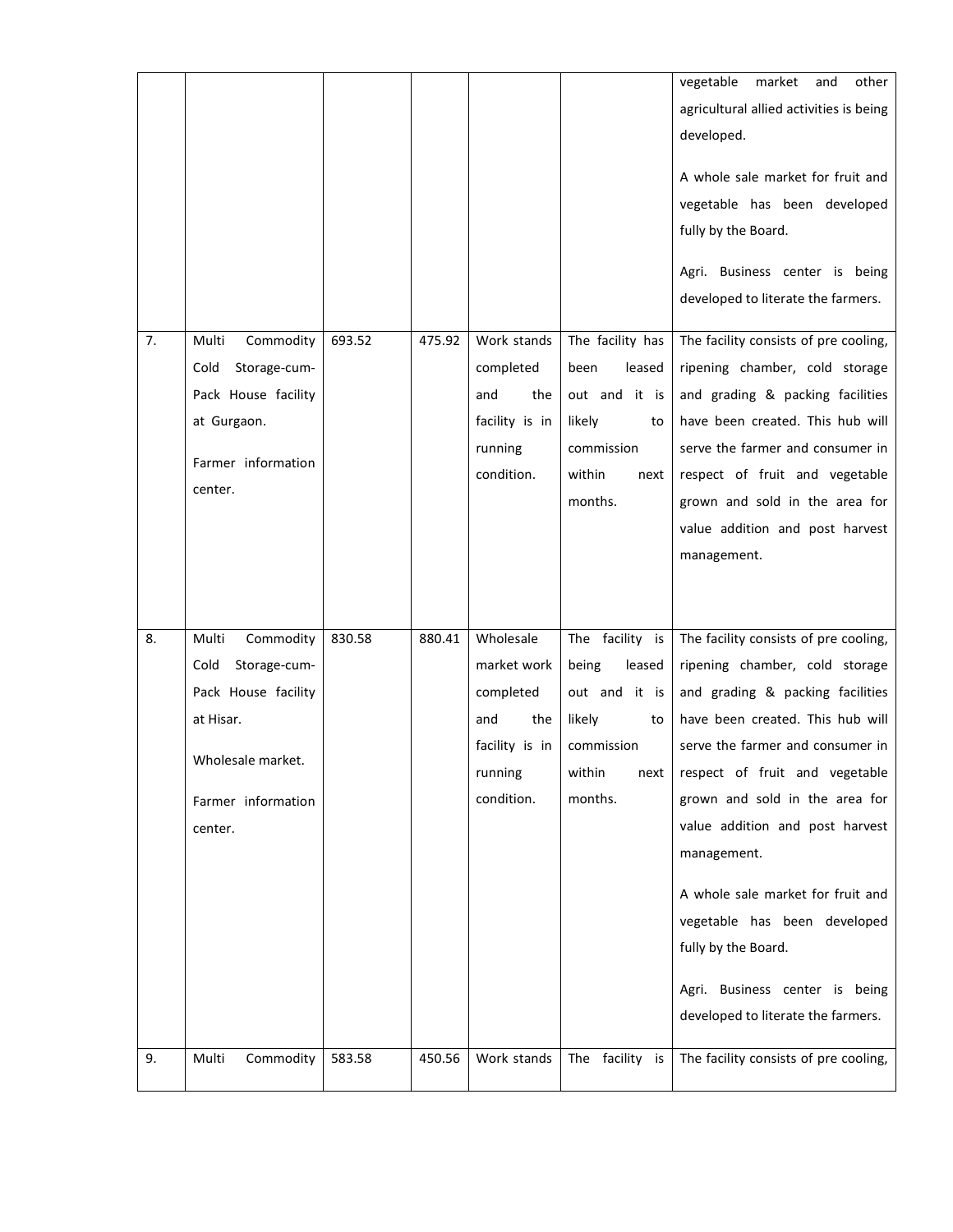|     | Cold<br>Storage-cum- |        |        | completed      | leased<br>being     | ripening chamber, cold storage        |
|-----|----------------------|--------|--------|----------------|---------------------|---------------------------------------|
|     | Pack House facility  |        |        | and<br>the     | out and it is       | and grading & packing facilities      |
|     | at Narnaul.          |        |        | facility is in | likely<br>to        | have been created. This hub will      |
|     |                      |        |        | running        | commission          | serve the farmer and consumer in      |
|     | Wholesale market.    |        |        | condition.     | within next 2       | respect of fruit and vegetable        |
|     | Farmer information   |        |        |                | months.             | grown and sold in the area for        |
|     | center.              |        |        |                |                     | value addition and post harvest       |
|     |                      |        |        |                |                     | management.                           |
|     |                      |        |        |                |                     | A whole sale market for fruit and     |
|     |                      |        |        |                |                     | vegetable has been developed          |
|     |                      |        |        |                |                     | fully by the Board.                   |
|     |                      |        |        |                |                     | Agri. Business center is being        |
|     |                      |        |        |                |                     | developed to literate the farmers.    |
| 10. | Beri.                | 332.33 | 90.73  | Work is in     | Utilization<br>will | The facility is being created for the |
|     |                      |        |        | progress       | be stated soon      | storage of onion and grading &        |
|     | Onion storage.       |        |        | and is likely  | after<br>the        | packing facilities is being created.  |
|     | Farmer information   |        |        | be<br>to       | completion<br>of    | This hub will serve the farmer and    |
|     |                      |        |        | completed      | facility.           | consumer in respect of onion as it    |
|     | center.              |        |        | for $4$ to $5$ |                     | is established in onion growing       |
|     |                      |        |        | months.        |                     | area.                                 |
|     |                      |        |        |                |                     |                                       |
|     |                      |        |        |                |                     | Agri. Business center is being        |
|     |                      |        |        |                |                     | developed to literate the farmers.    |
|     |                      |        |        |                |                     |                                       |
|     |                      |        |        |                |                     |                                       |
| 11. | Commodity<br>Multi   | 439.52 | 173.41 | Work will be   | Utilization will    | The facility consists of pre cooling, |
|     | Cold<br>Storage-cum- |        |        | completed      | be stated soon      | ripening chamber, cold storage        |
|     | Pack House facility  |        |        | within<br>6    | after<br>the        | and grading & packing facilities      |
|     | at Sonepat.          |        |        | months as a    | completion<br>of    | have been created. This hub will      |
|     | Farmer information   |        |        | basement is    | facility.           | serve the farmer and consumer in      |
|     | center.              |        |        | involved at    |                     | respect of fruit and vegetable        |
|     |                      |        |        | this station.  |                     | grown and sold in the area for        |
|     |                      |        |        |                |                     | value addition and post harvest       |
|     |                      |        |        |                |                     | management.                           |
|     |                      |        |        |                |                     | Agri. Business center is being        |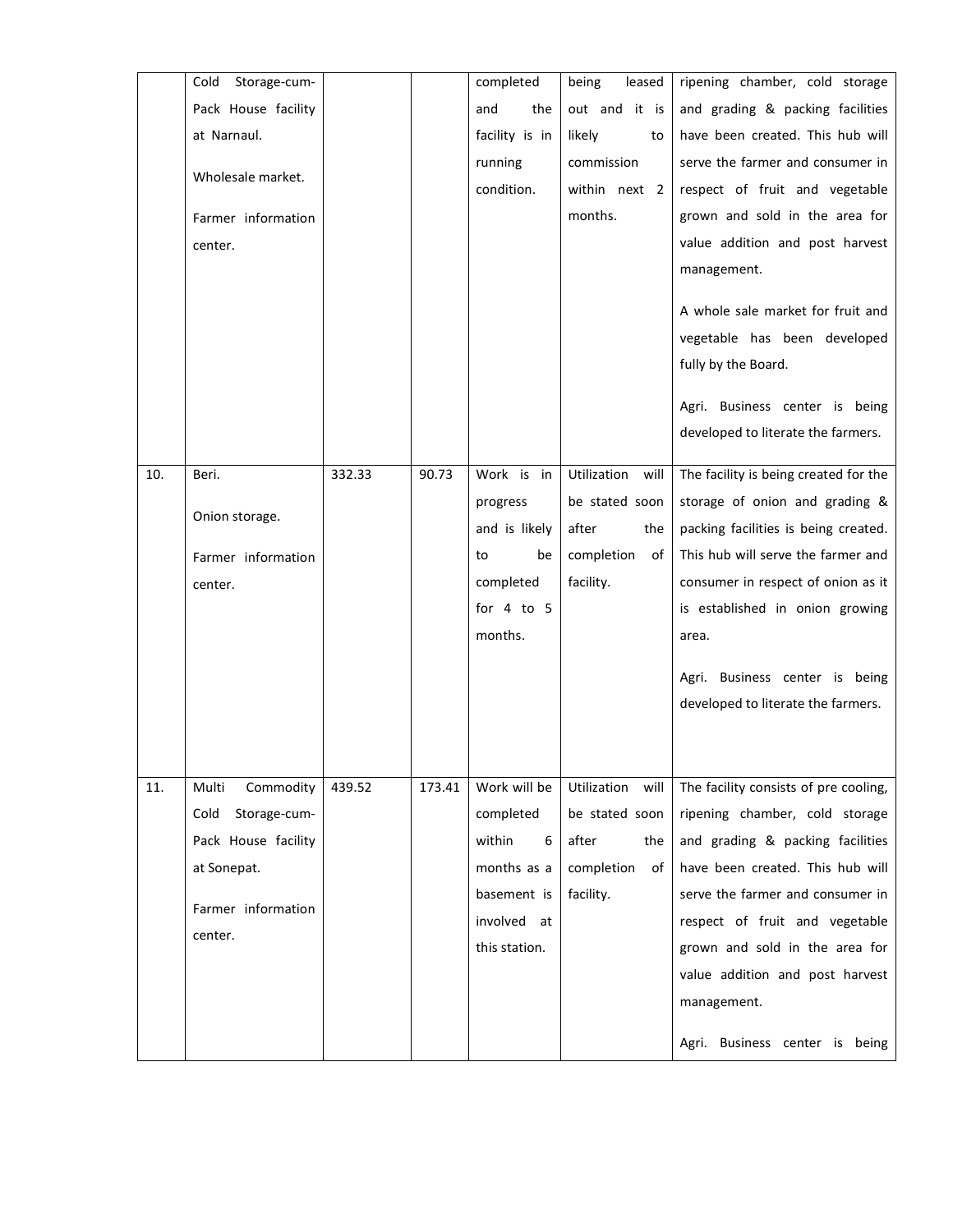|     |                      |        |        |              |                     | developed to literate the farmers. |                               |  |
|-----|----------------------|--------|--------|--------------|---------------------|------------------------------------|-------------------------------|--|
|     |                      |        |        |              |                     |                                    |                               |  |
|     |                      |        |        |              |                     |                                    |                               |  |
| 12. | Multi<br>Commodity   | 390.38 | 151.76 | Work is near | facility<br>The     | has                                | The facility consists of pre  |  |
|     | Storage-cum-<br>Cold |        |        | completion.  | been                | leased out                         | cooling, ripening chamber,    |  |
|     | Pack House facility  |        |        |              | and it is likely to |                                    | cold storage and grading &    |  |
|     | at Faridabad.        |        |        |              | commission within   |                                    | packing<br>facilities<br>have |  |
|     |                      |        |        |              | next 2 months.      |                                    | been created. This hub will   |  |
|     | Farmer information   |        |        |              |                     |                                    | the farmer and<br>serve       |  |
|     | center.              |        |        |              |                     |                                    | consumer in respect of        |  |
|     |                      |        |        |              |                     |                                    | fruit and vegetable grown     |  |
|     |                      |        |        |              |                     |                                    | and sold in the area for      |  |
|     |                      |        |        |              |                     |                                    | value addition and post       |  |
|     |                      |        |        |              |                     |                                    | harvest management.           |  |
|     |                      |        |        |              |                     |                                    |                               |  |
|     |                      |        |        |              |                     |                                    | Agri. Business center is      |  |
|     |                      |        |        |              |                     |                                    | being<br>developed<br>to      |  |
|     |                      |        |        |              |                     |                                    | literate the farmers.         |  |
|     |                      |        |        |              |                     |                                    |                               |  |
|     |                      |        |        |              |                     |                                    |                               |  |
| 13. | Multi<br>Commodity   | 221.59 | 81.29  | Work is near | facility<br>The     | has                                | The facility consists of pre  |  |
|     | Storage-cum-<br>Cold |        |        | completion.  | been                | leased out                         | cooling, ripening chamber,    |  |
|     | Pack House facility  |        |        |              | and it is likely to |                                    | cold storage and grading &    |  |
|     | at Jind.             |        |        |              | commission within   |                                    | facilities<br>packing<br>have |  |
|     | Farmer information   |        |        |              | next 2 months.      |                                    | been created. This hub will   |  |
|     | center.              |        |        |              |                     |                                    | the farmer and<br>serve       |  |
|     |                      |        |        |              |                     |                                    | consumer in respect of        |  |
|     |                      |        |        |              |                     |                                    | fruit and vegetable grown     |  |
|     |                      |        |        |              |                     |                                    | and sold in the area for      |  |
|     |                      |        |        |              |                     |                                    | value addition and post       |  |
|     |                      |        |        |              |                     |                                    | harvest management.           |  |
|     |                      |        |        |              |                     |                                    | Agri. Business center is      |  |
|     |                      |        |        |              |                     |                                    | being<br>developed            |  |
|     |                      |        |        |              |                     |                                    | to<br>literate the farmers.   |  |
|     |                      |        |        |              |                     |                                    |                               |  |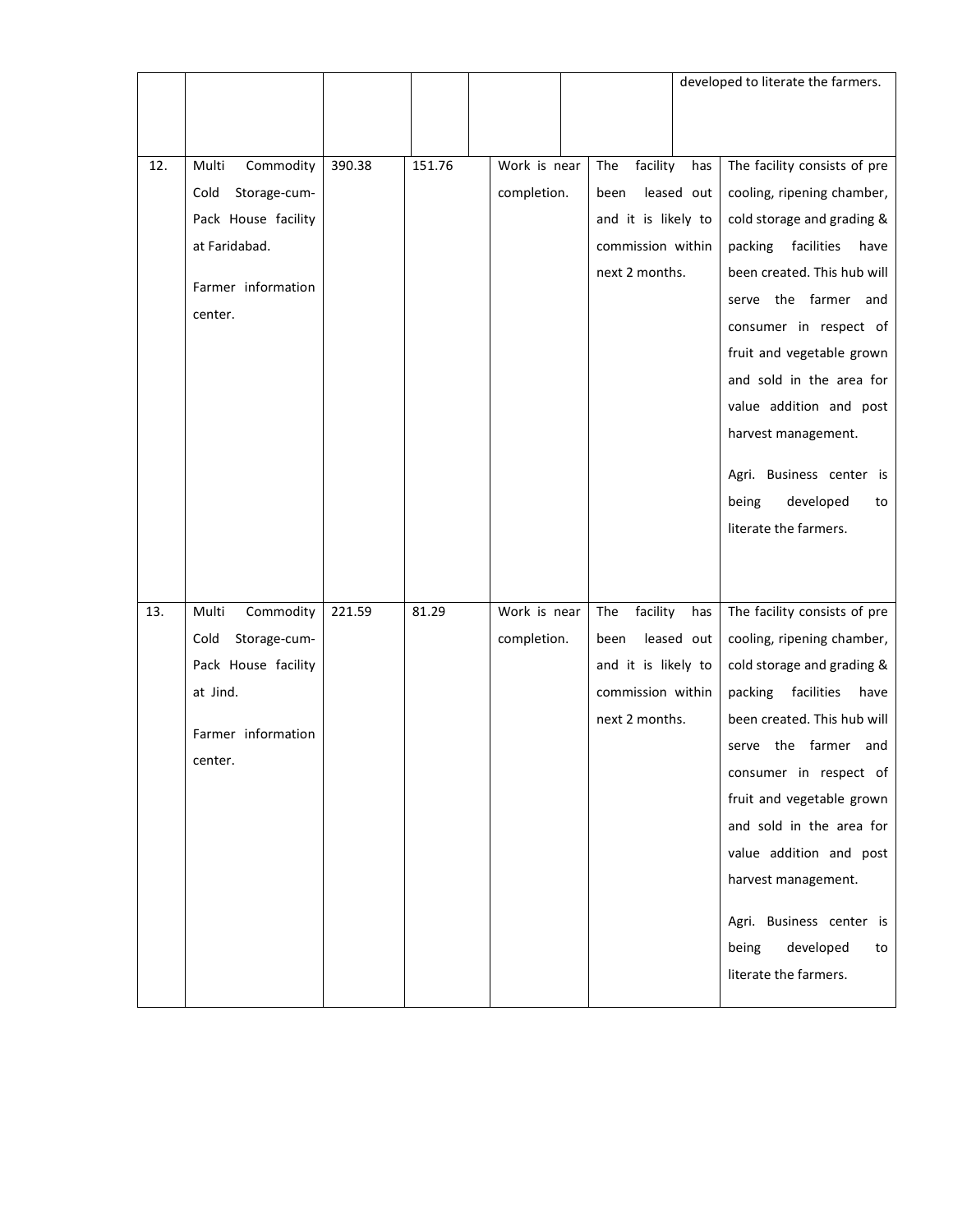| 14. | Multi<br>Commodity   | 221.59 | 88.7   | Work is near | The facility is being | The facility consists of pre  |
|-----|----------------------|--------|--------|--------------|-----------------------|-------------------------------|
|     | Cold<br>Storage-cum- |        |        | completion.  | leased out and it is  | cooling, ripening chamber,    |
|     | Pack House facility  |        |        |              | likely<br>to          | cold storage and grading &    |
|     | at Pehowa.           |        |        |              | commission within     | facilities<br>packing<br>have |
|     |                      |        |        |              | next 3 months.        | been created. This hub will   |
|     | Farmer information   |        |        |              |                       | serve the farmer and          |
|     | center.              |        |        |              |                       | consumer in respect of        |
|     |                      |        |        |              |                       | fruit and vegetable grown     |
|     |                      |        |        |              |                       | and sold in the area for      |
|     |                      |        |        |              |                       | value addition and post       |
|     |                      |        |        |              |                       | harvest management.           |
|     |                      |        |        |              |                       | Agri. Business center is      |
|     |                      |        |        |              |                       | being<br>developed<br>to      |
|     |                      |        |        |              |                       | literate the farmers.         |
|     |                      |        |        |              |                       |                               |
| 15. | Multi<br>Commodity   | 390.38 | 111.84 | Work is near | The facility is being | The facility consists of pre  |
|     | Cold<br>Storage-cum- |        |        | completion.  | leased out and it is  | cooling, ripening chamber,    |
|     | Pack House facility  |        |        |              | likely<br>to          | cold storage and grading &    |
|     | at Yamuna Nagar.     |        |        |              | commission within     | facilities<br>packing<br>have |
|     |                      |        |        |              | next 3 months.        | been created. This hub will   |
|     | Farmer information   |        |        |              |                       | serve the farmer and          |
|     | center.              |        |        |              |                       | consumer in respect of        |
|     |                      |        |        |              |                       | fruit and vegetable grown     |
|     |                      |        |        |              |                       | and sold in the area for      |
|     |                      |        |        |              |                       | value addition and post       |
|     |                      |        |        |              |                       | harvest management.           |
|     |                      |        |        |              |                       | Agri. Business center is      |
|     |                      |        |        |              |                       | developed<br>being<br>to      |
|     |                      |        |        |              |                       | literate the farmers.         |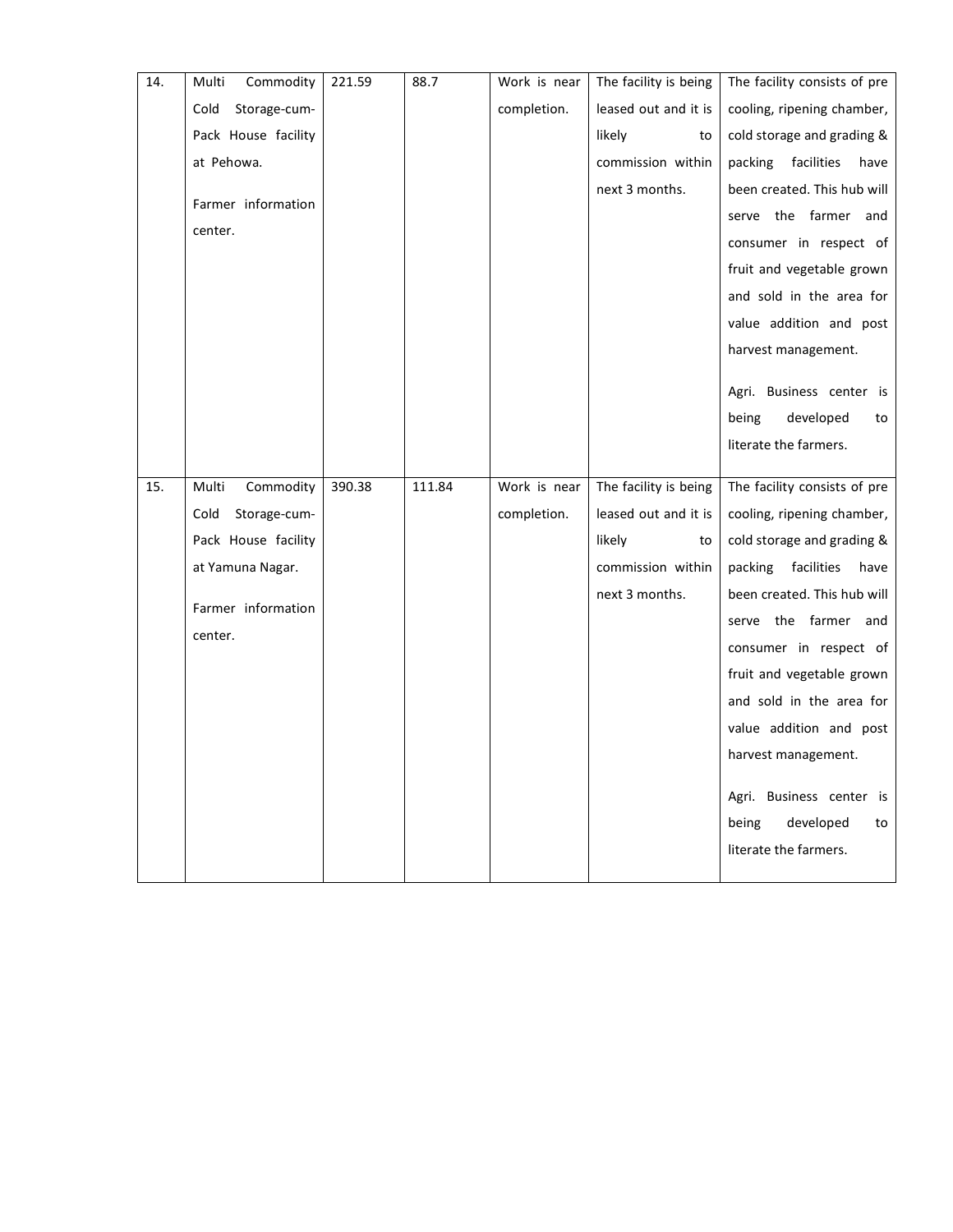# VISIT TO INDO ISRAEL PROJECT (IIP) AT CENTRE OF EXCELLENCE FOR VEGETABLES (CEV),GHARAUNDA ( KARNAL)

Centre of excellence for vegetables stationed at Gharaunda, District Karnal, Haryana is a premier centre focusing the need of the present time for maximum space irrespective of season, time of planting and unfavorable weather monetary outcomes against harsh, adverse conditions and arable land through drip, sprinkler in open field and mini sprinkler in fogger and mist irrigation for production of quality vegetable seedlings of the hybrid varieties crop production and protection. It's major objectives being promotion of water saving technologies for adoption by the farmers, maximum use of land throughout the year, pollution free environment for vegetable production, emphasis on organic farming, least or minimum use of toxic and hazardous agrochemicals in vegetable production, safe use of chemical fertilizers and above all off season production of vegetable throughout the year. It plays a vital role in promoting and safe guarding role in promoting and safe guarding the interest of vegetable growers to use protective farming techniques for production of quality fruits of tomato, capsicum (of various colored fruits) cherry tomato, Parthenocarpic cucumber, Hot chilies etc. by using drip irrigation cum fertigation/ production of quality seedlings of vegetable crops in and another major activities of the centre which is being continuously demonstrated to groups of farmers visiting this centre throughout the year.

This centre plays an important part in improving farmer's economy through minimum use of chemical fertilizer and promotes its uses according to the need of the crop and season. These technologies will go a long way in the improvement and sustainability of land resources, soil health, soil productivity, sub soil water use and better crop production without the use of chemicals (herbicides, acaricides, weedicides, insecticides, pesticides etc.).

This centre is well equipped to demonstrate to vegetable farming community to reduce water consumption advanced water- saving techniques to direct water flow straight to the root zone systems and protective agriculture is being significantly expanded. Therefore, increasing use of greenhouses/poly houses with the aid of National Horticulture Mission is a good example of how CEV activities overcome restrictions imposed by nature.

Above all this centre is a boon to the farmers of the nation and is farmers friendly supporting to the need and requirements of the present time.

## **OBSERVATIONS**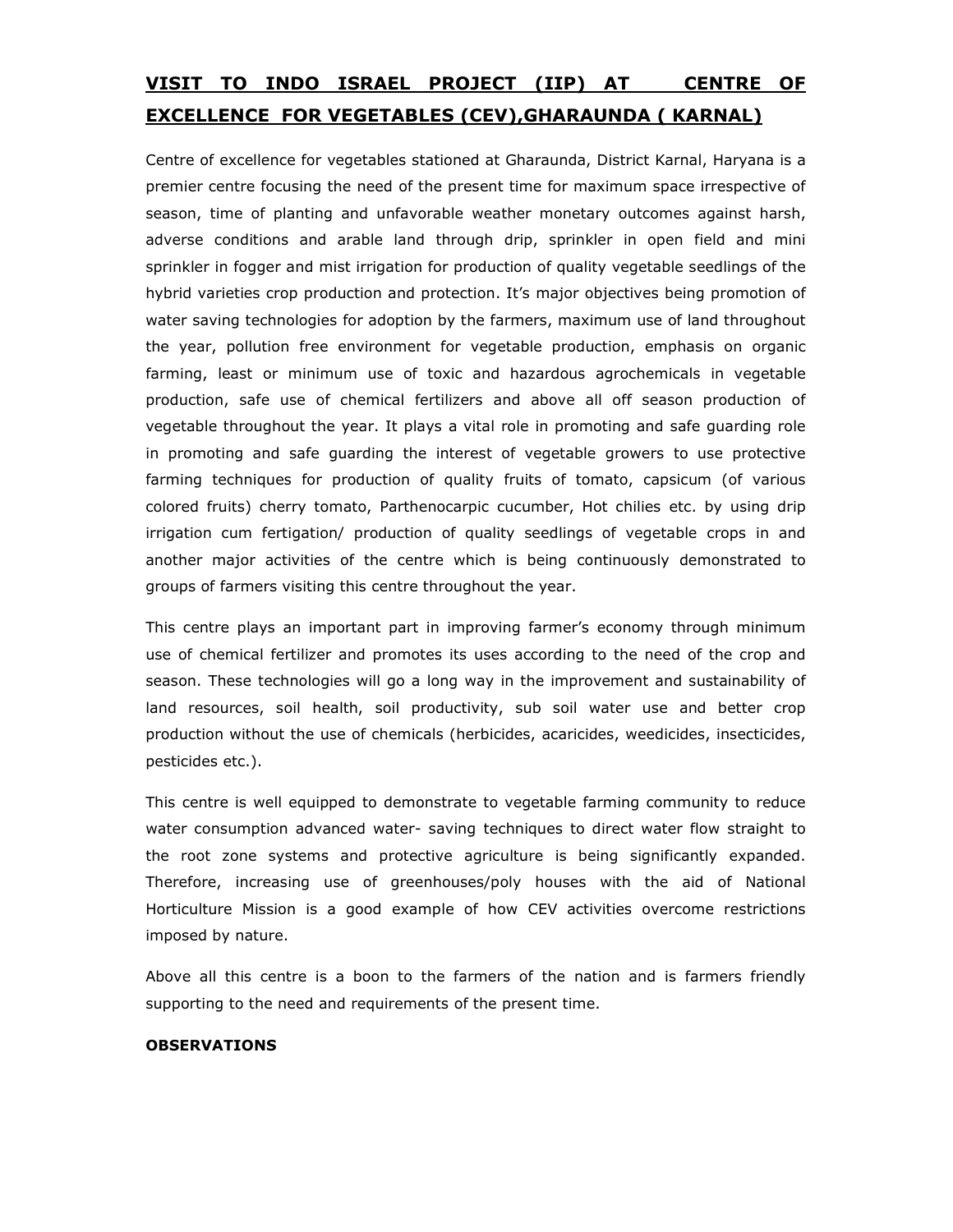Appreciable work has been conducted on protected cultivation of Capsicum, Chilli, and Tomato. The consultants providing good services for the transfer of technology to the farmers. A good collection of seedling of vegetable was seen, it requires to boost the production of flower in the area and training of farmers at a faster speed.



# 10. VISIT TO INDO ISRAEL PROJECT (IIP) AT CENTRE OF EXCELLENCE FOR FRUITS (CEF), GOVERNMENT GARDEN AND NURSERY MANGIANA (SIRSA)

1. Mango: About 5782 stones of variety Saveir , 13/9 and 4/9 were imported from Israel during August, 2009 and sown in poly bags as per guidance of Israeli Mango experts after extraction of kernels. Good Agricultural Practices (GAP) were adopted. More than 90% germination has been obtained and more than 60% survival of plants. These plants are likely to be ready for grafting as well as Indian varieties of Mango by the end of August-September, 2010.About 878 plants of Mango cultivar Kesar, Ratna, Amarpali and Malika has also been arranged from South. Plantation has been completed in 12 Acre of area under different varieties of Mango like Savier, 13/9, 4/9 and indigenous varieties like Dussery, Langda, Chaousa, Amarpali and Ramkela.

2. Citrus: About 6000 rootstocks of Citrus cultivar Rangpur Lime and Rough Lemon (Jatti-Khatti) has been arranged in poly bags from source of repute for budding Israeli Citrus varieties for different experiments. Total 3550 no. buds of different Citrus varieties of easy peelers and sweet oranges has been arranged from Israel and budded on the above said rootstocks as per method of budding named "Chip method of budding" suggested by Israeli Citrus Expert.About 45-99% success in budding has been obtained. Plants of 11 Israeli varieties (Easy peelers and Sweet oranges) have been planted in 10 acres of land under different experiments along with local varieties for evaluation and assessment.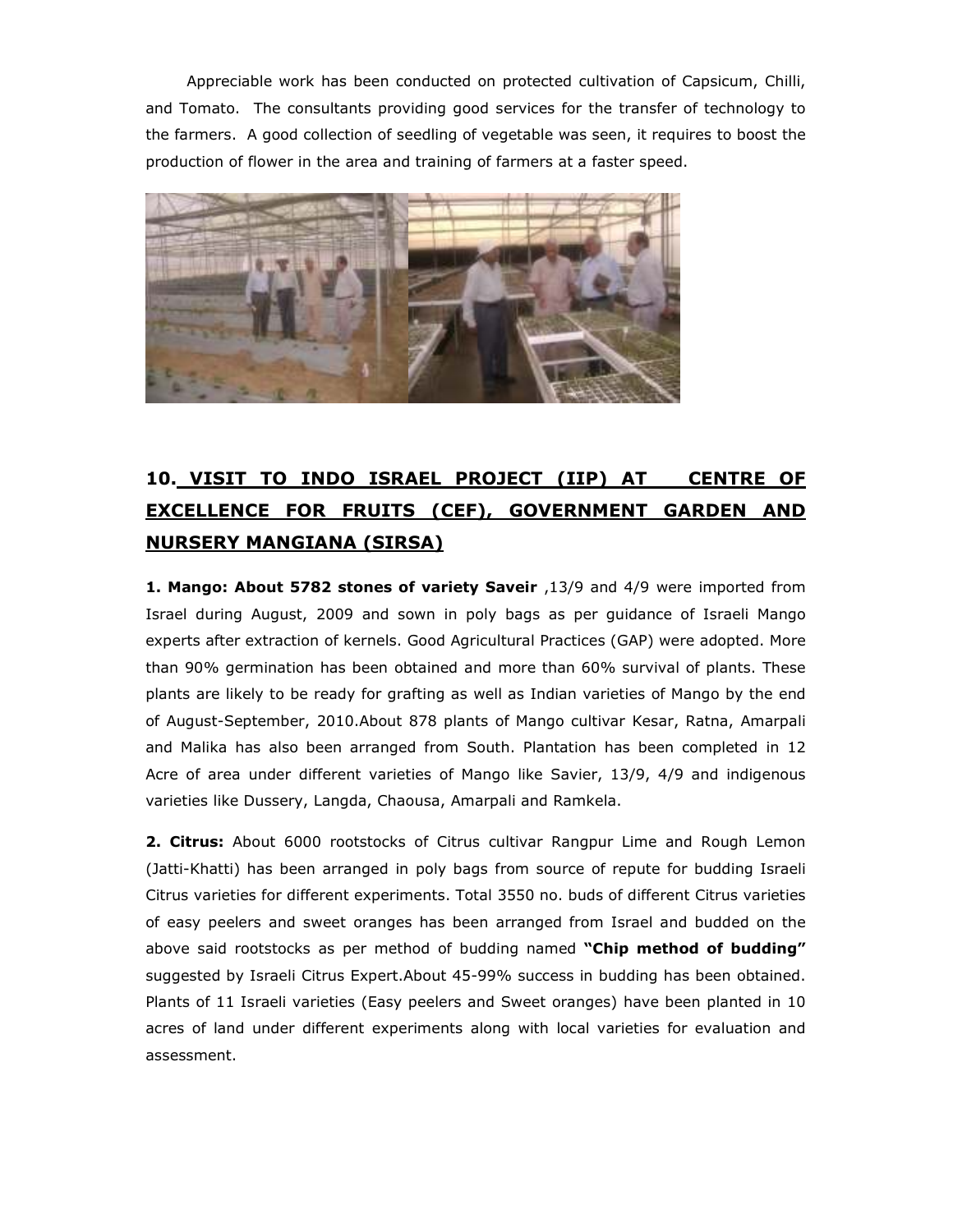**3. Pomegranate:** About 790 plants of Pomegranate cultivar Bhagwa and Mridulla has been arranged from South and are being protected under control conditions. Plants are performing very well under these conditions and field plantation in 4 acres likely to be completed by the end of first week of September, 2010.

4. Olive: Concentrated efforts are being made from H.Q. for the arrangement of planting material of Olive.

## 5. Plasiculture/ protected cultivation infrastructure:

 a. Hi-tech Green House: Construction of Hi-tech Green House has been completed and testing is pending due to final handing over of the structure by the firm.

 b. Hi-tech Shade Net Houses: Construction of Hi-tech Shade Net Houses are under progress.More than 80% work has been completed.

**6 Micro Irrigation:** It has been planned to irrigate the entire plantation in the protected infrastructure as well as in the field through micro irrigation for which more than 80% work has been done. Installations of machinery and equipments are under progress in the irrigation rooms.Lateral lines for irrigation in the different experiments in the field have been laid out.Risers, mains and sub-mains have also been laid out and are at the final stage of operation.

#### OBSERVATIONS

 Excellent center for citrus mango programme has been taken at a good speed with greenhouse, polyhouse and plantation of mango at the field. Continuous management required by strengthening and possibility of filling up the various pots. The station is at the infancy stage which will require scientific support of of the University.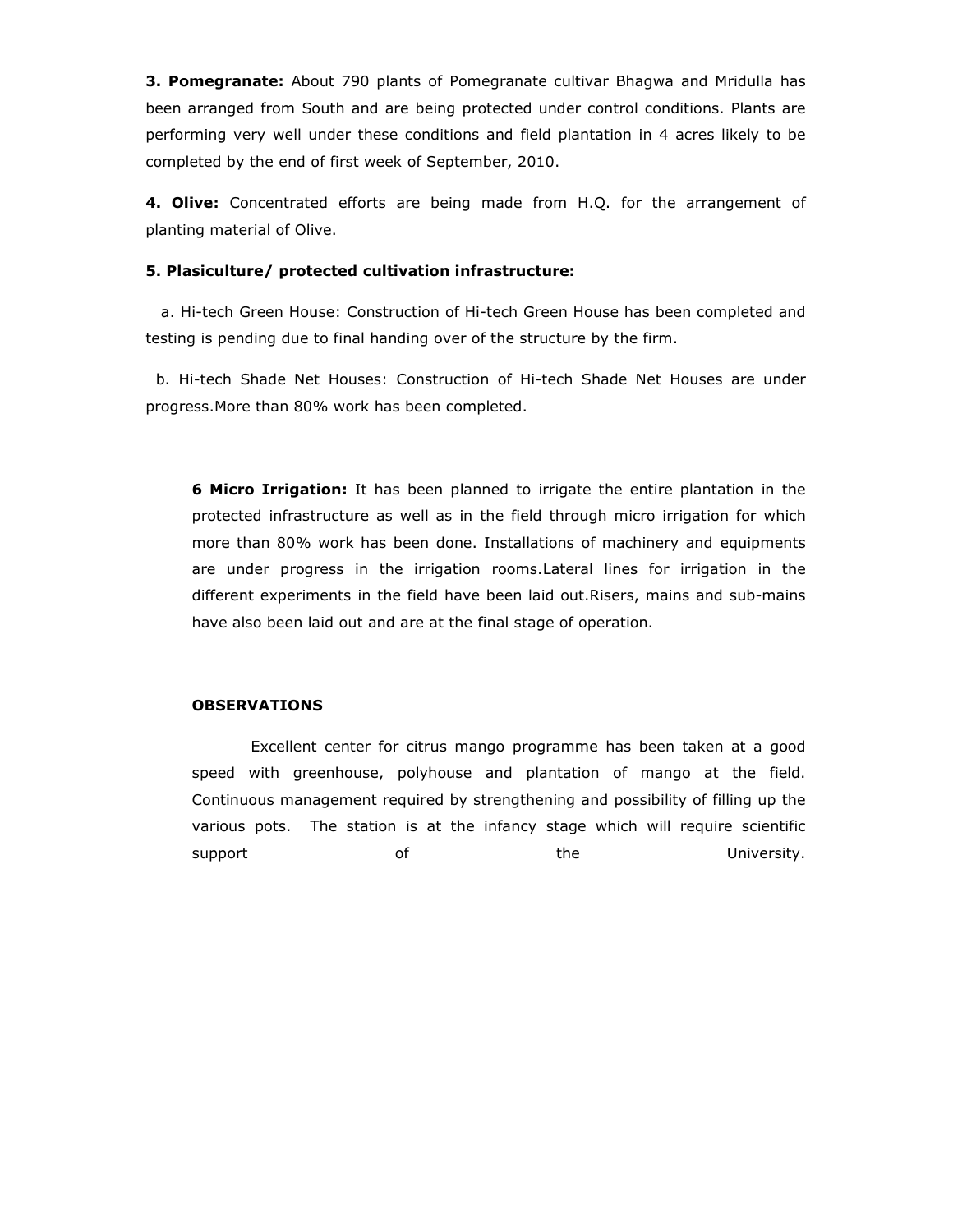## 11. OBSERVATIONS/RECOMMENDATIONS OF JIT

- 1. National Horticulture Mission (NHM) has done a nice job by providing water ponds structures for successful establishment of orchards, but in the long run will starve of water to fill them up if no priority is given to orchards for assured water supply from canal. Accordingly, there is a need to supply water on priority basis.
- 2. Subsidy has been disbursed without any drawbacks. A part of subsidy should have been on cooperative marketing by self help groups.
- 3. More trainings are required for canopy management and training of saplings.

4. More effective care is required for capacity building through further training on

quality and marketing of fruit and vegetables.

5. Grading and waxing centre need further gear up for accommodating incoming

crop very soon to avoid glut and distress sale.

6. Extension agencies should be in contact with the end users for public private

partnership.

7. Post harvest and value addition will be required by farmers. Extension agencies

should gear up for this by establishing the small scale units at farmers field.

8. Minimum support price for perishable horticulture crops be assured by

Government to safeguard farmer's interest.

9. The work done by the Haryana State Agriculture Marketing Board is very good provided the infrastructure developed by them is utilized in right perspective. The farmers of the area may be allotted shops for marketing their products. If leased, then local vegetable and fruit growers should be involved. Also, for capacity building they may be trained in marketing traits. Involvement of farmers in Ripening chambers developed by the Marketing Board will prove worth in avoiding contamination of poisonous chemicals and will be useful for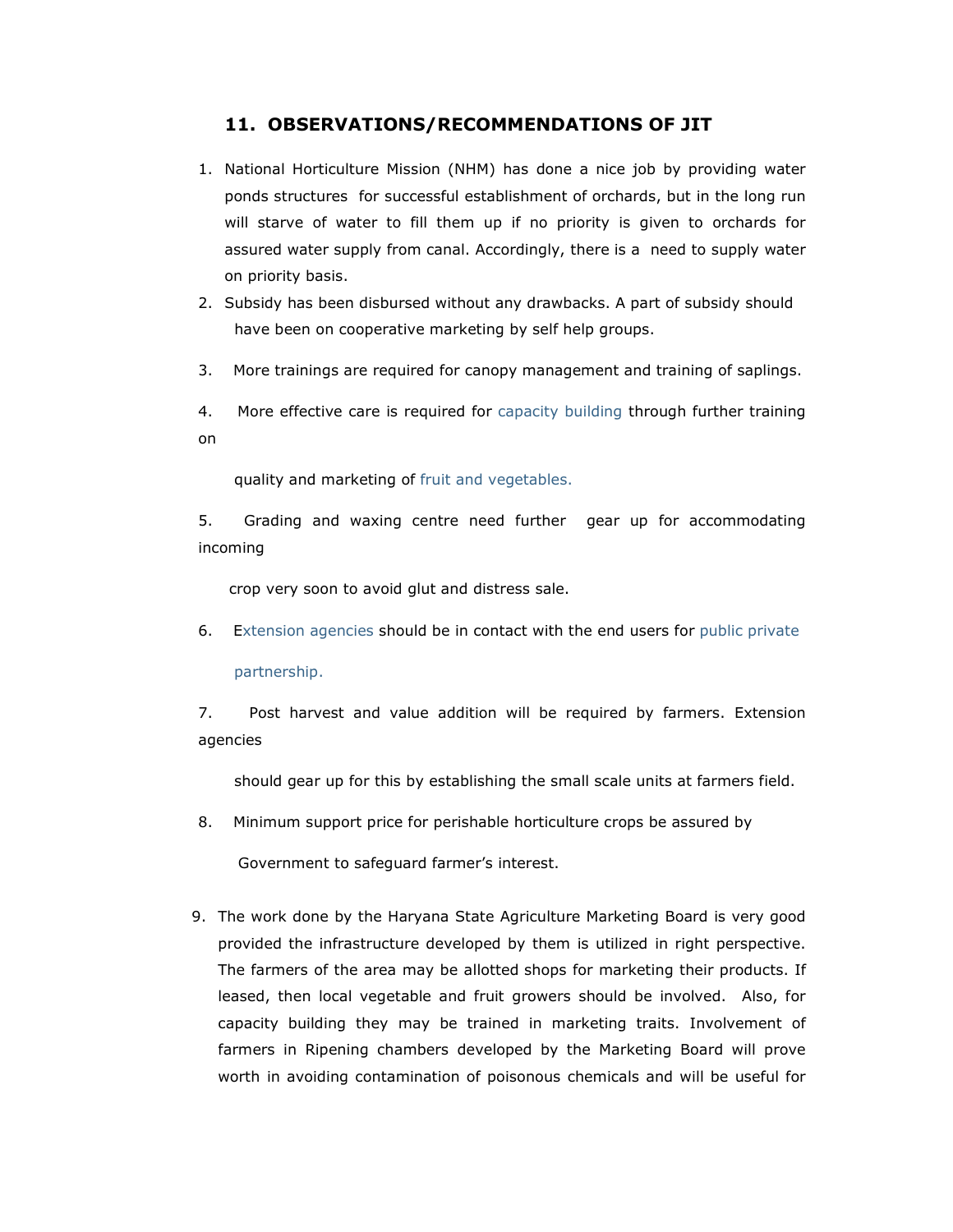consumers as well. The lessee of such chamber should be trained in using ripening hormones. Farmers should be encourage for bringing their produce in markets by providing more facilities.

- 10. The centre of excellence, Gharonda is doing very good work on protected cultivation of vegetables. The farmers of area will learn good technique. They may be trained in raising their nursery. Training should be organized by Department of Horticulture, Haryana. Seed production program may be taken up for farmers of the area. Such programme should be continued even after NHM is over.
- 11. The work on Disease forecasting unit and Bio control lab has not been started till August, 2010 and progress in case of Model Nursery is very slow. These need to be taken up immediately
- 12. The Horticulture Training Institute, Karnal is imparting very useful training to farmers. Women are being imparted training on preservation of horticulture and value addition good training facilities are available for farmers and includes a very good library and experienced trainers. The work will go a long way in capacity building of farmers. More training is required for plant protection, canopy management and greenhouse use.

It has been observed that banners/display boards of NHM programmes (without logo) have been displayed at few locations only. There is a need to display the NHM logo along with display boards with the information on crop details and area, whenever the NHM activities have been taken up.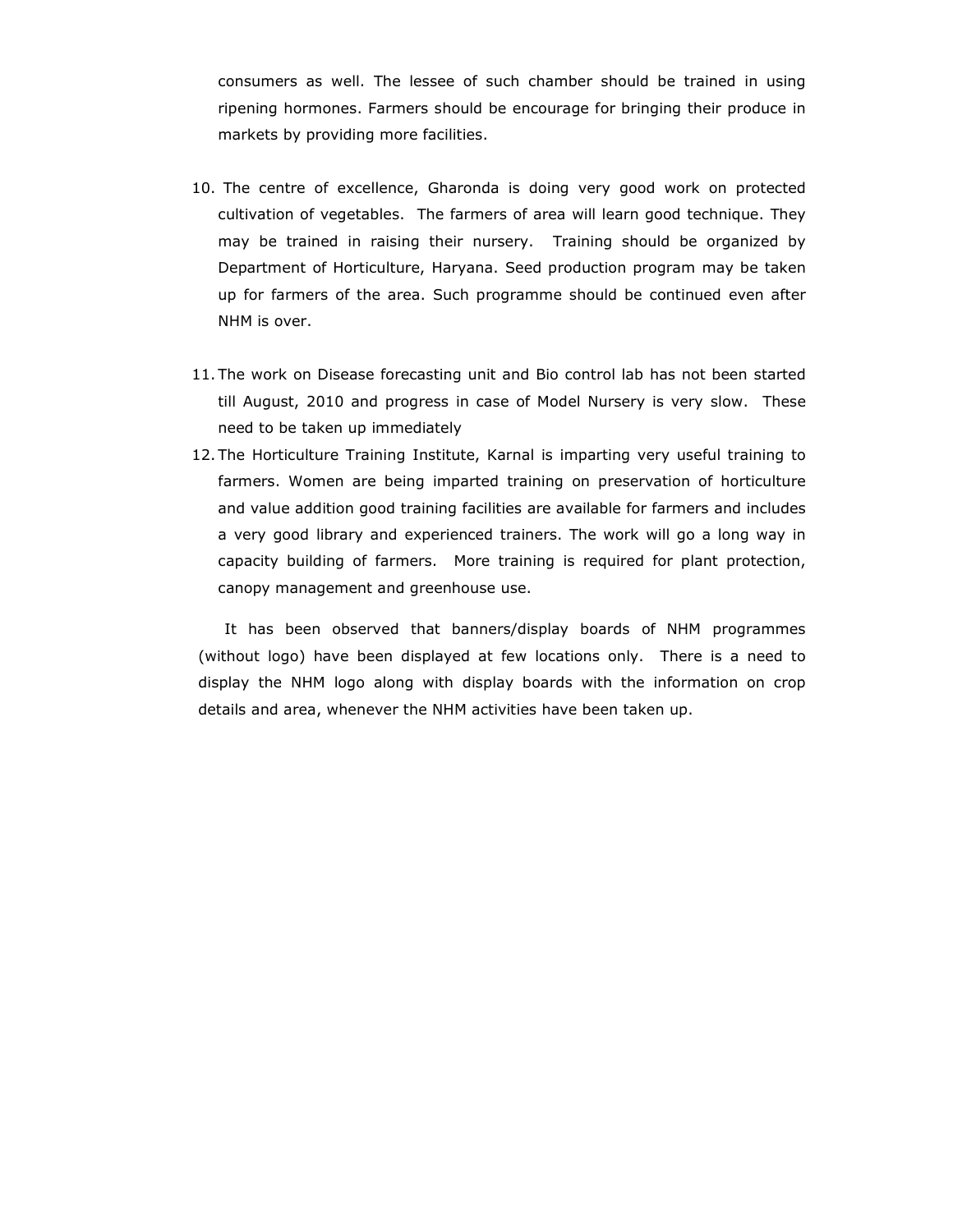|                         | <b>FLAGSHIP PROGRAMME</b>                  |                       |  |       |         |         |                 |         |                |                |                          |                          |
|-------------------------|--------------------------------------------|-----------------------|--|-------|---------|---------|-----------------|---------|----------------|----------------|--------------------------|--------------------------|
|                         | <b>National Horticulture Mission (NHM)</b> |                       |  |       |         |         |                 |         |                |                |                          |                          |
|                         | Item / Indicators / Programme              |                       |  | Unit  | 2007-08 |         | 2008-09         |         | 2009-10        |                | $2010 - 11$              |                          |
|                         |                                            |                       |  |       |         |         |                 |         |                |                | (As on                   |                          |
|                         |                                            |                       |  |       |         |         |                 |         |                |                | 30.09.2010)              |                          |
|                         |                                            |                       |  |       | Targe   | Achieve | Tar             | Achieve | Targe          | Ach            | Target                   | Achi                     |
|                         |                                            |                       |  |       | $\sf t$ | ment    | get             | ment    | t              | iev            |                          | eve                      |
|                         |                                            |                       |  |       |         |         |                 |         |                | em             |                          | men                      |
|                         |                                            |                       |  |       |         |         |                 |         |                | ent            |                          | t                        |
| $\mathbf 1$             | Area Expension under:-                     |                       |  |       |         |         |                 |         |                |                |                          |                          |
|                         |                                            |                       |  |       |         |         |                 |         |                | 309            |                          |                          |
|                         |                                            |                       |  |       |         |         | 653             |         |                | 9.0            |                          | 119                      |
|                         | i.                                         | Fruits (Hect.)        |  | Hect. | 3555    | 3840    | $\mathbf{1}$    | 4969.39 | 5067           | $\mathbf{1}$   | 4572                     | 0.5                      |
|                         |                                            |                       |  |       |         |         |                 |         |                |                |                          |                          |
|                         |                                            | <b>Spices</b>         |  |       |         |         | $\frac{1}{335}$ |         |                |                |                          |                          |
|                         | ii.                                        | (Hect.)               |  | Hect. | 2403    | 2318    | 0               | 5199.80 | 357            | 182            | 2620                     | $\overline{\phantom{a}}$ |
|                         |                                            |                       |  |       |         |         |                 |         |                |                |                          |                          |
|                         |                                            |                       |  |       |         |         |                 |         |                | 140            |                          |                          |
|                         |                                            | Flowers               |  |       | 1858.   |         | 161             |         |                | 4.5            |                          | 280                      |
|                         | iii.                                       | (Hect.)               |  | Hect. | 05      | 1873.90 | 5               | 1909    | 2335           | 0              | 999                      | .6                       |
|                         |                                            |                       |  |       |         |         |                 |         |                |                |                          |                          |
|                         |                                            | <b>Medical Plants</b> |  |       |         |         |                 |         |                |                |                          |                          |
|                         | Iv                                         | (Hect.)               |  | Hect. | 91      | 40.70   | 173             | 188.60  | $\blacksquare$ | $\blacksquare$ | $\overline{\phantom{a}}$ | $\overline{\phantom{a}}$ |
| $\overline{\mathbf{2}}$ | <b>Creation of Water-resources (No.)</b>   |                       |  |       |         |         |                 |         |                |                |                          |                          |
|                         |                                            | (Community            |  |       |         |         |                 |         |                |                |                          |                          |
|                         |                                            | Tanks, Ponds          |  |       |         |         |                 |         |                |                |                          |                          |
|                         |                                            | $etc.$ )              |  | No.   | 260     | 371     | 85              | 652     | 310            | 575            | 301                      | 88                       |
|                         |                                            | Mushroom              |  |       |         |         |                 |         |                |                |                          |                          |
|                         |                                            | Production            |  |       |         |         |                 |         |                |                |                          |                          |
| 3                       |                                            | (No. Trays)           |  |       |         |         |                 |         |                |                |                          |                          |
|                         |                                            |                       |  |       |         |         |                 |         |                |                |                          |                          |
| 4                       | <b>Organic Farming</b>                     |                       |  |       |         |         |                 |         |                |                |                          |                          |
|                         |                                            |                       |  |       |         |         |                 |         |                |                |                          |                          |
|                         |                                            | Adoption of           |  |       |         |         |                 |         |                |                |                          |                          |
|                         |                                            | Organic               |  |       |         |         |                 |         |                |                |                          |                          |
|                         |                                            | Farming               |  |       |         |         | 319             |         |                | 700            |                          |                          |
|                         | i.                                         | (Hect.)               |  | Hect. | 358     | 870     | $\mathbf{1}$    | 3181    | 7000           | 0              | $\blacksquare$           | $\overline{\phantom{a}}$ |
|                         |                                            |                       |  |       |         |         |                 |         |                |                |                          |                          |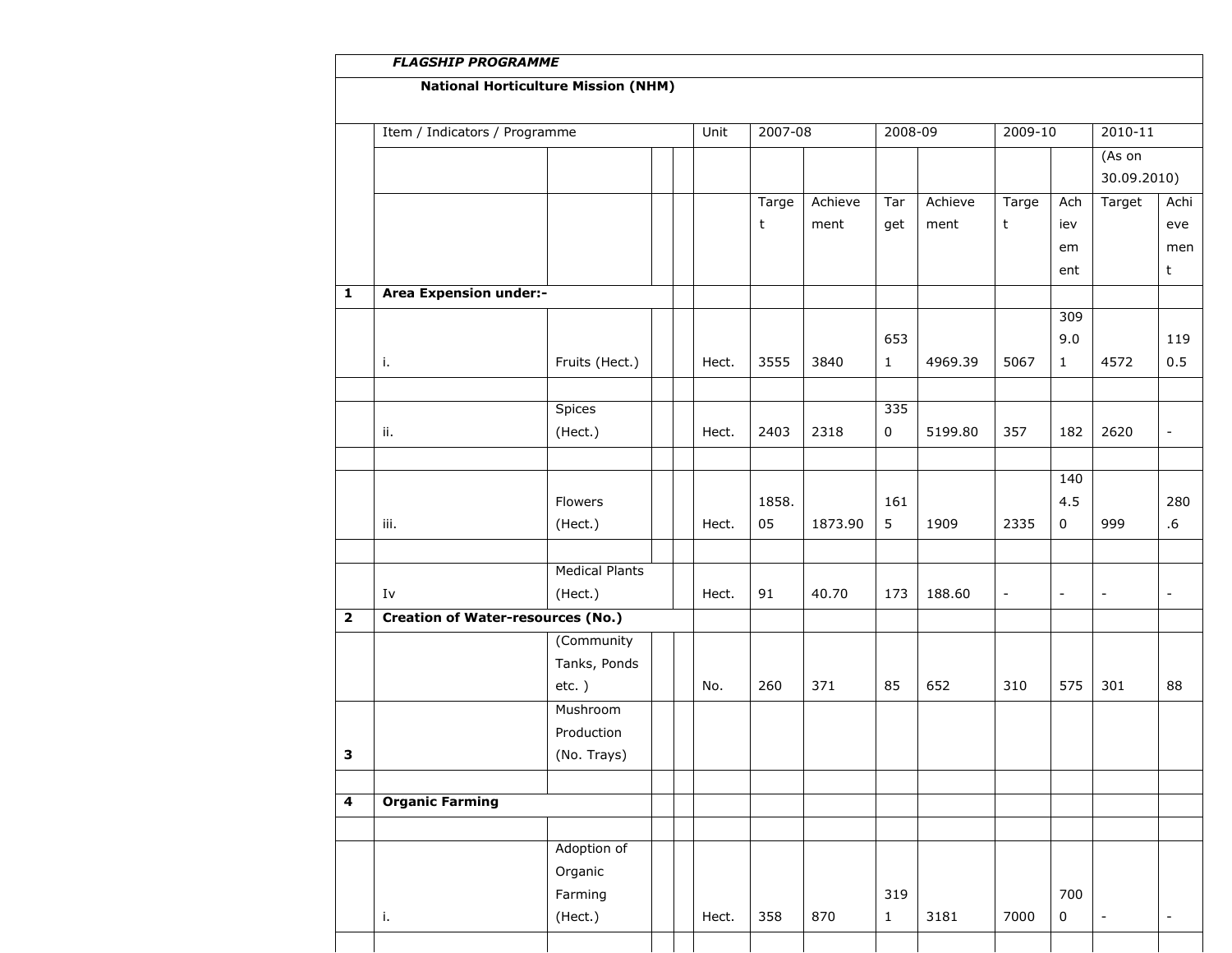|                         | i.                          | Model & Small    |  |       |                |                |                          |                |                          |                          |                          |                          |
|-------------------------|-----------------------------|------------------|--|-------|----------------|----------------|--------------------------|----------------|--------------------------|--------------------------|--------------------------|--------------------------|
|                         |                             | nurseries under  |  |       |                |                |                          |                |                          |                          |                          |                          |
|                         |                             | 'Public Sector'  |  | No.   | 21             | 22             | $\mathbf{1}$             | $\,8\,$        | $\mathbf{1}$             | $\mathbf{1}$             | $\mathbf{1}$             | $\blacksquare$           |
|                         |                             |                  |  |       |                |                |                          |                |                          |                          |                          |                          |
|                         | ii.                         | Model & Small    |  |       |                |                |                          |                |                          |                          |                          |                          |
|                         |                             | nurseries under  |  |       |                |                |                          |                |                          |                          |                          |                          |
|                         |                             | 'Private Sector' |  | No.   | 17             | 5              | $\overline{\phantom{a}}$ | $\overline{4}$ | $\blacksquare$           | $\mathbf{1}$             | $\overline{4}$           | $\blacksquare$           |
|                         |                             |                  |  |       |                |                |                          |                |                          |                          |                          |                          |
|                         | <b>Vegetable Seed</b>       |                  |  |       | 288.6          |                |                          |                |                          | 58.                      |                          |                          |
| 6                       | <b>Production (Hect.)</b>   |                  |  | Hect. | $\sqrt{5}$     | 140.80         | 51                       | 288            | 64                       | 60                       | 131                      | $\overline{\phantom{a}}$ |
|                         |                             | (Public & Pvt.   |  |       |                |                |                          |                |                          |                          |                          |                          |
|                         |                             |                  |  |       |                |                |                          |                |                          |                          |                          |                          |
|                         |                             | Sector)          |  |       |                |                |                          |                |                          |                          |                          |                          |
|                         | <b>Training of Farmers</b>  |                  |  |       |                |                | $\overline{170}$         |                |                          | $\overline{171}$         |                          |                          |
| $\overline{\mathbf{z}}$ | (No.)                       |                  |  | No.   | 1413           | 2720           | 0                        | 2523           | 4264                     | 4                        | 2450                     | 140                      |
|                         |                             |                  |  |       |                |                |                          |                |                          |                          |                          |                          |
|                         |                             |                  |  |       |                |                |                          |                |                          | 63.                      |                          |                          |
| 8                       | <b>Rejuvenation (Hect.)</b> |                  |  | Hect. | 477            | 305.19         | 300                      | 227.20         | 322                      | 46                       | 190                      | 3.2                      |
|                         |                             |                  |  |       |                |                |                          |                |                          |                          |                          |                          |
| $\overline{9}$          | <b>Promotion of IPM</b>     |                  |  | Hect. |                |                |                          |                |                          |                          |                          |                          |
|                         |                             |                  |  |       |                |                |                          |                |                          |                          |                          |                          |
|                         |                             | Promotion of     |  |       |                |                | 120                      |                |                          | 541                      |                          |                          |
|                         | i.                          | IPM              |  | Hect. | 3950           | 4590           | 0                        | 1450           | 6085                     | 0                        | 7380                     | $\overline{\phantom{a}}$ |
|                         |                             |                  |  |       |                |                |                          |                |                          |                          |                          |                          |
|                         |                             |                  |  |       |                |                |                          |                |                          |                          |                          |                          |
|                         |                             | Bio-control      |  |       |                |                |                          |                |                          |                          |                          |                          |
|                         | ii.                         | Labs             |  | No.   | $\blacksquare$ | $\blacksquare$ | $\overline{\phantom{a}}$ | $\blacksquare$ | $\blacksquare$           | $\equiv$                 | $\mathbf{1}$             | $\blacksquare$           |
|                         |                             |                  |  |       |                |                |                          |                |                          |                          |                          |                          |
|                         |                             | Disease          |  |       |                |                |                          |                |                          |                          |                          |                          |
|                         |                             | Forcasting       |  |       |                |                |                          |                |                          |                          |                          |                          |
|                         | Iii                         | Units            |  | No.   | $\blacksquare$ | $\blacksquare$ | 10                       | 10             | $\blacksquare$           | $\blacksquare$           | $\overline{\phantom{a}}$ | $\blacksquare$           |
|                         |                             |                  |  |       |                |                |                          |                |                          |                          |                          |                          |
|                         |                             | Plant Health     |  |       |                |                |                          |                |                          |                          |                          |                          |
|                         | iv.                         | Clinic           |  | No.   | $\blacksquare$ | $\blacksquare$ | $\overline{2}$           | $\overline{2}$ | $\overline{\phantom{a}}$ | $\overline{\phantom{a}}$ | $\mathbf{1}$             | $\equiv$                 |
|                         |                             |                  |  |       |                |                |                          |                |                          |                          |                          |                          |
|                         | <b>Pollination Support</b>  |                  |  |       |                |                |                          |                |                          |                          |                          |                          |
| 10                      | through                     |                  |  |       |                |                |                          |                |                          |                          |                          |                          |
|                         | <b>Bee keeping (Lakhs</b>   |                  |  |       |                |                |                          |                |                          |                          |                          |                          |
|                         | units)                      |                  |  |       |                |                |                          |                |                          |                          |                          |                          |
|                         |                             |                  |  |       |                |                |                          |                |                          |                          |                          |                          |
|                         |                             | Distribution     |  |       |                |                |                          |                |                          |                          |                          |                          |
|                         |                             | of Colonies      |  |       |                |                |                          |                | 4700                     | 402                      |                          |                          |
|                         | i.                          | with hives       |  | No.   | 5563           | 6000           | 5                        | 1200           | $\pmb{0}$                | 5                        | 15000                    | 400                      |
|                         |                             | Accistance to    |  |       |                |                |                          |                |                          |                          |                          |                          |